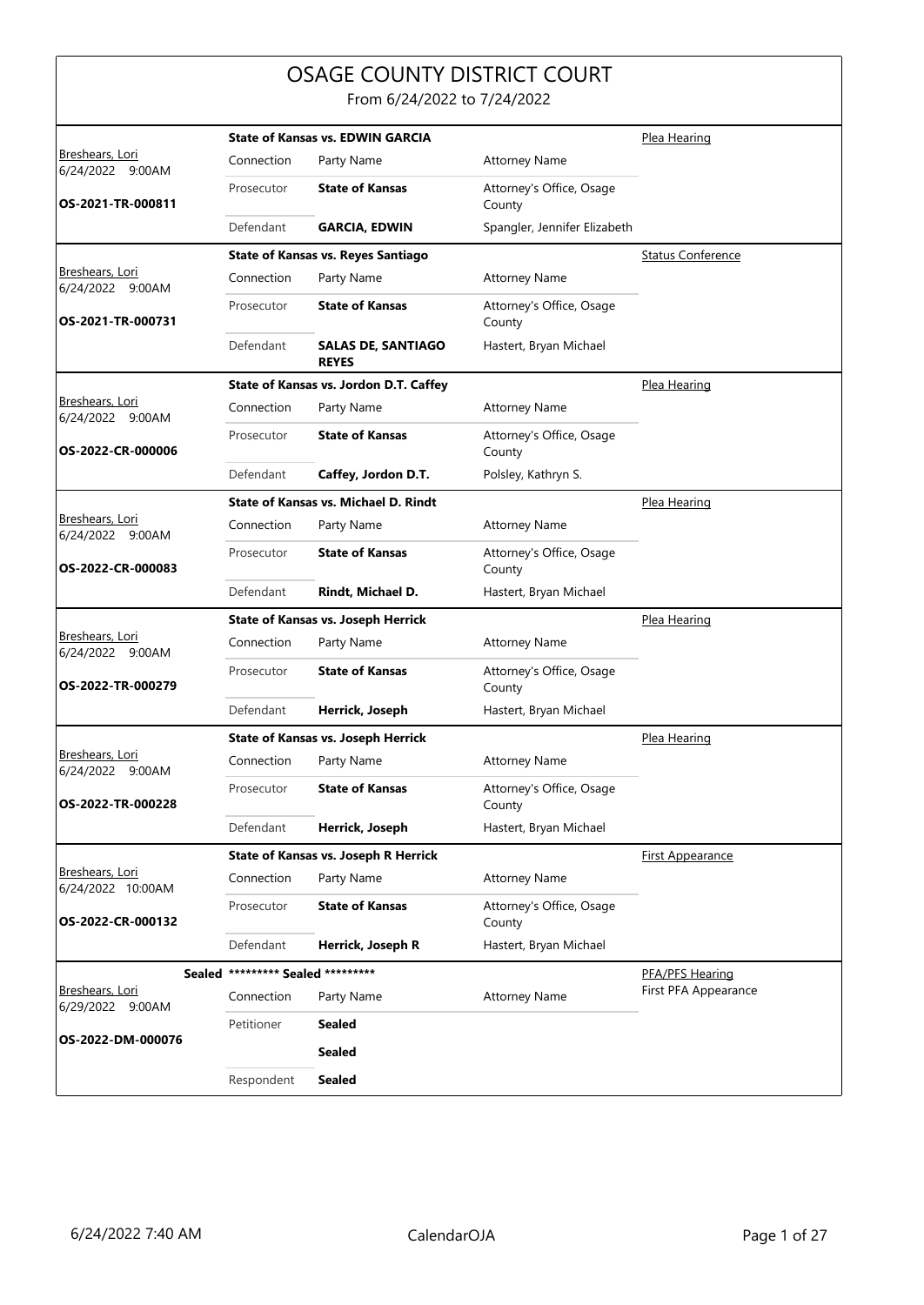|                                            |        | Sealed ********* Sealed ********* |                                             |                                    | PFA/PFS Hearing            |
|--------------------------------------------|--------|-----------------------------------|---------------------------------------------|------------------------------------|----------------------------|
| <u>Breshears, Lori</u><br>6/29/2022 9:00AM |        | Connection                        | Party Name                                  | <b>Attorney Name</b>               | First PFA Appearance       |
|                                            |        | Petitioner                        | Sealed                                      |                                    |                            |
| OS-2022-DM-000080                          |        |                                   | Sealed                                      |                                    |                            |
|                                            |        | Respondent                        | Sealed                                      |                                    |                            |
|                                            | Sealed | ********* Sealed *********        |                                             |                                    | <u>Review Hearing</u>      |
| <b>Breshears, Lori</b><br>6/29/2022 3:30PM |        | Connection                        | Party Name                                  | <b>Attorney Name</b>               | <b>ZOOM</b>                |
| OS-2021-JC-000008                          |        | Child in Need<br>of Care          | <b>Sealed</b>                               | Barr, Theresa Lynn                 |                            |
|                                            |        | Petitioner                        | Sealed                                      | Attorney's Office, Osage<br>County |                            |
|                                            |        | Guardian Ad<br>Litem              | <b>Sealed</b>                               |                                    |                            |
|                                            |        | Sealed ********* Sealed ********* |                                             |                                    | <b>Review Hearing</b>      |
| Breshears, Lori<br>6/29/2022 3:30PM        |        | Connection                        | Party Name                                  | <b>Attorney Name</b>               | <b>ZOOM</b>                |
| OS-2021-JC-000009                          |        | Child in Need<br>of Care          | <b>Sealed</b>                               | Barr, Theresa Lynn                 |                            |
|                                            |        | Petitioner                        | Sealed                                      | Attorney's Office, Osage<br>County |                            |
|                                            |        |                                   | State of Kansas vs. Tyler R. Fowler         |                                    | Bond - Appearance          |
| <u>Breshears, Lori</u><br>6/30/2022 9:00AM |        | Connection                        | Party Name                                  | <b>Attorney Name</b>               |                            |
| OS-2020-TR-001192                          |        | Prosecutor                        | <b>State of Kansas</b>                      | Attorney's Office, Osage<br>County |                            |
|                                            |        | Defendant                         | Fowler, Tyler R.                            | Pro Se                             |                            |
|                                            |        |                                   | <b>State of Kansas vs. Charles S McNatt</b> |                                    | <b>First Appearance</b>    |
| Breshears, Lori<br>6/30/2022 9:00AM        |        | Connection                        | Party Name                                  | <b>Attorney Name</b>               | Zoom invite sent           |
| OS-2022-TR-000156                          |        | Prosecutor                        | <b>State of Kansas</b>                      | Attorney's Office, Osage<br>County |                            |
|                                            |        | Defendant                         | <b>McNatt, Charles S</b>                    |                                    |                            |
|                                            |        |                                   | <b>State of Kansas vs. Craig Lamberd</b>    |                                    | <b>First Appearance</b>    |
| Breshears, Lori<br>6/30/2022 9:00AM        |        | Connection                        | Party Name                                  | <b>Attorney Name</b>               | Zoom invite sent           |
| OS-2022-TR-000302                          |        | Prosecutor                        | <b>State of Kansas</b>                      | Attorney's Office, Osage<br>County |                            |
|                                            |        | Defendant                         | <b>Lamberd, Craig</b>                       |                                    |                            |
|                                            |        |                                   | State of Kansas vs. Chad A. Noonan          |                                    | First Appearance           |
| Breshears, Lori<br>6/30/2022 9:00AM        |        | Connection                        | Party Name                                  | <b>Attorney Name</b>               |                            |
| OS-2022-CR-000099                          |        | Prosecutor                        | <b>State of Kansas</b>                      | Attorney's Office, Osage<br>County |                            |
|                                            |        | Defendant                         | Noonan, Chad A.                             |                                    |                            |
|                                            |        |                                   | <b>State of Kansas vs. JOE PAUL MAYER</b>   |                                    | Diversion - Status         |
| Breshears, Lori<br>6/30/2022 9:00AM        |        | Connection                        | Party Name                                  | <b>Attorney Name</b>               | Zoom invite sent           |
| OS-2022-TR-000011                          |        | Prosecutor                        | <b>State of Kansas</b>                      | Attorney's Office, Osage<br>County |                            |
|                                            |        | Defendant                         | <b>MAYER, JOE PAUL</b>                      |                                    |                            |
|                                            |        |                                   | State of Kansas vs. Bryon L. Sanchez        |                                    | <b>Status Conference</b>   |
| Breshears, Lori<br>6/30/2022 9:00AM        |        | Connection                        | Party Name                                  | <b>Attorney Name</b>               | Motion to Revoke Probation |
| OS-2021-CR-000098                          |        | Prosecutor                        | <b>State of Kansas</b>                      | Attorney's Office, Osage<br>County |                            |
|                                            |        | Defendant                         | Sanchez, Bryon L.                           | Hastert, Bryan Michael             |                            |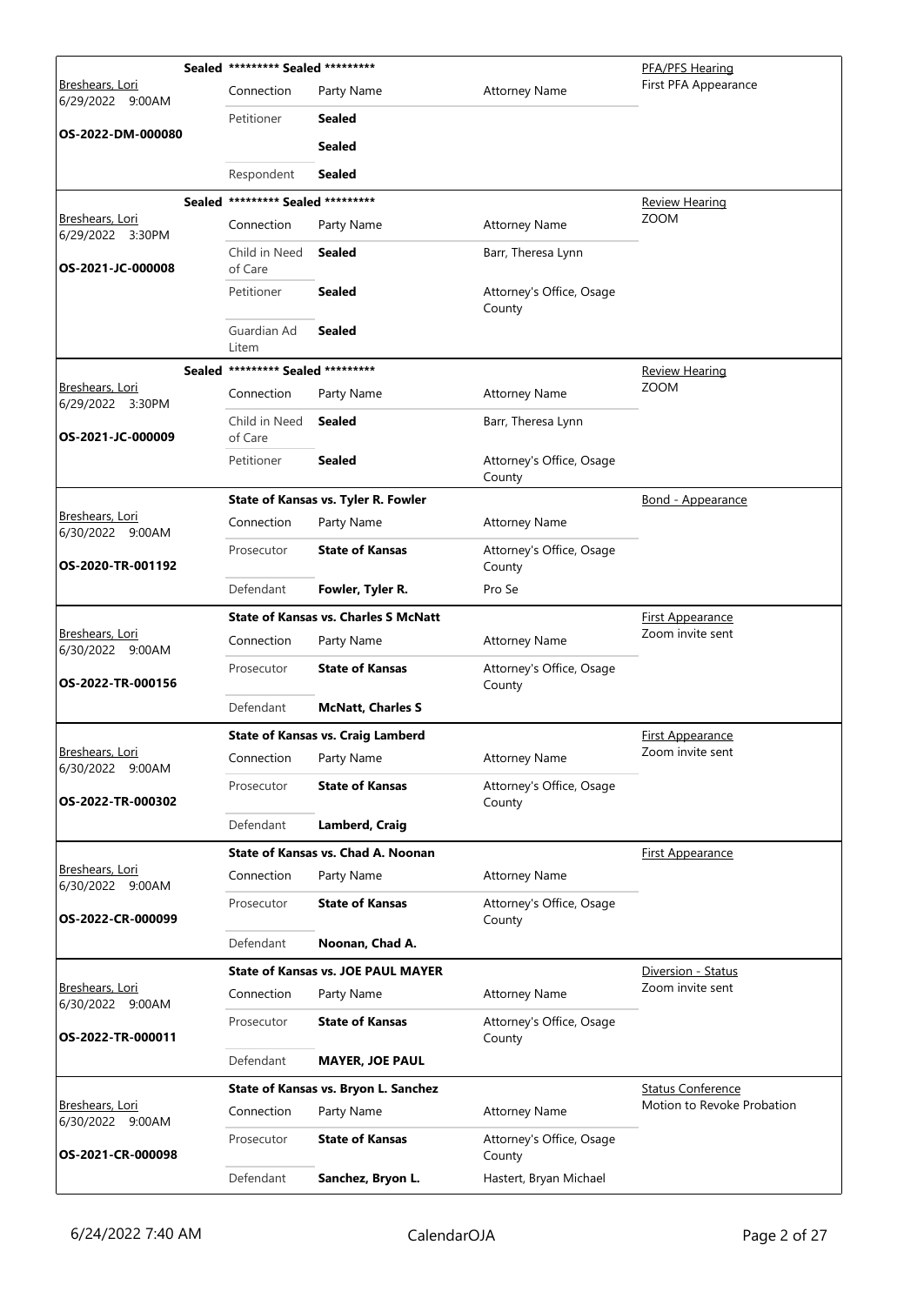| Breshears, Lori                            |            | State of Kansas Dept of Social and Rehabilitation, etal., Petitioner<br>vs. Billy D Adams, Respondent | Bond - Appearance                  |                                |
|--------------------------------------------|------------|-------------------------------------------------------------------------------------------------------|------------------------------------|--------------------------------|
| 6/30/2022 9:00AM                           | Connection | Party Name                                                                                            | <b>Attorney Name</b>               |                                |
| 2008-DM-000098                             | Petitioner | Wilson, Adrian D                                                                                      |                                    |                                |
|                                            |            | <b>State of Kansas Dept of</b><br><b>Social and Rehabilitation</b>                                    | 2, 4, & 5, Young Williams          |                                |
|                                            |            | <b>Wilson, Ashley Nicole</b>                                                                          |                                    |                                |
|                                            | Respondent | <b>Adams, Billy D</b>                                                                                 | Hastert, Bryan Michael             |                                |
|                                            |            | State of Kansas vs. Anthony R. Tugwell                                                                |                                    | First Appearance               |
| <u>Breshears, Lori</u><br>6/30/2022 9:00AM | Connection | Party Name                                                                                            | <b>Attorney Name</b>               |                                |
| OS-2022-CR-000102                          | Prosecutor | <b>State of Kansas</b>                                                                                | Attorney's Office, Osage<br>County |                                |
|                                            | Defendant  | <b>Tugwell, Anthony R.</b>                                                                            |                                    |                                |
|                                            |            | <b>State of Kansas vs. MICHAEL ANTHONY GALLEGOS</b>                                                   |                                    | First Appearance               |
| Breshears, Lori<br>6/30/2022 9:00AM        | Connection | Party Name                                                                                            | Attorney Name                      |                                |
| OS-2022-TR-000347                          | Prosecutor | <b>State of Kansas</b>                                                                                | Attorney's Office, Osage<br>County |                                |
|                                            | Defendant  | <b>GALLEGOS, MICHAEL</b><br><b>ANTHONY</b>                                                            |                                    |                                |
|                                            |            | <b>State of Kansas vs. LUIS HERARDO CORONADO</b>                                                      |                                    | First Appearance               |
| Breshears, Lori<br>6/30/2022 9:00AM        | Connection | Party Name                                                                                            | <b>Attorney Name</b>               |                                |
| OS-2022-TR-000352                          | Prosecutor | <b>State of Kansas</b>                                                                                | Attorney's Office, Osage<br>County |                                |
|                                            | Defendant  | <b>CORONADO, LUIS</b><br><b>HERARDO</b>                                                               |                                    |                                |
|                                            |            | <b>State of Kansas vs. CYNTHIA V GOMEZ</b>                                                            |                                    | <b>First Appearance</b>        |
| Breshears, Lori<br>6/30/2022 9:00AM        | Connection | Party Name                                                                                            | <b>Attorney Name</b>               |                                |
| OS-2022-TR-000353                          | Prosecutor | <b>State of Kansas</b>                                                                                | Attorney's Office, Osage<br>County |                                |
|                                            | Defendant  | <b>GOMEZ, CYNTHIA V</b>                                                                               |                                    |                                |
|                                            |            | State of Kansas vs. Brayden Dressman                                                                  |                                    | <b>First Appearance</b>        |
| Breshears, Lori<br>6/30/2022 9:00AM        | Connection | Party Name                                                                                            | <b>Attorney Name</b>               |                                |
| OS-2022-TR-000405                          | Prosecutor | <b>State of Kansas</b>                                                                                | Attorney's Office, Osage<br>County |                                |
|                                            | Defendant  | Dressman, Brayden                                                                                     |                                    |                                |
|                                            |            | <b>State of Kansas vs. Brogan W Hoss</b>                                                              |                                    | <b>First Appearance</b>        |
| Breshears, Lori<br>6/30/2022 9:00AM        | Connection | Party Name                                                                                            | <b>Attorney Name</b>               |                                |
| OS-2022-CR-000114                          | Prosecutor | <b>State of Kansas</b>                                                                                | Attorney's Office, Osage<br>County |                                |
|                                            | Defendant  | Hoss, Brogan W                                                                                        |                                    |                                |
|                                            |            | <b>State of Kansas vs. Joseph Miller</b>                                                              |                                    | <b>First Appearance</b>        |
| Breshears, Lori<br>6/30/2022 9:00AM        | Connection | Party Name                                                                                            | <b>Attorney Name</b>               |                                |
| OS-2022-TR-000415                          | Prosecutor | <b>State of Kansas</b>                                                                                | Attorney's Office, Osage<br>County |                                |
|                                            | Defendant  | Miller, Joseph                                                                                        |                                    |                                |
|                                            |            | State of Kansas vs. Juan M. Soto                                                                      |                                    | Probation - Violation - Status |
| Breshears, Lori<br>6/30/2022 9:30AM        | Connection | Party Name                                                                                            | <b>Attorney Name</b>               | Has Hastert in 22CR101         |
| OS-2021-CR-000200                          | Prosecutor | <b>State of Kansas</b>                                                                                | Attorney's Office, Osage<br>County |                                |
|                                            | Defendant  | Soto, Juan M.                                                                                         | Spangler, Jennifer Elizabeth       |                                |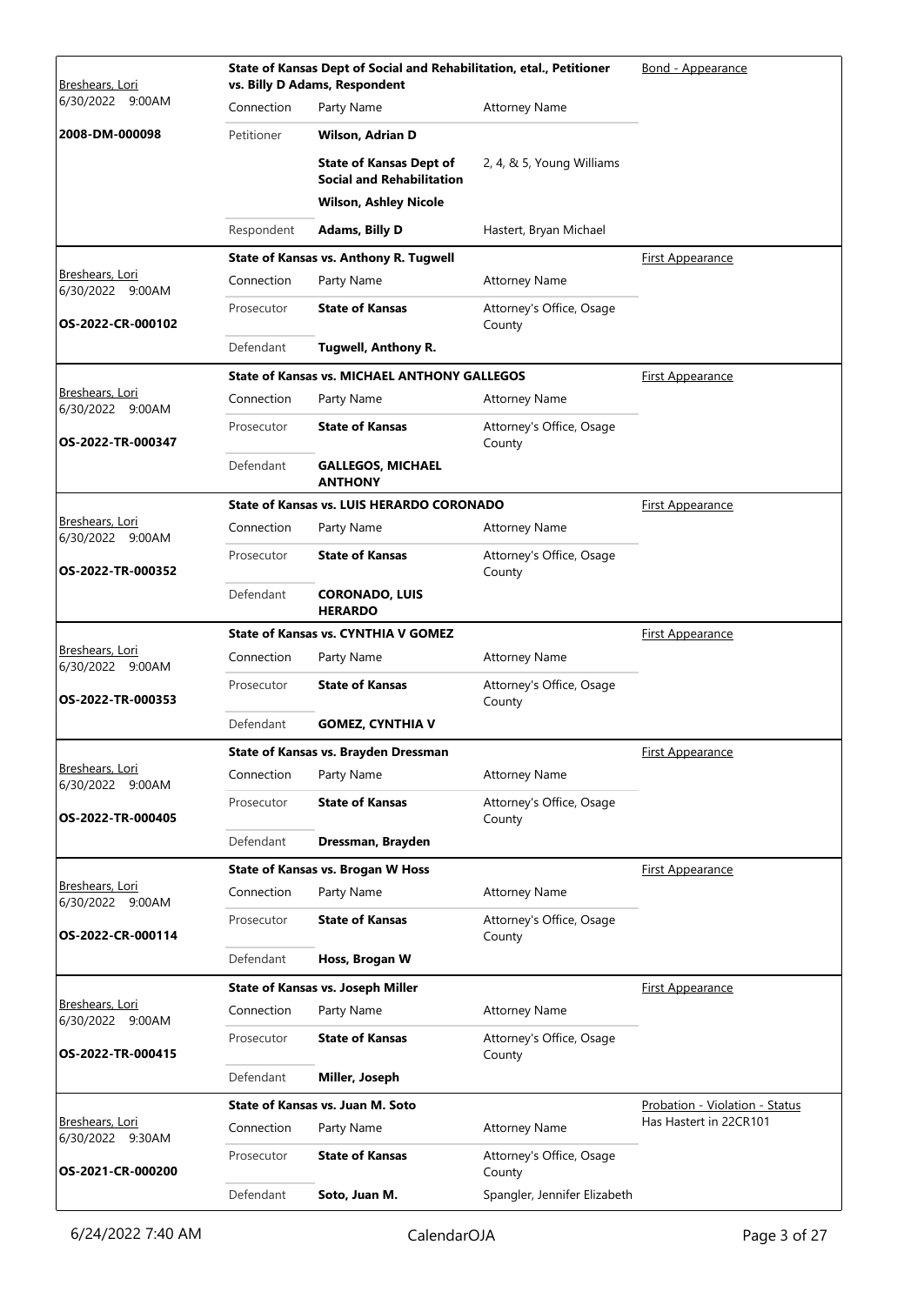|                                             |            | State of Kansas vs. Juan M. Soto               | Probation - Violation - Status     |                                             |
|---------------------------------------------|------------|------------------------------------------------|------------------------------------|---------------------------------------------|
| Breshears, Lori<br>6/30/2022 9:30AM         | Connection | Party Name                                     | <b>Attorney Name</b>               | Has Hastert in 22CR101                      |
| OS-2022-CR-000017                           | Prosecutor | <b>State of Kansas</b>                         | Attorney's Office, Osage<br>County |                                             |
|                                             | Defendant  | Soto, Juan M.                                  | Spangler, Jennifer Elizabeth       |                                             |
|                                             |            | State of Kansas vs. Juan M. Soto               |                                    | Second Appearance                           |
| Breshears, Lori<br>6/30/2022 9:30AM         | Connection | Party Name                                     | <b>Attorney Name</b>               |                                             |
| OS-2022-CR-000101                           | Prosecutor | <b>State of Kansas</b>                         | Attorney's Office, Osage<br>County |                                             |
|                                             | Defendant  | Soto, Juan M.                                  | Hastert, Bryan Michael             |                                             |
|                                             |            | <b>State of Kansas vs. Patrick D Berner</b>    |                                    | <b>Status Conference</b>                    |
| Breshears, Lori<br>6/30/2022 10:00AM        | Connection | Party Name                                     | <b>Attorney Name</b>               | Zoom invite sent                            |
| OS-2021-TR-001066                           | Prosecutor | <b>State of Kansas</b>                         | Attorney's Office, Osage<br>County |                                             |
|                                             | Defendant  | <b>Berner, Patrick D</b>                       | Pro Se                             |                                             |
|                                             |            | State of Kansas vs. Trevor D Mohn              |                                    | Second Appearance                           |
| Breshears, Lori<br>6/30/2022 10:00AM        | Connection | Party Name                                     | <b>Attorney Name</b>               | Zoom invite sent                            |
| OS-2021-TR-001075                           | Prosecutor | <b>State of Kansas</b>                         | Attorney's Office, Osage<br>County |                                             |
|                                             | Defendant  | Mohn, Trevor D                                 |                                    |                                             |
|                                             |            | <b>State of Kansas vs. David W. Massey</b>     |                                    | <b>Second Appearance</b>                    |
| Breshears, Lori<br>6/30/2022 10:00AM        | Connection | Party Name                                     | <b>Attorney Name</b>               | Request to Lift No Contact Order<br>on file |
| OS-2022-CR-000084                           | Prosecutor | <b>State of Kansas</b>                         | Attorney's Office, Osage<br>County |                                             |
|                                             | Defendant  | Massey, David W.                               | Shepherd, Kevin Peter              |                                             |
|                                             |            | <b>State of Kansas vs. Trey Alan Patterson</b> |                                    | First Appearance                            |
| Breshears, Lori<br>6/30/2022 10:00AM        | Connection | Party Name                                     | <b>Attorney Name</b>               |                                             |
| OS-2022-TR-000258                           | Prosecutor | <b>State of Kansas</b>                         | Attorney's Office, Osage<br>County |                                             |
|                                             | Defendant  | Patterson, Trey Alan                           |                                    |                                             |
|                                             |            | <b>State of Kansas vs. John Matthew Mull</b>   |                                    | Second Appearance                           |
| Breshears, Lori<br>6/30/2022 10:00AM        | Connection | Party Name                                     | <b>Attorney Name</b>               |                                             |
| OS-2022-CR-000093                           | Prosecutor | <b>State of Kansas</b>                         | Attorney's Office, Osage<br>County |                                             |
|                                             | Defendant  | <b>Mull, John Matthew</b>                      |                                    |                                             |
|                                             |            | State of Kansas vs. Jackson William Washeck    |                                    | <b>Status Conference</b>                    |
| Breshears, Lori<br>6/30/2022 10:00AM        | Connection | Party Name                                     | <b>Attorney Name</b>               | Zoom invite sent                            |
| OS-2021-TR-001105                           | Prosecutor | <b>State of Kansas</b>                         | Attorney's Office, Osage<br>County |                                             |
|                                             | Defendant  | Washeck, Jackson William                       |                                    |                                             |
|                                             |            | State of Kansas vs. TIMOTHY DWAYNE WASHINGTON  |                                    | <u>First Appearance</u>                     |
| <u>Breshears, Lori</u><br>6/30/2022 10:00AM | Connection | Party Name                                     | <b>Attorney Name</b>               |                                             |
| OS-2022-TR-000329                           | Prosecutor | <b>State of Kansas</b>                         | Attorney's Office, Osage<br>County |                                             |
|                                             | Defendant  | <b>WASHINGTON, TIMOTHY</b><br><b>DWAYNE</b>    |                                    |                                             |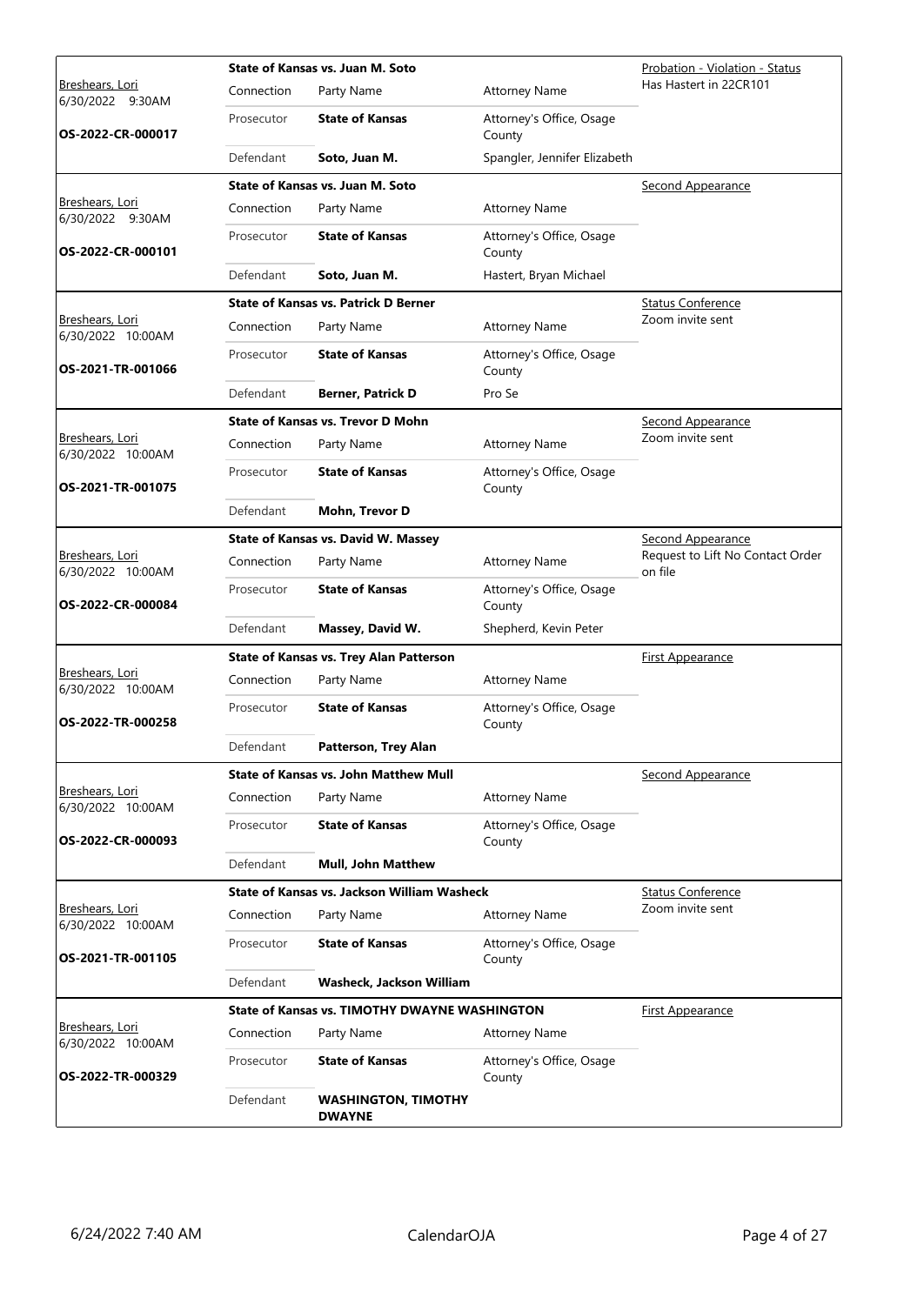|                                             |            | <b>State of Kansas vs. Michael Wayne Courter</b>   | <b>First Appearance</b>            |                          |
|---------------------------------------------|------------|----------------------------------------------------|------------------------------------|--------------------------|
| <b>Breshears, Lori</b><br>6/30/2022 10:00AM | Connection | Party Name                                         | <b>Attorney Name</b>               | Zoom invite sent         |
| OS-2022-TR-000335                           | Prosecutor | <b>State of Kansas</b>                             | Attorney's Office, Osage<br>County |                          |
|                                             | Defendant  | <b>Courter, Michael Wayne</b>                      |                                    |                          |
|                                             |            | <b>State of Kansas vs. Lance David Segrist</b>     |                                    | <b>First Appearance</b>  |
| Breshears, Lori<br>6/30/2022 10:00AM        | Connection | Party Name                                         | <b>Attorney Name</b>               | Zoom invite sent         |
| OS-2022-TR-000338                           | Prosecutor | <b>State of Kansas</b>                             | Attorney's Office, Osage<br>County |                          |
|                                             | Defendant  | <b>Segrist, Lance David</b>                        |                                    |                          |
|                                             |            | <b>State of Kansas vs. JORDAN LEE ALDEN</b>        |                                    | <b>First Appearance</b>  |
| Breshears, Lori<br>6/30/2022 10:00AM        | Connection | Party Name                                         | <b>Attorney Name</b>               |                          |
| OS-2022-TR-000342                           | Prosecutor | <b>State of Kansas</b>                             | Attorney's Office, Osage<br>County |                          |
|                                             | Defendant  | <b>ALDEN, JORDAN LEE</b>                           |                                    |                          |
|                                             |            | State of Kansas vs. William Douglas Eugene Coy     |                                    | <b>First Appearance</b>  |
| <b>Breshears, Lori</b><br>6/30/2022 10:00AM | Connection | Party Name                                         | <b>Attorney Name</b>               |                          |
| OS-2022-TR-000344                           | Prosecutor | <b>State of Kansas</b>                             | Attorney's Office, Osage<br>County |                          |
|                                             | Defendant  | Coy, William Douglas<br><b>Eugene</b>              |                                    |                          |
|                                             |            | <b>State of Kansas vs. CHANCE MCKENZIE BAUMANN</b> |                                    | <b>First Appearance</b>  |
| Breshears, Lori<br>6/30/2022 10:00AM        | Connection | Party Name                                         | <b>Attorney Name</b>               |                          |
| OS-2022-TR-000358                           | Prosecutor | <b>State of Kansas</b>                             | Attorney's Office, Osage<br>County |                          |
|                                             | Defendant  | <b>BAUMANN, CHANCE</b><br><b>MCKENZIE</b>          |                                    |                          |
|                                             |            | State of Kansas vs. Stephen Douglas Garner, Jr     |                                    | <b>First Appearance</b>  |
| Breshears, Lori<br>6/30/2022 10:00AM        | Connection | Party Name                                         | <b>Attorney Name</b>               |                          |
| OS-2022-TR-000363                           | Prosecutor | <b>State of Kansas</b>                             | Attorney's Office, Osage<br>County |                          |
|                                             | Defendant  | Garner, Stephen Douglas,<br>Jr                     |                                    |                          |
|                                             |            | <b>State of Kansas vs. JEREMY ISAAC WILSON</b>     |                                    | <b>First Appearance</b>  |
| Breshears, Lori<br>6/30/2022 10:00AM        | Connection | Party Name                                         | <b>Attorney Name</b>               |                          |
| OS-2022-TR-000366                           | Prosecutor | <b>State of Kansas</b>                             | Attorney's Office, Osage<br>County |                          |
|                                             | Defendant  | <b>WILSON, JEREMY ISAAC</b>                        |                                    |                          |
|                                             |            | State of Kansas vs. WAYNE CARL WEDIN JR            |                                    | <u>First Appearance</u>  |
| Breshears, Lori<br>6/30/2022 10:00AM        | Connection | Party Name                                         | <b>Attorney Name</b>               |                          |
| OS-2022-TR-000368                           | Prosecutor | <b>State of Kansas</b>                             | Attorney's Office, Osage<br>County |                          |
|                                             | Defendant  | <b>WEDIN JR, WAYNE CARL</b>                        |                                    |                          |
|                                             |            | <b>State of Kansas vs. Charles Forgy</b>           |                                    | <b>Status Conference</b> |
| Breshears, Lori<br>6/30/2022 10:30AM        | Connection | Party Name                                         | <b>Attorney Name</b>               |                          |
| OS-2022-TR-000142                           | Prosecutor | <b>State of Kansas</b>                             | Attorney's Office, Osage<br>County |                          |
|                                             | Defendant  | <b>Forgy, Charles</b>                              | Meek, Casey Young                  |                          |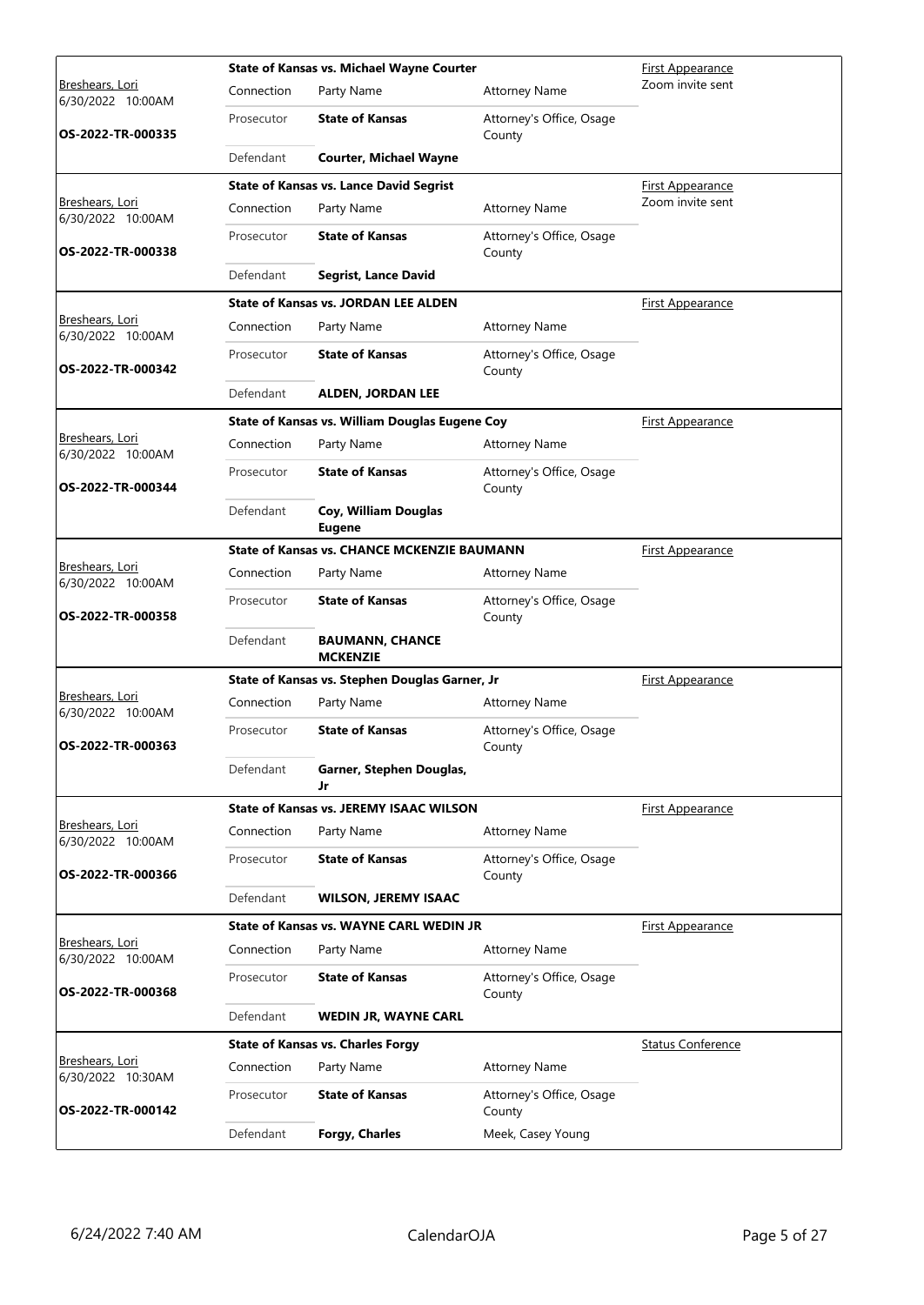|                                             |            | <b>State of Kansas vs. James Robert Moore</b>   | <b>Status Conference</b>           |                          |
|---------------------------------------------|------------|-------------------------------------------------|------------------------------------|--------------------------|
| <u>Breshears, Lori</u><br>6/30/2022 10:30AM | Connection | Party Name                                      | <b>Attorney Name</b>               |                          |
| 2020-CR-000079                              | Prosecutor | <b>State of Kansas</b>                          | Attorney's Office, Osage<br>County |                          |
|                                             | Defendant  | <b>Moore, James Robert</b>                      | Johnson, Robert Edward, II         |                          |
|                                             |            | <b>State of Kansas vs. Jason M. Fox</b>         |                                    | <b>Status Conference</b> |
| Breshears, Lori<br>6/30/2022 10:30AM        | Connection | Party Name                                      | <b>Attorney Name</b>               |                          |
| OS-2021-CR-000237                           | Prosecutor | <b>State of Kansas</b>                          | Attorney's Office, Osage<br>County |                          |
|                                             | Defendant  | Fox, Jason M.                                   | Ikram, Jennifer Lindsey            |                          |
|                                             |            | State of Kansas vs. William Deel, Jr            |                                    | <b>Status Conference</b> |
| Breshears, Lori<br>6/30/2022 10:30AM        | Connection | Party Name                                      | <b>Attorney Name</b>               |                          |
| OS-2022-TR-000161                           | Prosecutor | <b>State of Kansas</b>                          | Attorney's Office, Osage<br>County |                          |
|                                             | Defendant  | Deel, William, Jr                               | Meek, Casey Young                  |                          |
|                                             |            | State of Kansas vs. Ryan A Sellman              |                                    | Second Appearance        |
| <u>Breshears, Lori</u><br>6/30/2022 10:30AM | Connection | Party Name                                      | <b>Attorney Name</b>               |                          |
| OS-2022-TR-000262                           | Prosecutor | <b>State of Kansas</b>                          | Attorney's Office, Osage<br>County |                          |
|                                             | Defendant  | Sellman, Ryan A                                 | Johnson, Robert Edward, II         |                          |
|                                             |            | <b>State of Kansas vs. Demarcus M. Richards</b> |                                    | <b>Status Conference</b> |
| Breshears, Lori<br>6/30/2022 10:30AM        | Connection | Party Name                                      | <b>Attorney Name</b>               |                          |
| OS-2022-CR-000039                           | Prosecutor | <b>State of Kansas</b>                          | Attorney's Office, Osage<br>County |                          |
|                                             | Defendant  | <b>Richards, Demarcus M.</b>                    | Hastert, Bryan Michael             |                          |
|                                             |            | State of Kansas vs. Jason M. Fox                |                                    | <b>Status Conference</b> |
| Breshears, Lori<br>6/30/2022 10:30AM        | Connection | Party Name                                      | <b>Attorney Name</b>               |                          |
| OS-2021-CR-000234                           | Prosecutor | <b>State of Kansas</b>                          | Attorney's Office, Osage<br>County |                          |
|                                             | Defendant  | Fox, Jason M.                                   | Ikram, Jennifer Lindsey            |                          |
|                                             |            | State of Kansas vs. Jason M. Fox                |                                    | <b>Status Conference</b> |
| Breshears, Lori<br>6/30/2022 10:30AM        | Connection | Party Name                                      | <b>Attorney Name</b>               |                          |
| OS-2021-CR-000064                           | Prosecutor | <b>State of Kansas</b>                          | Attorney's Office, Osage<br>County |                          |
|                                             | Defendant  | Fox, Jason M.                                   | Ikram, Jennifer Lindsey            |                          |
|                                             |            | <b>State of Kansas vs. Jason M. Fox</b>         |                                    | <b>Status Conference</b> |
| Breshears, Lori<br>6/30/2022 10:30AM        | Connection | Party Name                                      | <b>Attorney Name</b>               |                          |
| OS-2021-CR-000180                           | Prosecutor | <b>State of Kansas</b>                          | Attorney's Office, Osage<br>County |                          |
|                                             | Defendant  | Fox, Jason M.                                   | Ikram, Jennifer Lindsey            |                          |
|                                             |            | State of Kansas vs. Jason M. Fox                |                                    | <b>Status Conference</b> |
| <u>Breshears, Lori</u><br>6/30/2022 10:30AM | Connection | Party Name                                      | <b>Attorney Name</b>               |                          |
| OS-2021-CR-000004                           | Prosecutor | <b>State of Kansas</b>                          | Attorney's Office, Osage<br>County |                          |
|                                             | Defendant  | Fox, Jason M.                                   | Ikram, Jennifer Lindsey            |                          |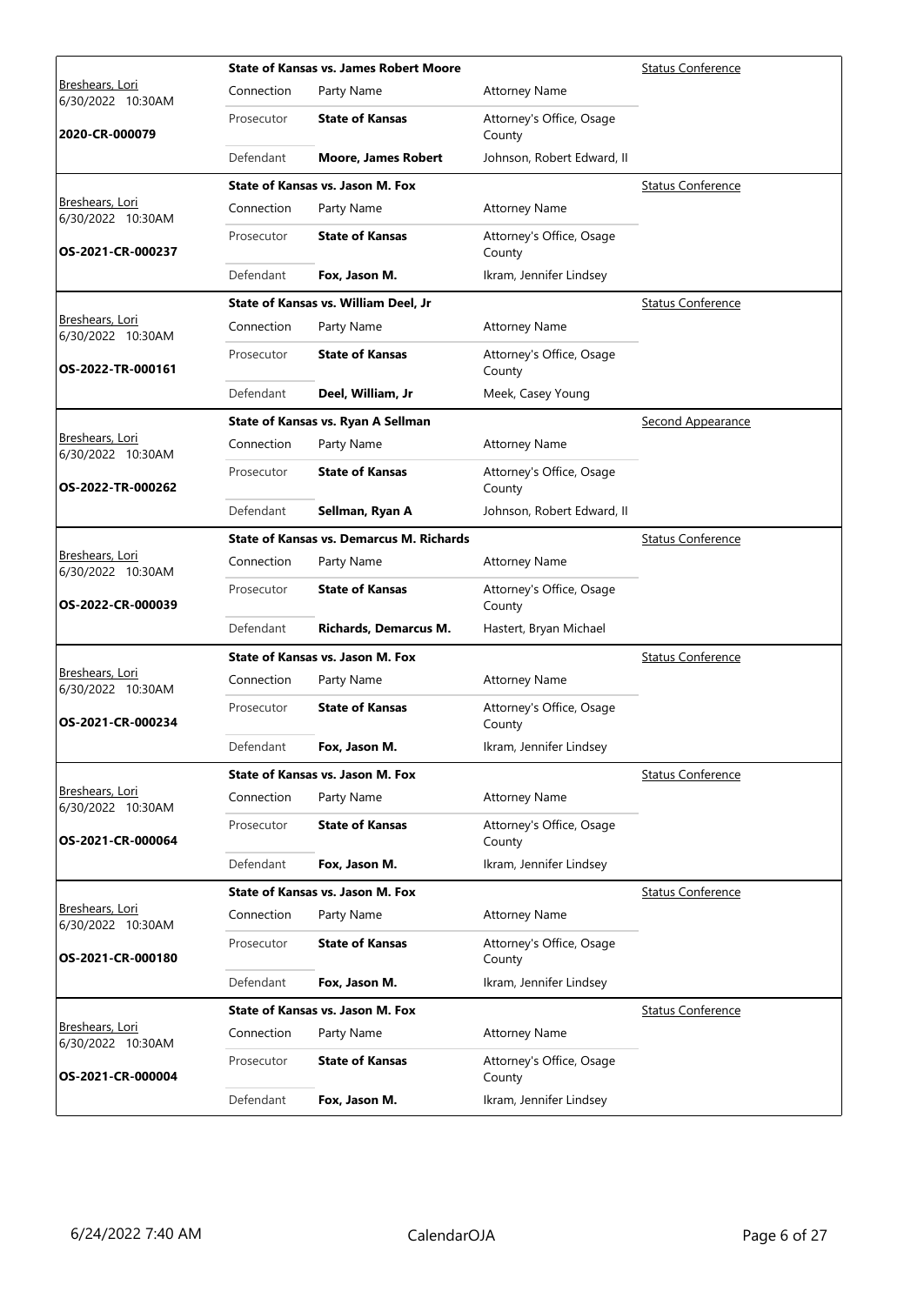|                                             |            | <b>State of Kansas vs. Jordan Michael Schmidt</b>   | <b>Status Conference</b>           |                          |
|---------------------------------------------|------------|-----------------------------------------------------|------------------------------------|--------------------------|
| <u>Breshears, Lori</u><br>6/30/2022 10:30AM | Connection | Party Name                                          | <b>Attorney Name</b>               |                          |
| OS-2022-TR-000373                           | Prosecutor | <b>State of Kansas</b>                              | Attorney's Office, Osage<br>County |                          |
|                                             | Defendant  | Schmidt, Jordan Michael                             | Meek, Casey Young                  |                          |
|                                             |            | <b>State of Kansas vs. HOWARD WAYNE BELL</b>        |                                    | Diversion - Status       |
| Breshears, Lori<br>6/30/2022 11:00AM        | Connection | Party Name                                          | <b>Attorney Name</b>               | Zoom invite sent         |
| OS-2022-TR-000173                           | Prosecutor | <b>State of Kansas</b>                              | Attorney's Office, Osage<br>County |                          |
|                                             | Defendant  | <b>BELL, HOWARD WAYNE</b>                           | Pro Se                             |                          |
|                                             |            | <b>State of Kansas vs. Tyler Jones</b>              |                                    | <b>Review Hearing</b>    |
| Breshears, Lori<br>6/30/2022 11:00AM        | Connection | Party Name                                          | <b>Attorney Name</b>               |                          |
| OS-2022-TR-000169                           | Prosecutor | <b>State of Kansas</b>                              | Attorney's Office, Osage<br>County |                          |
|                                             | Defendant  | Jones, Tyler                                        | Jones, Jeffrey W.                  |                          |
|                                             |            | <b>State of Kansas vs. JAMES LOUIS II HILL</b>      |                                    | <b>Status Conference</b> |
| <u>Breshears, Lori</u><br>6/30/2022 11:00AM | Connection | Party Name                                          | <b>Attorney Name</b>               |                          |
| OS-2022-TR-000116                           | Prosecutor | <b>State of Kansas</b>                              | Attorney's Office, Osage<br>County |                          |
|                                             | Defendant  | <b>HILL, JAMES LOUIS II</b>                         | Jones, Jeffrey W.                  |                          |
|                                             |            | <b>State of Kansas vs. Lora A Davis</b>             |                                    | Diversion - Status       |
| Breshears, Lori<br>6/30/2022 11:30AM        | Connection | Party Name                                          | <b>Attorney Name</b>               | Zoom invite sent         |
| OS-2021-TR-000686                           | Prosecutor | <b>State of Kansas</b>                              | Attorney's Office, Osage<br>County |                          |
|                                             | Defendant  | Davis, Lora A                                       | Pro Se                             |                          |
|                                             |            | State of Kansas vs. Emma E Davila                   |                                    | Diversion - Status       |
| Breshears, Lori<br>6/30/2022 11:30AM        | Connection | Party Name                                          | <b>Attorney Name</b>               | Zoom invite sent         |
| OS-2021-TR-001271                           | Prosecutor | <b>State of Kansas</b>                              | Attorney's Office, Osage<br>County |                          |
|                                             | Defendant  | Davila, Emma E                                      | Pro Se                             |                          |
|                                             |            | State of Kansas vs. Draven Bishop Josiah Boulette   |                                    | Diversion - Status       |
| Breshears, Lori<br>6/30/2022 11:30AM        | Connection | Party Name                                          | <b>Attorney Name</b>               | Zoom invite sent         |
| OS-2021-TR-001203                           | Prosecutor | <b>State of Kansas</b>                              | Attorney's Office, Osage<br>County |                          |
|                                             | Defendant  | <b>Boulette, Draven Bishop</b><br>Josiah            | Pro Se                             |                          |
|                                             |            | <b>State of Kansas vs. HALLIE RENE MCCOY</b>        |                                    | Diversion - Status       |
| Breshears, Lori<br>6/30/2022 11:30AM        | Connection | Party Name                                          | <b>Attorney Name</b>               |                          |
| OS-2021-TR-001267                           | Prosecutor | <b>State of Kansas</b>                              | Attorney's Office, Osage<br>County |                          |
|                                             | Defendant  | <b>MCCOY, HALLIE RENE</b>                           |                                    |                          |
|                                             |            | <b>State of Kansas vs. Chance Hunter Dean Short</b> |                                    | Diversion - Status       |
| Breshears, Lori<br>6/30/2022 11:30AM        | Connection | Party Name                                          | <b>Attorney Name</b>               | Zoom invite sent         |
| OS-2022-TR-000160                           | Prosecutor | <b>State of Kansas</b>                              | Attorney's Office, Osage<br>County |                          |
|                                             | Defendant  | <b>Short, Chance Hunter Dean</b> Pro Se             |                                    |                          |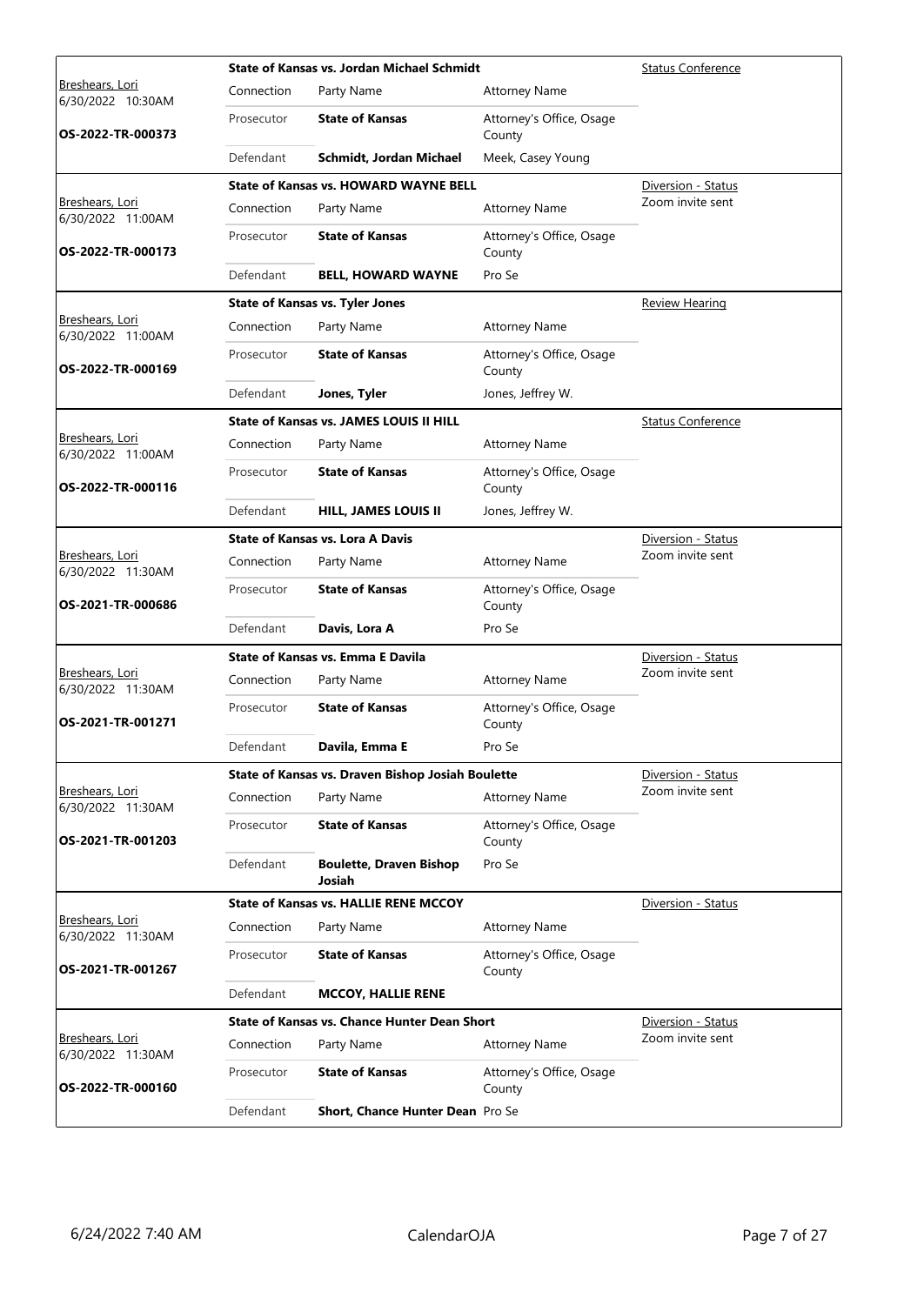|                                      |        |                                   | State of Kansas vs. Charles D. Balocca           |                                    | Second Appearance                   |
|--------------------------------------|--------|-----------------------------------|--------------------------------------------------|------------------------------------|-------------------------------------|
| Breshears, Lori<br>6/30/2022 11:30AM |        | Connection                        | Party Name                                       | <b>Attorney Name</b>               |                                     |
| OS-2022-CR-000082                    |        | Prosecutor                        | <b>State of Kansas</b>                           | Attorney's Office, Osage<br>County |                                     |
|                                      |        | Defendant                         | <b>Balocca, Charles D.</b>                       | Kjorlie, Eric                      |                                     |
|                                      |        |                                   | <b>State of Kansas vs. Gage Nathaniel Hughes</b> |                                    | Diversion - Status                  |
| Breshears, Lori<br>6/30/2022 11:30AM |        | Connection                        | Party Name                                       | <b>Attorney Name</b>               | Zoom invite sent                    |
| OS-2021-TR-001167                    |        | Prosecutor                        | <b>State of Kansas</b>                           | Attorney's Office, Osage<br>County |                                     |
|                                      |        | Defendant                         | <b>Hughes, Gage Nathaniel</b>                    |                                    |                                     |
|                                      |        |                                   | <b>State of Kansas vs. Steven Davenport</b>      |                                    | <b>Status Conference</b>            |
| Breshears, Lori<br>6/30/2022 11:30AM |        | Connection                        | Party Name                                       | <b>Attorney Name</b>               | Pd Dism                             |
| OS-2022-CR-000080                    |        | Prosecutor                        | <b>State of Kansas</b>                           | Attorney's Office, Osage<br>County |                                     |
|                                      |        | Defendant                         | <b>Davenport, Steven</b>                         |                                    |                                     |
|                                      |        | Sealed ********* Sealed ********* |                                                  |                                    | <b>Initial Hearing</b>              |
| Breshears, Lori<br>6/30/2022 3:00PM  |        | Connection                        | Party Name                                       | <b>Attorney Name</b>               |                                     |
| OS-2022-JC-000020                    |        | Child in Need<br>of Care          | <b>Sealed</b>                                    | Barr, Theresa Lynn                 |                                     |
|                                      |        | Petitioner                        | <b>Sealed</b>                                    | Attorney's Office, Osage<br>County |                                     |
|                                      |        | Guardian Ad<br>Litem              | <b>Sealed</b>                                    |                                    |                                     |
|                                      | Sealed | ********* Sealed *********        |                                                  |                                    | Permanency - 1                      |
| Breshears, Lori<br>6/30/2022 3:30PM  |        | Connection                        | Party Name                                       | <b>Attorney Name</b>               | <b>ZOOM</b>                         |
| OS-2021-JC-000016                    |        | Child in Need<br>of Care          | <b>Sealed</b>                                    | Hastert, Bryan Michael             |                                     |
|                                      |        | Petitioner                        | <b>Sealed</b>                                    | Attorney's Office, Osage<br>County |                                     |
|                                      |        | Guardian Ad<br>Litem              | <b>Sealed</b>                                    |                                    |                                     |
|                                      |        | Sealed ********* Sealed ********* |                                                  |                                    | <b>Adjudication and Disposition</b> |
| Breshears, Lori<br>6/30/2022 4:00PM  |        | Connection                        | Party Name                                       | <b>Attorney Name</b>               | IN-PERSON; THERESA BY ZOOM          |
| OS-2022-JC-000013                    |        | Child in Need<br>of Care          | <b>Sealed</b>                                    | Barr, Theresa Lynn                 |                                     |
|                                      |        | Petitioner                        | <b>Sealed</b>                                    | Attorney's Office, Osage<br>County |                                     |
|                                      |        | Guardian Ad<br>Litem              | <b>Sealed</b>                                    |                                    |                                     |
|                                      |        |                                   | In the Matter of the Estate of Carolyn G Wilson  |                                    | Petition for Probate                |
| Breshears, Lori<br>7/6/2022 9:00AM   |        | Connection                        | Party Name                                       | <b>Attorney Name</b>               | Paper Hearing                       |
| OS-2022-PR-000037                    |        | Petitioner                        | <b>Wilson, Charles L</b>                         | Coffman, Michael J.                |                                     |
|                                      |        | Decedent                          | <b>Wilson, Carolyn G</b>                         |                                    |                                     |
|                                      |        | Sealed ********* Sealed ********* |                                                  |                                    | Motion                              |
| Breshears, Lori<br>7/6/2022 9:00AM   |        | Connection                        | Party Name                                       | <b>Attorney Name</b>               | Motion to Dismiss Final Order       |
| OS-2022-DM-000044                    |        | Petitioner                        | <b>Sealed</b>                                    | Blair, Brynn Elizabeth             |                                     |
|                                      |        | Respondent                        | <b>Sealed</b>                                    |                                    |                                     |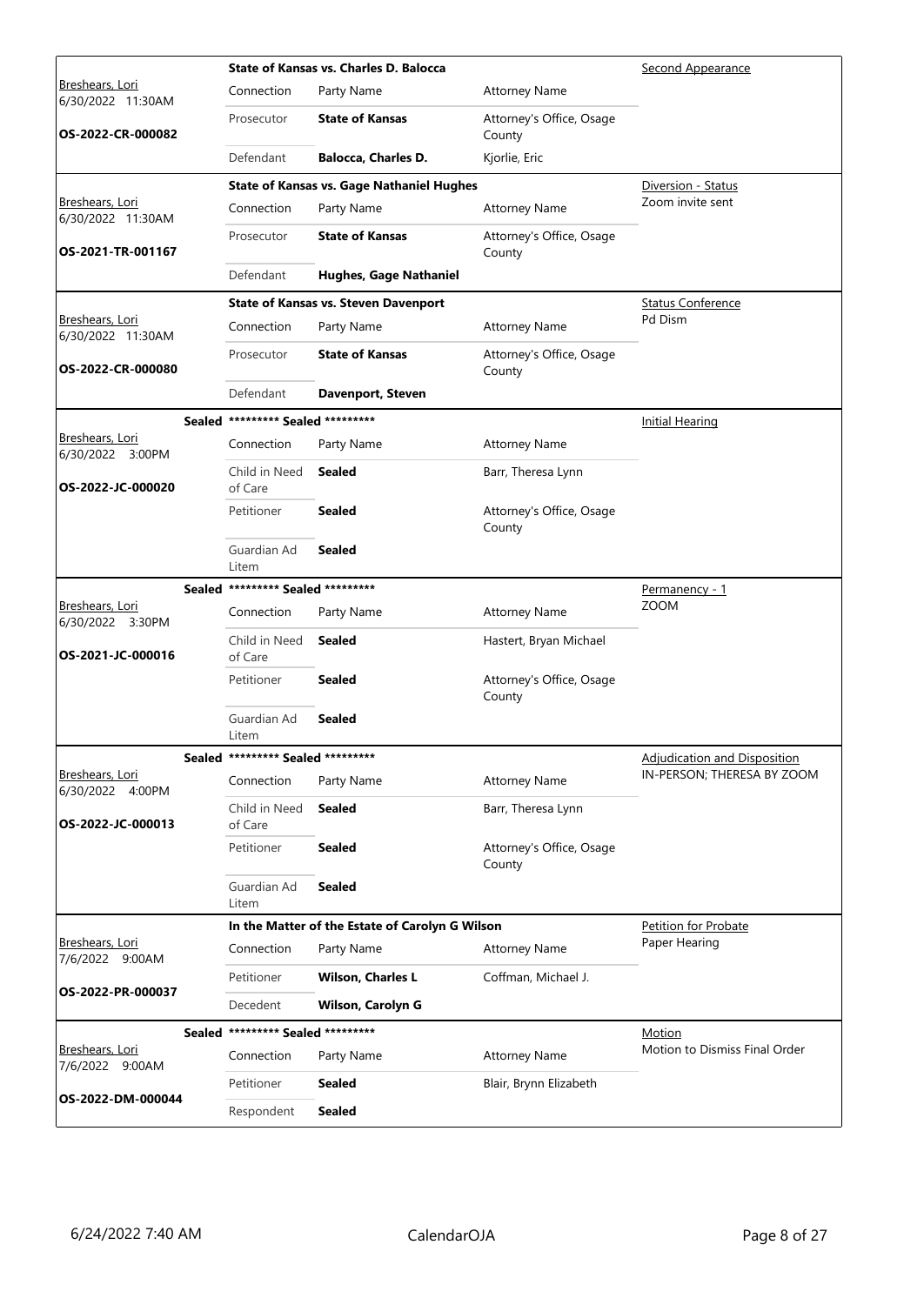|                                           | Sealed ********* Sealed *********    |                                                    | Motion                             |                                                                           |
|-------------------------------------------|--------------------------------------|----------------------------------------------------|------------------------------------|---------------------------------------------------------------------------|
| Breshears, Lori<br>7/6/2022 9:00AM        | Connection                           | Party Name                                         | <b>Attorney Name</b>               | <b>Motion to Dismiss</b>                                                  |
|                                           | Petitioner                           | Sealed                                             | Blair, Brynn Elizabeth             |                                                                           |
| OS-2022-DM-000042                         | Respondent                           | <b>Sealed</b>                                      |                                    |                                                                           |
|                                           |                                      | In the Matter of the Estate of Patrick John Harsch |                                    | <b>Status Conference</b>                                                  |
| Breshears, Lori<br>7/6/2022 10:00AM       | Connection                           | Party Name                                         | <b>Attorney Name</b>               | Zoom                                                                      |
|                                           | Petitioner                           | Harsch, Masie Lee                                  | Coffman, Michael J.                |                                                                           |
| OS-2022-PR-000023                         | Decedent                             | Harsch, Patrick John                               | Barks, Shannon K.                  |                                                                           |
|                                           | Sealed ********* Sealed *********    |                                                    |                                    | <b>Status Conference</b>                                                  |
| Breshears, Lori<br>7/6/2022 10:30AM       | Connection                           | Party Name                                         | <b>Attorney Name</b>               | Parties to hire attys - PFA                                               |
|                                           | Petitioner                           | Sealed                                             |                                    |                                                                           |
| OS-2022-DM-000039                         |                                      | Sealed                                             |                                    |                                                                           |
|                                           | Respondent                           | <b>Sealed</b>                                      |                                    |                                                                           |
|                                           |                                      | <b>Sealed</b>                                      |                                    |                                                                           |
|                                           | Sealed ********* Sealed *********    |                                                    |                                    | <b>Status Conference</b>                                                  |
| Breshears, Lori<br>7/6/2022 11:00AM       | Connection                           | Party Name                                         | <b>Attorney Name</b>               | Defendant served 2.28.22                                                  |
|                                           | Petitioner                           | Sealed                                             | Leffler, Jessica Faith             |                                                                           |
| OS-2022-DM-000017                         |                                      | <b>Sealed</b>                                      |                                    |                                                                           |
|                                           |                                      | <b>Sealed</b>                                      |                                    |                                                                           |
|                                           | Respondent                           | <b>Sealed</b>                                      | Berger, Jerold E.                  |                                                                           |
|                                           |                                      | State of Kansas vs. Craig H. Lamberd               |                                    | <u>Bench Trial</u>                                                        |
| Breshears, Lori<br>7/6/2022 1:30PM        | Connection                           | Party Name                                         | <b>Attorney Name</b>               | Request for Jury Trial on file, per<br>CJW AA, set over to CJW docket for |
| OS-2021-CR-000085                         | Prosecutor                           | <b>State of Kansas</b>                             | Attorney's Office, Osage<br>County | status                                                                    |
|                                           | Defendant                            | Lamberd, Craig H.                                  | Hastert, Bryan Michael             |                                                                           |
|                                           |                                      | State of Kansas vs. Stephen T. Smith               |                                    | Preliminary Hearing (CR)                                                  |
| <u>Breshears, Lori</u><br>7/6/2022 3:00PM | Connection                           | Party Name                                         | Attorney Name                      |                                                                           |
| OS-2021-CR-000264                         | Prosecutor                           | <b>State of Kansas</b>                             | Attorney's Office, Osage<br>County |                                                                           |
|                                           | Defendant                            | Smith, Stephen T.                                  | Hastert, Bryan Michael             |                                                                           |
|                                           | ********* Sealed *********<br>Sealed |                                                    |                                    | <b>Disposition</b>                                                        |
| Breshears, Lori<br>7/6/2022 4:00PM        | Connection                           | Party Name                                         | <b>Attorney Name</b>               | <b>IN-PERSON</b>                                                          |
| OS-2022-JC-000014                         | Child in Need<br>of Care             | <b>Sealed</b>                                      | Mc Daniel, Tracy L.                |                                                                           |
|                                           | Petitioner                           | <b>Sealed</b>                                      | Attorney's Office, Osage<br>County |                                                                           |
|                                           | Guardian Ad<br>Litem                 | <b>Sealed</b>                                      |                                    |                                                                           |
|                                           |                                      | State of Kansas vs. Kevin D Easterwood             |                                    | Probation - Violation                                                     |
| Breshears, Lori<br>7/7/2022 9:00AM        | Connection                           | Party Name                                         | <b>Attorney Name</b>               |                                                                           |
| 2020-TR-000722                            | Prosecutor                           | <b>State of Kansas</b>                             | Attorney's Office, Osage           |                                                                           |
|                                           |                                      |                                                    | County                             |                                                                           |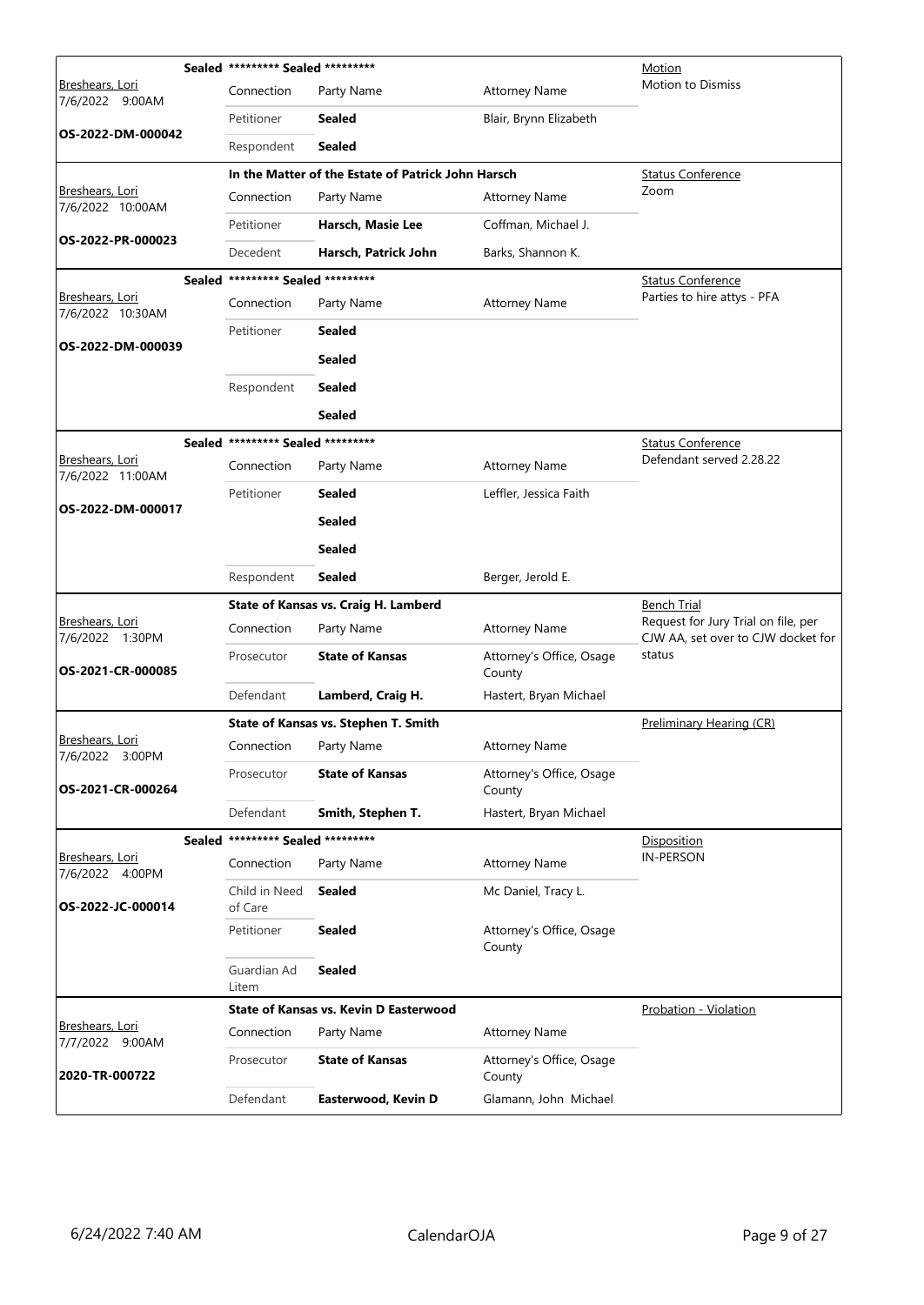|                                              |            | <b>State of Kansas vs. Luis R Vazquez</b>            | <b>First Appearance</b>            |                          |
|----------------------------------------------|------------|------------------------------------------------------|------------------------------------|--------------------------|
| <u>Breshears, Lori</u><br>9:00AM<br>7/7/2022 | Connection | Party Name                                           | <b>Attorney Name</b>               |                          |
| OS-2022-TR-000213                            | Prosecutor | <b>State of Kansas</b>                               | Attorney's Office, Osage<br>County |                          |
|                                              | Defendant  | Vazquez, Luis R                                      |                                    |                          |
|                                              |            | <b>State of Kansas vs. Cole Aaron Palmer</b>         |                                    | First Appearance         |
| Breshears, Lori<br>7/7/2022 9:00AM           | Connection | Party Name                                           | <b>Attorney Name</b>               |                          |
| OS-2022-TR-000214                            | Prosecutor | <b>State of Kansas</b>                               | Attorney's Office, Osage<br>County |                          |
|                                              | Defendant  | Palmer, Cole Aaron                                   |                                    |                          |
|                                              |            | <b>State of Kansas vs. Brant Mckissick</b>           |                                    | <b>First Appearance</b>  |
| Breshears, Lori<br>7/7/2022 9:00AM           | Connection | Party Name                                           | <b>Attorney Name</b>               |                          |
| OS-2022-TR-000138                            | Prosecutor | <b>State of Kansas</b>                               | Attorney's Office, Osage<br>County |                          |
|                                              | Defendant  | <b>Mckissick, Brant</b>                              |                                    |                          |
|                                              |            | <b>State of Kansas vs. Roger Beckett</b>             |                                    | <u>First Appearance</u>  |
| <u>Breshears, Lori</u><br>7/7/2022 9:00AM    | Connection | Party Name                                           | <b>Attorney Name</b>               |                          |
| OS-2022-TR-000121                            | Prosecutor | <b>State of Kansas</b>                               | Attorney's Office, Osage<br>County |                          |
|                                              | Defendant  | <b>Beckett, Roger</b>                                | Jones, Jeffrey W.                  |                          |
|                                              |            | <b>State of Kansas vs. Addison Jones</b>             |                                    | <b>Status Conference</b> |
| Breshears, Lori<br>7/7/2022 9:00AM           | Connection | Party Name                                           | <b>Attorney Name</b>               |                          |
| OS-2021-TR-001269                            | Prosecutor | <b>State of Kansas</b>                               | Attorney's Office, Osage<br>County |                          |
|                                              | Defendant  | Jones, Addison                                       |                                    |                          |
|                                              |            | State of Kansas vs. Juan Jasso-Vargas                |                                    | <b>First Appearance</b>  |
| Breshears, Lori<br>7/7/2022 9:00AM           | Connection | Party Name                                           | <b>Attorney Name</b>               |                          |
| OS-2022-TR-000242                            | Prosecutor | <b>State of Kansas</b>                               | Attorney's Office, Osage<br>County |                          |
|                                              | Defendant  | Jasso-Vargas, Juan                                   |                                    |                          |
|                                              |            | <b>State of Kansas vs. Caleb A Chappell</b>          |                                    | First Appearance         |
| Breshears, Lori<br>7/7/2022 9:00AM           | Connection | Party Name                                           | <b>Attorney Name</b>               |                          |
| OS-2022-TR-000341                            | Prosecutor | <b>State of Kansas</b>                               | Attorney's Office, Osage<br>County |                          |
|                                              | Defendant  | Chappell, Caleb A                                    |                                    |                          |
|                                              |            | <b>State of Kansas vs. YVONNE LUCILLE WHITE</b>      |                                    | <b>First Appearance</b>  |
| Breshears, Lori<br>7/7/2022 9:00AM           | Connection | Party Name                                           | <b>Attorney Name</b>               |                          |
| OS-2022-TR-000386                            | Prosecutor | <b>State of Kansas</b>                               | Attorney's Office, Osage<br>County |                          |
|                                              | Defendant  | <b>WHITE, YVONNE LUCILLE</b>                         |                                    |                          |
|                                              |            | State of Kansas vs. KEYONNA LAMONDA MARIE MCCLELLAND |                                    | <b>First Appearance</b>  |
| <b>Breshears, Lori</b><br>7/7/2022 9:00AM    | Connection | Party Name                                           | <b>Attorney Name</b>               |                          |
| OS-2022-TR-000402                            | Prosecutor | <b>State of Kansas</b>                               | Attorney's Office, Osage<br>County |                          |
|                                              | Defendant  | <b>MCCLELLAND, KEYONNA</b><br><b>LAMONDA MARIE</b>   |                                    |                          |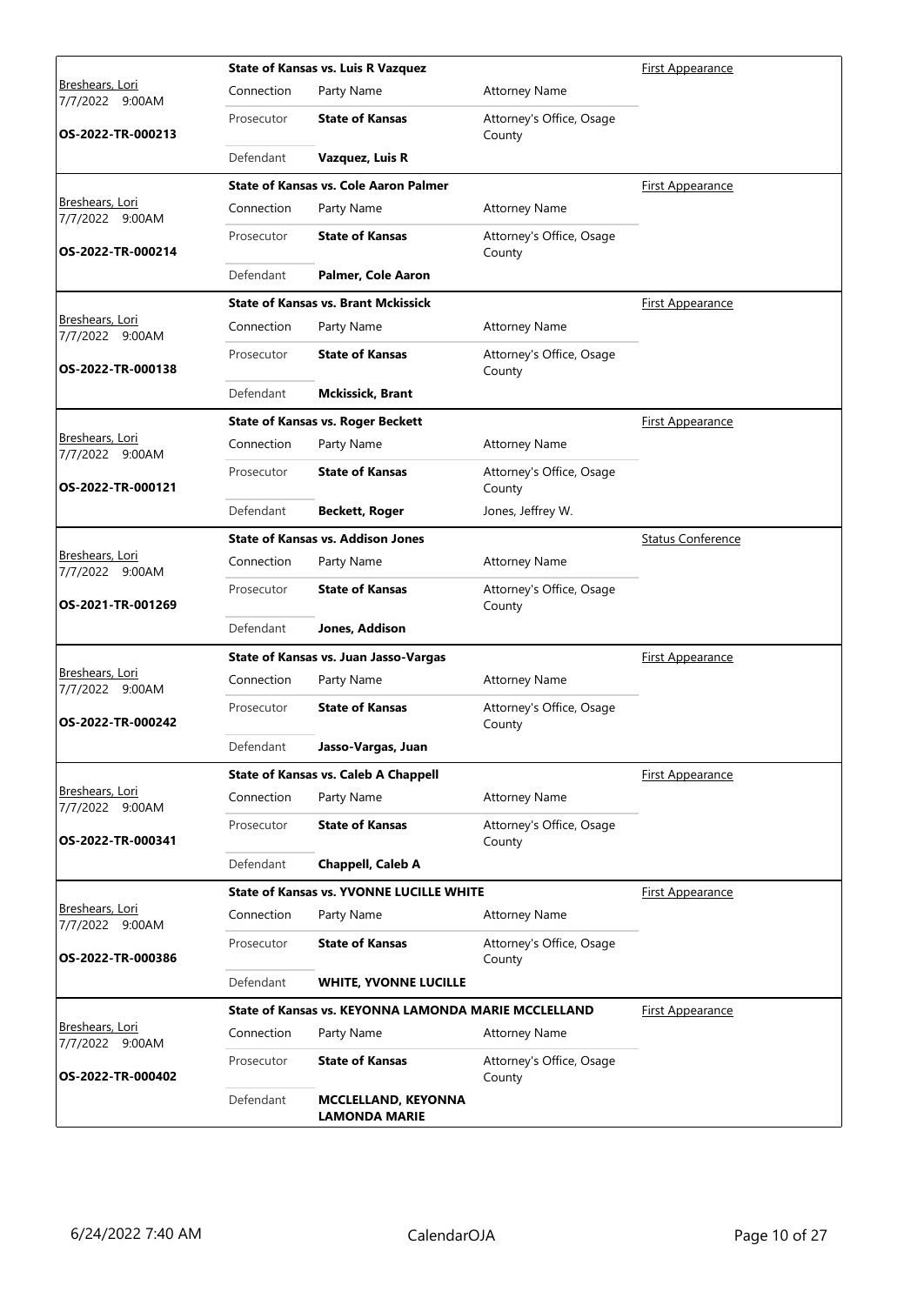|                                       |            | State of Kansas vs. Logan E Morford                | <u>First Appearance</u>            |                          |
|---------------------------------------|------------|----------------------------------------------------|------------------------------------|--------------------------|
| Breshears, Lori<br>7/7/2022<br>9:00AM | Connection | Party Name                                         | <b>Attorney Name</b>               | emailed zoom invite      |
| OS-2022-TR-000416                     | Prosecutor | <b>State of Kansas</b>                             | Attorney's Office, Osage<br>County |                          |
|                                       | Defendant  | Morford, Logan E                                   |                                    |                          |
|                                       |            | State of Kansas vs. Virgil LaMonte Johnson         |                                    | <b>Status Conference</b> |
| Breshears, Lori<br>7/7/2022 10:00AM   | Connection | Party Name                                         | <b>Attorney Name</b>               |                          |
| 2018-CR-000046                        | Prosecutor | <b>State of Kansas</b>                             | Attorney's Office, Osage<br>County |                          |
|                                       | Defendant  | Johnson, Virgil LaMonte                            | Pro Se, Party                      |                          |
|                                       |            | <b>State of Kansas vs. Kevin D Smith</b>           |                                    | <b>Second Appearance</b> |
| Breshears, Lori<br>7/7/2022 10:00AM   | Connection | Party Name                                         | <b>Attorney Name</b>               |                          |
| OS-2022-CR-000095                     | Prosecutor | <b>State of Kansas</b>                             | Attorney's Office, Osage<br>County |                          |
|                                       | Defendant  | Smith, Kevin D                                     |                                    |                          |
|                                       |            | <b>State of Kansas vs. JUSTIN SIDNEY QUALLS</b>    |                                    | Diversion - Status       |
| Breshears, Lori<br>7/7/2022 10:00AM   | Connection | Party Name                                         | <b>Attorney Name</b>               |                          |
| OS-2022-TR-000053                     | Prosecutor | <b>State of Kansas</b>                             | Attorney's Office, Osage<br>County |                          |
|                                       | Defendant  | <b>QUALLS, JUSTIN SIDNEY</b>                       | Pro Se                             |                          |
|                                       |            | <b>State of Kansas vs. Danny Edward Craig</b>      |                                    | <b>Second Appearance</b> |
| Breshears, Lori<br>7/7/2022 10:00AM   | Connection | Party Name                                         | <b>Attorney Name</b>               |                          |
| OS-2022-CR-000085                     | Prosecutor | <b>State of Kansas</b>                             | Attorney's Office, Osage<br>County |                          |
|                                       | Defendant  | <b>Craig, Danny Edward</b>                         | Kips, Robert B.                    |                          |
|                                       |            | <b>State of Kansas vs. MADISON NICOLE WILLIAMS</b> |                                    | Diversion - Status       |
| Breshears, Lori<br>7/7/2022 10:00AM   | Connection | Party Name                                         | <b>Attorney Name</b>               |                          |
| OS-2021-TR-001121                     | Prosecutor | <b>State of Kansas</b>                             | Attorney's Office, Osage<br>County |                          |
|                                       | Defendant  | <b>WILLIAMS, MADISON</b><br><b>NICOLE</b>          | Pro Se                             |                          |
|                                       |            | State of Kansas vs. CAMERON ANDREW RYAN ECKDAHL    |                                    | Diversion - Status       |
| Breshears, Lori<br>7/7/2022 10:00AM   | Connection | Party Name                                         | <b>Attorney Name</b>               |                          |
| OS-2022-TR-000078                     | Prosecutor | <b>State of Kansas</b>                             | Attorney's Office, Osage<br>County |                          |
|                                       | Defendant  | <b>ECKDAHL, CAMERON</b><br><b>ANDREW RYAN</b>      |                                    |                          |
|                                       |            | State of Kansas vs. Hannah Ryan Small              |                                    | Diversion - Status       |
| Breshears, Lori<br>7/7/2022 10:00AM   | Connection | Party Name                                         | <b>Attorney Name</b>               |                          |
| OS-2022-TR-000166                     | Prosecutor | <b>State of Kansas</b>                             | Attorney's Office, Osage<br>County |                          |
|                                       | Defendant  | Small, Hannah Ryan                                 |                                    |                          |
|                                       |            | <b>State of Kansas vs. TRICIA RENEE JONES</b>      |                                    | Diversion - Status       |
| Breshears, Lori<br>7/7/2022 10:00AM   | Connection | Party Name                                         | <b>Attorney Name</b>               |                          |
| OS-2022-TR-000198                     | Prosecutor | <b>State of Kansas</b>                             | Attorney's Office, Osage<br>County |                          |
|                                       | Defendant  | <b>JONES, TRICIA RENEE</b>                         |                                    |                          |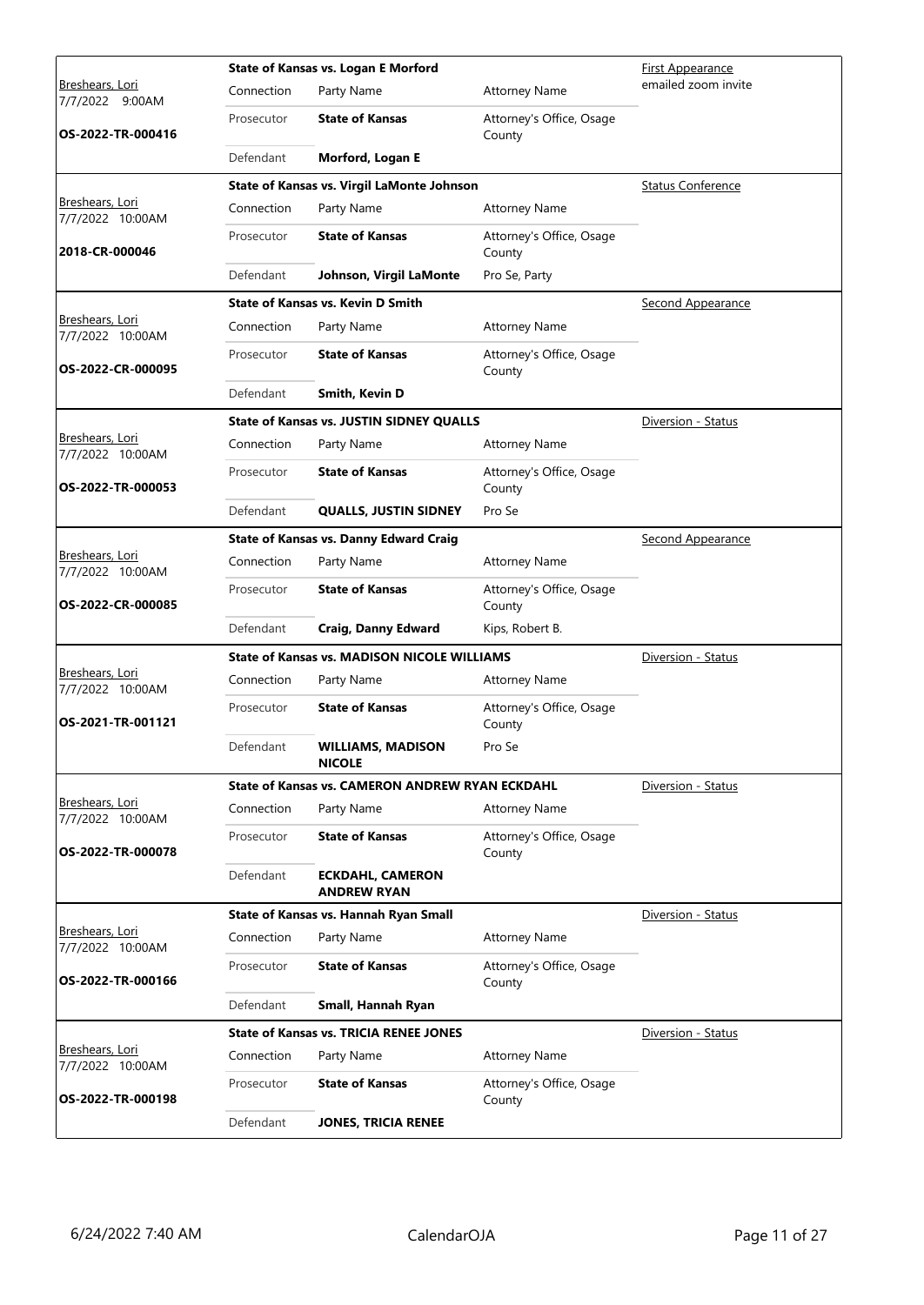|                                            |            | State of Kansas vs. John C Neu                 | <b>First Appearance</b>            |                         |
|--------------------------------------------|------------|------------------------------------------------|------------------------------------|-------------------------|
| <u>Breshears, Lori</u><br>7/7/2022 10:00AM | Connection | Party Name                                     | <b>Attorney Name</b>               |                         |
| OS-2022-TR-000322                          | Prosecutor | <b>State of Kansas</b>                         | Attorney's Office, Osage<br>County |                         |
|                                            | Defendant  | Neu, John C                                    |                                    |                         |
|                                            |            | <b>State of Kansas vs. Clayton R Lee</b>       |                                    | <b>First Appearance</b> |
| Breshears, Lori<br>7/7/2022 10:00AM        | Connection | Party Name                                     | <b>Attorney Name</b>               |                         |
| OS-2022-TR-000323                          | Prosecutor | <b>State of Kansas</b>                         | Attorney's Office, Osage<br>County |                         |
|                                            | Defendant  | Lee, Clayton R                                 |                                    |                         |
|                                            |            | <b>State of Kansas vs. LEAJZIA ARMONI LOVE</b> |                                    | <b>First Appearance</b> |
| Breshears, Lori<br>7/7/2022 10:00AM        | Connection | Party Name                                     | <b>Attorney Name</b>               |                         |
| OS-2022-TR-000381                          | Prosecutor | <b>State of Kansas</b>                         | Attorney's Office, Osage<br>County |                         |
|                                            | Defendant  | LOVE, LEAJZIA ARMONI                           |                                    |                         |
|                                            |            | State of Kansas vs. KATHRYN ABIGAIL MCGINNIS   |                                    | First Appearance        |
| <u>Breshears, Lori</u><br>7/7/2022 10:00AM | Connection | Party Name                                     | <b>Attorney Name</b>               |                         |
| OS-2022-TR-000383                          | Prosecutor | <b>State of Kansas</b>                         | Attorney's Office, Osage<br>County |                         |
|                                            | Defendant  | <b>MCGINNIS, KATHRYN</b><br><b>ABIGAIL</b>     |                                    |                         |
|                                            |            | State of Kansas vs. DARRELL LEE CREMER JR      |                                    | <b>First Appearance</b> |
| Breshears, Lori<br>7/7/2022 10:00AM        | Connection | Party Name                                     | <b>Attorney Name</b>               |                         |
| OS-2022-TR-000384                          | Prosecutor | <b>State of Kansas</b>                         | Attorney's Office, Osage<br>County |                         |
|                                            | Defendant  | <b>CREMER JR, DARRELL LEE</b>                  |                                    |                         |
|                                            |            | State of Kansas vs. Casey Jon Krahenbuhl       |                                    | <b>First Appearance</b> |
| Breshears, Lori<br>7/7/2022 10:00AM        | Connection | Party Name                                     | <b>Attorney Name</b>               |                         |
| OS-2022-TR-000385                          | Prosecutor | <b>State of Kansas</b>                         | Attorney's Office, Osage<br>County |                         |
|                                            | Defendant  | Krahenbuhl, Casey Jon                          |                                    |                         |
|                                            |            | <b>State of Kansas vs. Dennis R Torrence</b>   |                                    | <u>First Appearance</u> |
| Breshears, Lori<br>7/7/2022 10:00AM        | Connection | Party Name                                     | <b>Attorney Name</b>               |                         |
| OS-2022-TR-000392                          | Prosecutor | <b>State of Kansas</b>                         | Attorney's Office, Osage<br>County |                         |
|                                            | Defendant  | <b>Torrence, Dennis R</b>                      |                                    |                         |
|                                            |            | <b>State of Kansas vs. JOSEPH RAY PARKS</b>    |                                    | <b>First Appearance</b> |
| Breshears, Lori<br>7/7/2022 10:00AM        | Connection | Party Name                                     | <b>Attorney Name</b>               |                         |
| OS-2022-TR-000425                          | Prosecutor | <b>State of Kansas</b>                         | Attorney's Office, Osage<br>County |                         |
|                                            | Defendant  | PARKS, JOSEPH RAY                              |                                    |                         |
|                                            |            | State of Kansas vs. ALEJANDRO ALBERTO ESPINOSA |                                    | <b>First Appearance</b> |
| Breshears, Lori<br>7/7/2022 10:00AM        | Connection | Party Name                                     | <b>Attorney Name</b>               |                         |
| OS-2021-TR-000720                          | Prosecutor | <b>State of Kansas</b>                         | Attorney's Office, Osage<br>County |                         |
|                                            | Defendant  | <b>ESPINOSA, ALEJANDRO</b><br><b>ALBERTO</b>   | Florez, Pantaleon, Jr              |                         |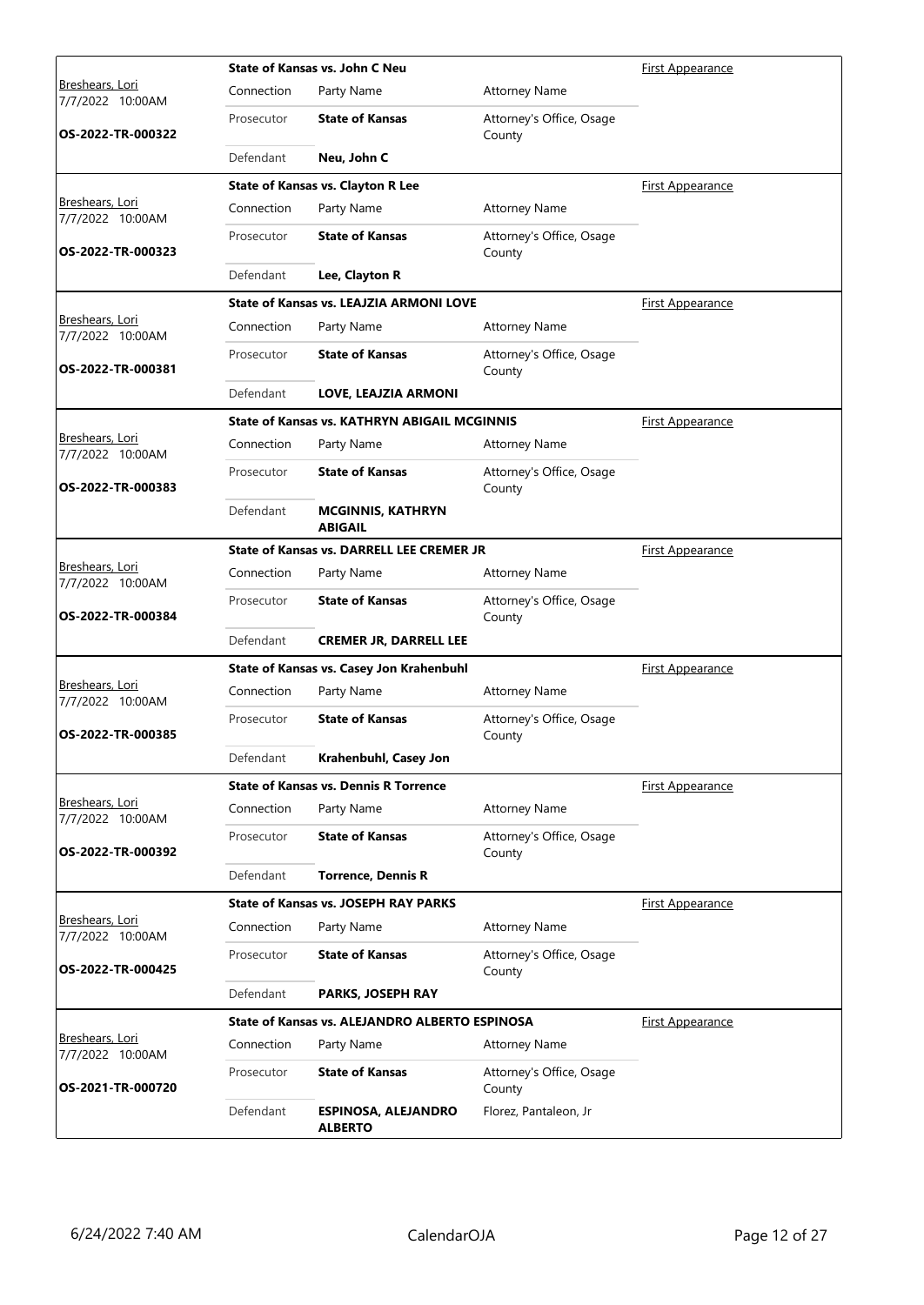|                                            |            | <b>State of Kansas vs. JOSE A GONZALEZ</b>       | Bond - Appearance                  |                          |
|--------------------------------------------|------------|--------------------------------------------------|------------------------------------|--------------------------|
| <u>Breshears, Lori</u><br>7/7/2022 10:00AM | Connection | Party Name                                       | <b>Attorney Name</b>               |                          |
| OS-2022-TR-000090                          | Prosecutor | <b>State of Kansas</b>                           | Attorney's Office, Osage<br>County |                          |
|                                            | Defendant  | <b>GONZALEZ, JOSE A</b>                          |                                    |                          |
|                                            |            | State of Kansas vs. Joshua B. Franks             |                                    | <b>Status Conference</b> |
| Breshears, Lori<br>7/7/2022 10:30AM        | Connection | Party Name                                       | <b>Attorney Name</b>               |                          |
| OS-2021-TR-000465                          | Prosecutor | <b>State of Kansas</b>                           | Attorney's Office, Osage<br>County |                          |
|                                            | Defendant  | Franks, Joshua B.                                | Meier, Frederick Lee, II           |                          |
|                                            |            | <b>State of Kansas vs. Randall H Blevins</b>     |                                    | <b>Status Conference</b> |
| Breshears, Lori<br>7/7/2022 10:30AM        | Connection | Party Name                                       | <b>Attorney Name</b>               |                          |
| OS-2021-TR-000704                          | Prosecutor | <b>State of Kansas</b>                           | Attorney's Office, Osage<br>County |                          |
|                                            | Defendant  | <b>Blevins, Randall H</b>                        | Manske, Robert W.                  |                          |
|                                            |            | State of Kansas vs. Joshua B. Franks             |                                    | <b>Status Conference</b> |
| <u>Breshears, Lori</u><br>7/7/2022 10:30AM | Connection | Party Name                                       | <b>Attorney Name</b>               |                          |
| OS-2021-CR-000036                          | Prosecutor | <b>State of Kansas</b>                           | Attorney's Office, Osage<br>County |                          |
|                                            | Defendant  | Franks, Joshua B.                                | Meier, Frederick Lee, II           |                          |
|                                            |            | <b>State of Kansas vs. Calvin James Graybeal</b> |                                    | <b>Second Appearance</b> |
| Breshears, Lori<br>7/7/2022 10:30AM        | Connection | Party Name                                       | <b>Attorney Name</b>               |                          |
| OS-2022-TR-000047                          | Prosecutor | <b>State of Kansas</b>                           | Attorney's Office, Osage<br>County |                          |
|                                            | Defendant  | <b>Graybeal, Calvin James</b>                    |                                    |                          |
|                                            |            | <b>State of Kansas vs. David E. Fresia</b>       |                                    | <b>Status Conference</b> |
| Breshears, Lori<br>7/7/2022 10:30AM        | Connection | Party Name                                       | <b>Attorney Name</b>               |                          |
| OS-2021-CR-000111                          | Prosecutor | <b>State of Kansas</b>                           | Attorney's Office, Osage<br>County |                          |
|                                            | Defendant  | Fresia, David E.                                 | Page, Michael Gayle                |                          |
|                                            |            | <b>State of Kansas vs. Matthew C. Mock</b>       |                                    | <b>Status Conference</b> |
| Breshears, Lori<br>7/7/2022 10:45AM        | Connection | Party Name                                       | <b>Attorney Name</b>               |                          |
| OS-2021-CR-000058                          | Prosecutor | <b>State of Kansas</b>                           | Attorney's Office, Osage<br>County |                          |
|                                            | Defendant  | Mock, Matthew C.                                 | Boyd, John Arthur                  |                          |
|                                            |            | <b>State of Kansas vs. Matthew C Mock</b>        |                                    | <b>Status Conference</b> |
| Breshears, Lori<br>7/7/2022 10:45AM        | Connection | Party Name                                       | <b>Attorney Name</b>               |                          |
| 2020-CR-000185                             | Prosecutor | <b>State of Kansas</b>                           | Attorney's Office, Osage<br>County |                          |
|                                            | Defendant  | Mock, Matthew C                                  | Boyd, John Arthur                  |                          |
|                                            |            | State of Kansas vs. Kieran L Guyle               |                                    | Second Appearance        |
| <u>Breshears, Lori</u><br>7/7/2022 10:45AM | Connection | Party Name                                       | <b>Attorney Name</b>               |                          |
| OS-2022-CR-000104                          | Prosecutor | <b>State of Kansas</b>                           | Attorney's Office, Osage<br>County |                          |
|                                            | Defendant  | Guyle, Kieran L                                  | Boyd, John Arthur                  |                          |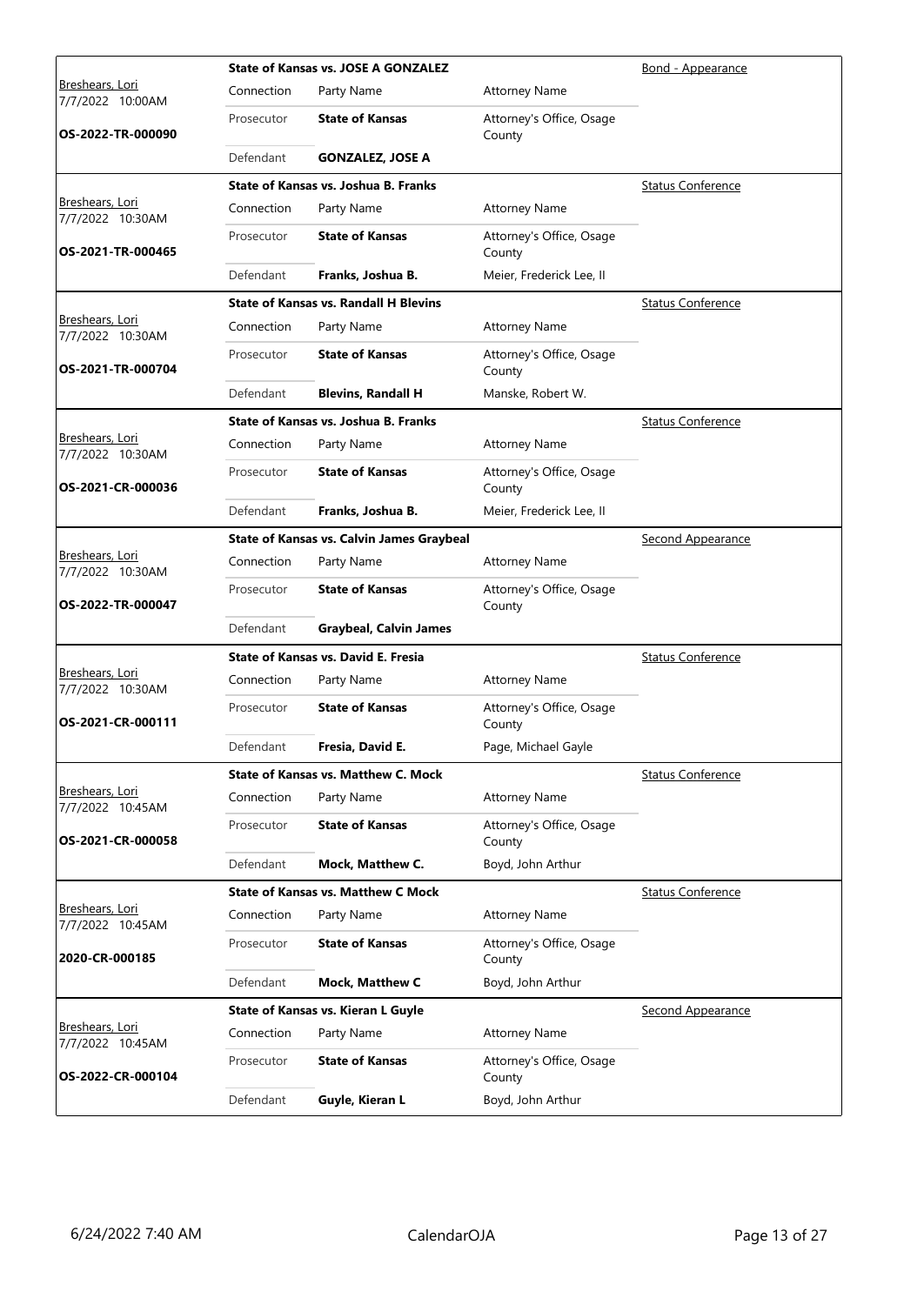|                                            |            | State of Kansas vs. Terry J. Criqui            | <b>Status Conference</b>           |                          |
|--------------------------------------------|------------|------------------------------------------------|------------------------------------|--------------------------|
| <u>Breshears, Lori</u><br>7/7/2022 10:45AM | Connection | Party Name                                     | <b>Attorney Name</b>               |                          |
| OS-2022-CR-000068                          | Prosecutor | <b>State of Kansas</b>                         | Attorney's Office, Osage<br>County |                          |
|                                            | Defendant  | Criqui, Terry J.                               | Boyd, John Arthur                  |                          |
|                                            |            | <b>State of Kansas vs. Michael Wadley</b>      |                                    | <b>Review Hearing</b>    |
| Breshears, Lori<br>7/7/2022 11:00AM        | Connection | Party Name                                     | <b>Attorney Name</b>               |                          |
| OS-2021-CR-000236                          | Prosecutor | <b>State of Kansas</b>                         | Attorney's Office, Osage<br>County |                          |
|                                            | Defendant  | <b>Wadley, Michael</b>                         | Hastert, Bryan Michael             |                          |
|                                            |            | <b>State of Kansas vs. Mark Anthony Amayo</b>  |                                    | Diversion - Status       |
| Breshears, Lori<br>7/7/2022 11:30AM        | Connection | Party Name                                     | <b>Attorney Name</b>               |                          |
| OS-2021-TR-000106                          | Prosecutor | <b>State of Kansas</b>                         | Attorney's Office, Osage<br>County |                          |
|                                            | Defendant  | Amayo, Mark Anthony                            | De Woskin, Joseph Andrew           |                          |
|                                            |            | In the Matter of Jackqwan Lewis Spencer Rogers |                                    | Extradition - Hearing    |
| <u>Breshears, Lori</u><br>7/7/2022 11:30AM | Connection | Party Name                                     | <b>Attorney Name</b>               |                          |
| OS-2022-MR-000075                          | Prosecutor | <b>State of Kansas</b>                         | Attorney's Office, Osage<br>County |                          |
|                                            | Defendant  | Rogers, Jackqwan Lewis<br>Spencer              |                                    |                          |
|                                            |            | State of Kansas vs. Michael S. Brumbaugh       |                                    | Preliminary Hearing (CR) |
| Breshears, Lori<br>7/7/2022 1:30PM         | Connection | Party Name                                     | <b>Attorney Name</b>               |                          |
| OS-2022-CR-000069                          | Prosecutor | <b>State of Kansas</b>                         | Attorney's Office, Osage<br>County |                          |
|                                            | Defendant  | Brumbaugh, Michael S.                          | Gallaway, Annmarie<br>Victoria     |                          |
|                                            |            | State of Kansas vs. Michael S. Brumbaugh       |                                    | Preliminary Hearing (CR) |
| Breshears, Lori<br>7/7/2022 2:30PM         | Connection | Party Name                                     | <b>Attorney Name</b>               |                          |
| OS-2022-CR-000045                          | Prosecutor | <b>State of Kansas</b>                         | Attorney's Office, Osage<br>County |                          |
|                                            | Defendant  | Brumbaugh, Michael S.                          | Gallaway, Annmarie<br>Victoria     |                          |
|                                            |            | State of Kansas vs. Michael S. Brumbaugh       |                                    | Preliminary Hearing (CR) |
| Breshears, Lori<br>7/7/2022 3:30PM         | Connection | Party Name                                     | <b>Attorney Name</b>               |                          |
| OS-2022-CR-000046                          | Prosecutor | <b>State of Kansas</b>                         | Attorney's Office, Osage<br>County |                          |
|                                            | Defendant  | Brumbaugh, Michael S.                          | Gallaway, Annmarie<br>Victoria     |                          |
|                                            |            | <b>State of Kansas vs. Donna L Jeffries</b>    |                                    | Plea Hearing             |
| Breshears, Lori<br>7/8/2022 9:30AM         | Connection | Party Name                                     | <b>Attorney Name</b>               |                          |
| OS-2021-TR-000786                          | Prosecutor | <b>State of Kansas</b>                         | Attorney's Office, Osage<br>County |                          |
|                                            | Defendant  | Jeffries, Donna L                              | Mc Daniel, Tracy L.                |                          |
|                                            |            | State of Kansas vs. John Eugene Grubb, III     |                                    | Plea Hearing             |
| Breshears, Lori<br>7/8/2022 9:30AM         | Connection | Party Name                                     | <b>Attorney Name</b>               |                          |
| OS-2022-CR-000066                          | Prosecutor | <b>State of Kansas</b>                         | Attorney's Office, Osage<br>County |                          |
|                                            | Defendant  | Grubb, John Eugene, III                        | Mc Daniel, Tracy L.                |                          |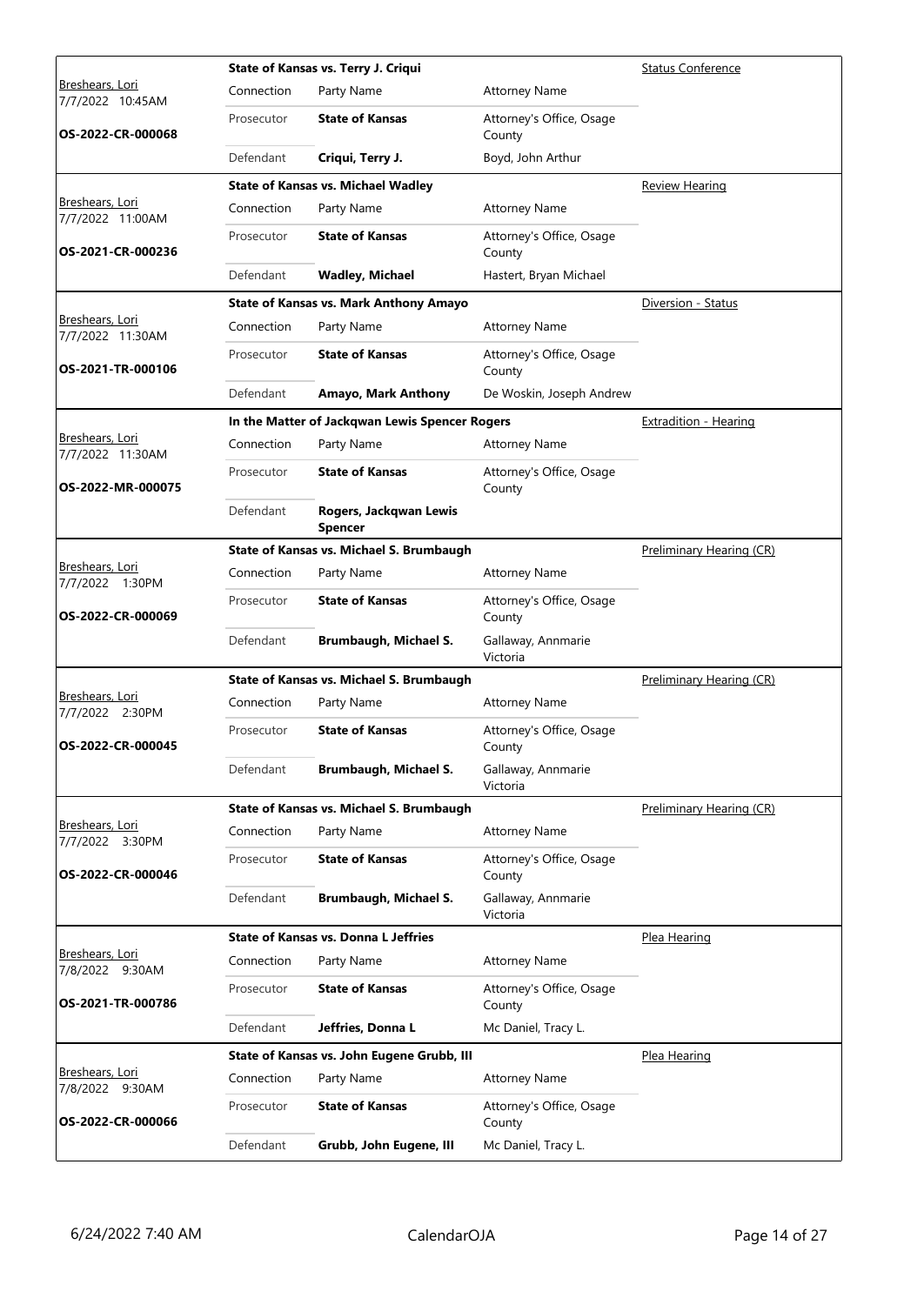|                                     |            | <b>State of Kansas vs. CARLOS FLORES</b>                           | Plea Hearing                       |                                        |
|-------------------------------------|------------|--------------------------------------------------------------------|------------------------------------|----------------------------------------|
| Breshears, Lori<br>7/8/2022 9:30AM  | Connection | Party Name                                                         | <b>Attorney Name</b>               |                                        |
| OS-2022-TR-000029                   | Prosecutor | <b>State of Kansas</b>                                             | Attorney's Office, Osage<br>County |                                        |
|                                     | Defendant  | <b>FLORES, CARLOS</b>                                              | Mc Daniel, Tracy L.                |                                        |
|                                     |            | State of Kansas vs. George H. Morris, Jr                           |                                    | Plea Hearing                           |
| Breshears, Lori<br>7/8/2022 9:30AM  | Connection | Party Name                                                         | <b>Attorney Name</b>               |                                        |
| OS-2021-CR-000259                   | Prosecutor | <b>State of Kansas</b>                                             | Attorney's Office, Osage<br>County |                                        |
|                                     | Defendant  | Morris, George H., Jr                                              | Spangler, Jennifer Elizabeth       |                                        |
|                                     |            | <b>State of Kansas vs. Bethany Adell</b>                           |                                    | Plea Hearing                           |
| Breshears, Lori<br>7/8/2022 9:30AM  | Connection | Party Name                                                         | <b>Attorney Name</b>               |                                        |
| OS-2021-TR-000815                   | Prosecutor | <b>State of Kansas</b>                                             | Attorney's Office, Osage<br>County |                                        |
|                                     | Defendant  | <b>Adell, Bethany</b>                                              |                                    |                                        |
|                                     |            | State of Kansas vs. Bethany Jacqueline Adell                       |                                    | Plea Hearing                           |
| Breshears, Lori<br>7/8/2022 9:30AM  | Connection | Party Name                                                         | <b>Attorney Name</b>               |                                        |
| OS-2021-TR-000665                   | Prosecutor | <b>State of Kansas</b>                                             | Attorney's Office, Osage<br>County |                                        |
|                                     | Defendant  | <b>Adell, Bethany Jacqueline</b>                                   |                                    |                                        |
|                                     |            | State of Kansas vs. Jesse J Holden                                 |                                    | Plea Hearing                           |
| Breshears, Lori<br>7/8/2022 9:30AM  | Connection | Party Name                                                         | <b>Attorney Name</b>               |                                        |
| OS-2020-TR-001109                   | Prosecutor | <b>State of Kansas</b>                                             | Attorney's Office, Osage<br>County |                                        |
|                                     | Defendant  | Holden, Jesse J                                                    | Spangler, Jennifer Elizabeth       |                                        |
|                                     |            | In the Matter of the Estate of Raymond E. Bockus                   |                                    | Petition for Probate                   |
| Breshears, Lori<br>7/13/2022 9:00AM | Connection | Party Name                                                         | <b>Attorney Name</b>               | Paper Hearing                          |
|                                     |            |                                                                    | Magathan Mc Nabb,                  |                                        |
| OS-2022-PR-000039                   | Petitioner | Loschke, Raylene K.                                                | Denise Lynn                        |                                        |
|                                     | Decedent   | Bockus, Raymond E.                                                 |                                    |                                        |
|                                     |            | In the Matter of the Estate of Dennis Blodgett                     |                                    | Petition for Probate                   |
| Breshears, Lori<br>7/13/2022 9:00AM | Connection | Party Name                                                         | <b>Attorney Name</b>               |                                        |
|                                     | Petitioner | <b>Ecklund, Michelle Leigh</b>                                     | Godderz, Frederick W.              |                                        |
| OS-2022-PR-000034                   | Decedent   | <b>Blodgett, Dennis</b>                                            |                                    |                                        |
|                                     |            | In the Matter of the Estate of Joseph Ronald Gardner               |                                    | Petition for Probate                   |
| Breshears, Lori<br>7/13/2022 9:00AM | Connection | Party Name                                                         | <b>Attorney Name</b>               |                                        |
|                                     | Petitioner | Gardner, Richard Allen                                             | Godderz, Frederick W.              |                                        |
| OS-2022-PR-000038                   | Decedent   | Gardner, Joseph Ronald                                             |                                    |                                        |
|                                     |            | In the Matter of Agnes A Totman                                    |                                    | <b>Petition for Probate</b>            |
| Breshears, Lori<br>7/13/2022 9:00AM | Connection | Party Name                                                         | <b>Attorney Name</b>               |                                        |
|                                     | Subject    | <b>Totman, Agnes A</b>                                             |                                    |                                        |
| OS-2022-PR-000040                   | Petitioner | Totman, Gail E                                                     | Godderz, Frederick W.              |                                        |
| Breshears, Lori                     |            | Anesthesia Associates of Topeka, P.A. vs. Sydney M Mullins-Carlson |                                    | <b>Answer Hearing</b><br>PS 06/06/2022 |
| 7/13/2022 9:30AM                    | Connection | Party Name                                                         | <b>Attorney Name</b>               |                                        |
| OS-2022-LM-000029                   | Plaintiff  | Anesthesia Associates of<br>Topeka, P.A.                           | Fanning, Gary L., Jr               |                                        |
|                                     | Defendant  | <b>Mullins-Carlson, Sydney M</b>                                   |                                    |                                        |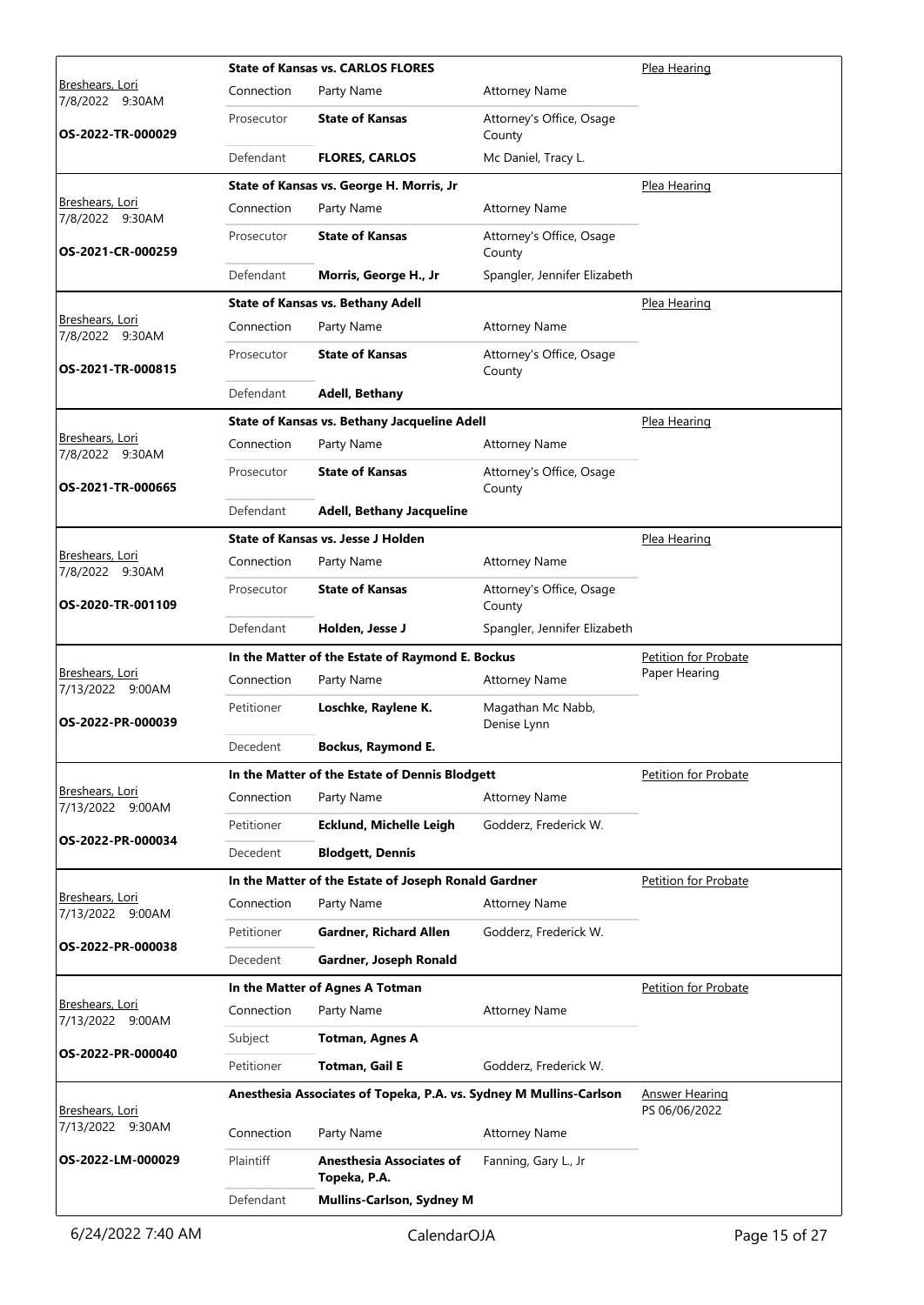| Connection<br>Party Name<br><b>Attorney Name</b><br>7/13/2022 9:30AM<br>Plaintiff<br><b>Manning Music, Inc.</b><br>Fanning, Gary L., Jr<br>OS-2022-LM-000022<br>Defendant<br>Wilson, Sarah<br>Stormont-Vail Healthcare, Inc. vs. Racheal Dawn Harm<br><b>Answer Hearing</b><br>Breshears, Lori<br>Connection<br>Party Name<br><b>Attorney Name</b><br>7/13/2022 9:30AM<br>Plaintiff<br>Stormont-Vail Healthcare, Fanning, Gary L., Jr<br>OS-2022-LM-000052<br>Inc.<br>Defendant<br>Harm, Racheal Dawn<br>City of Osage City vs. Glenn Wise, Jr<br><b>Answer Hearing</b><br>TM 06/07/2022<br>Breshears, Lori<br>Connection<br>Party Name<br><b>Attorney Name</b><br>7/13/2022 9:30AM<br>Plaintiff<br><b>City of Osage City</b><br>Mc Vay, Kendall Moran<br>OS-2020-LM-000313<br>Wise, Glenn, Jr<br>Defendant<br>City of Osage City vs. Charles Eugene Garner, JR<br><b>Answer Hearing</b><br>SR 06/08/2022<br>Breshears, Lori<br>Connection<br>Party Name<br><b>Attorney Name</b><br>7/13/2022 9:30AM<br>Plaintiff<br><b>City of Osage City</b><br>Mc Vay, Kendall Moran<br>OS-2021-LM-000208<br>Defendant<br>Garner, Charles Eugene, Jr<br>City of Lyndon vs. Christopher Alan Gable<br>Answer Hearing<br>Breshears, Lori<br>Connection<br>Party Name<br><b>Attorney Name</b><br>7/13/2022 9:30AM<br>Plaintiff<br>City of Lyndon<br>Mc Vay, Kendall Moran<br>2020-LM-000262<br>Defendant<br>Gable, Christopher Alan<br>City of Lyndon vs. Jane Evelyn Toumberlin<br><b>Answer Hearing</b><br>Breshears, Lori<br>TM 06/14/2022<br>Connection<br>Party Name<br><b>Attorney Name</b><br>7/13/2022 9:30AM<br>Plaintiff<br>City of Lyndon<br>Mc Vay, Kendall Moran<br>OS-2021-LM-000270<br>Defendant<br>Toumberlin, Jane Evelyn<br>City of Osage City vs. Patricia Ann Hine<br><b>Answer Hearing</b><br>Breshears, Lori<br>Connection<br>Party Name<br><b>Attorney Name</b><br>7/13/2022 9:30AM<br>Plaintiff<br><b>City of Osage City</b><br>Mc Vay, Kendall Moran<br>OS-2022-LM-000035<br>Defendant<br>Hine, Patricia Ann<br>Mercury Wireless, Inc. vs. Anna Stanley<br><b>Answer Hearing</b><br>Breshears, Lori<br>Connection<br>Party Name<br><b>Attorney Name</b><br>7/13/2022 9:30AM<br>Plaintiff<br><b>Mercury Wireless, Inc.</b><br>Mc Vay, Kendall Moran<br>OS-2022-LM-000086<br>Defendant<br><b>Stanley, Anna</b> |                 | Manning Music, Inc. vs. Sarah Wilson | <b>Answer Hearing</b> |               |
|-----------------------------------------------------------------------------------------------------------------------------------------------------------------------------------------------------------------------------------------------------------------------------------------------------------------------------------------------------------------------------------------------------------------------------------------------------------------------------------------------------------------------------------------------------------------------------------------------------------------------------------------------------------------------------------------------------------------------------------------------------------------------------------------------------------------------------------------------------------------------------------------------------------------------------------------------------------------------------------------------------------------------------------------------------------------------------------------------------------------------------------------------------------------------------------------------------------------------------------------------------------------------------------------------------------------------------------------------------------------------------------------------------------------------------------------------------------------------------------------------------------------------------------------------------------------------------------------------------------------------------------------------------------------------------------------------------------------------------------------------------------------------------------------------------------------------------------------------------------------------------------------------------------------------------------------------------------------------------------------------------------------------------------------------------------------------------------------------------------------------------------------------------------------------------------------------------------------------------------------------------------------------------------------------------------------------|-----------------|--------------------------------------|-----------------------|---------------|
|                                                                                                                                                                                                                                                                                                                                                                                                                                                                                                                                                                                                                                                                                                                                                                                                                                                                                                                                                                                                                                                                                                                                                                                                                                                                                                                                                                                                                                                                                                                                                                                                                                                                                                                                                                                                                                                                                                                                                                                                                                                                                                                                                                                                                                                                                                                       | Breshears, Lori |                                      |                       | RS 06/06/2022 |
|                                                                                                                                                                                                                                                                                                                                                                                                                                                                                                                                                                                                                                                                                                                                                                                                                                                                                                                                                                                                                                                                                                                                                                                                                                                                                                                                                                                                                                                                                                                                                                                                                                                                                                                                                                                                                                                                                                                                                                                                                                                                                                                                                                                                                                                                                                                       |                 |                                      |                       |               |
|                                                                                                                                                                                                                                                                                                                                                                                                                                                                                                                                                                                                                                                                                                                                                                                                                                                                                                                                                                                                                                                                                                                                                                                                                                                                                                                                                                                                                                                                                                                                                                                                                                                                                                                                                                                                                                                                                                                                                                                                                                                                                                                                                                                                                                                                                                                       |                 |                                      |                       |               |
|                                                                                                                                                                                                                                                                                                                                                                                                                                                                                                                                                                                                                                                                                                                                                                                                                                                                                                                                                                                                                                                                                                                                                                                                                                                                                                                                                                                                                                                                                                                                                                                                                                                                                                                                                                                                                                                                                                                                                                                                                                                                                                                                                                                                                                                                                                                       |                 |                                      |                       |               |
|                                                                                                                                                                                                                                                                                                                                                                                                                                                                                                                                                                                                                                                                                                                                                                                                                                                                                                                                                                                                                                                                                                                                                                                                                                                                                                                                                                                                                                                                                                                                                                                                                                                                                                                                                                                                                                                                                                                                                                                                                                                                                                                                                                                                                                                                                                                       |                 |                                      |                       |               |
|                                                                                                                                                                                                                                                                                                                                                                                                                                                                                                                                                                                                                                                                                                                                                                                                                                                                                                                                                                                                                                                                                                                                                                                                                                                                                                                                                                                                                                                                                                                                                                                                                                                                                                                                                                                                                                                                                                                                                                                                                                                                                                                                                                                                                                                                                                                       |                 |                                      |                       |               |
|                                                                                                                                                                                                                                                                                                                                                                                                                                                                                                                                                                                                                                                                                                                                                                                                                                                                                                                                                                                                                                                                                                                                                                                                                                                                                                                                                                                                                                                                                                                                                                                                                                                                                                                                                                                                                                                                                                                                                                                                                                                                                                                                                                                                                                                                                                                       |                 |                                      |                       |               |
|                                                                                                                                                                                                                                                                                                                                                                                                                                                                                                                                                                                                                                                                                                                                                                                                                                                                                                                                                                                                                                                                                                                                                                                                                                                                                                                                                                                                                                                                                                                                                                                                                                                                                                                                                                                                                                                                                                                                                                                                                                                                                                                                                                                                                                                                                                                       |                 |                                      |                       |               |
|                                                                                                                                                                                                                                                                                                                                                                                                                                                                                                                                                                                                                                                                                                                                                                                                                                                                                                                                                                                                                                                                                                                                                                                                                                                                                                                                                                                                                                                                                                                                                                                                                                                                                                                                                                                                                                                                                                                                                                                                                                                                                                                                                                                                                                                                                                                       |                 |                                      |                       |               |
|                                                                                                                                                                                                                                                                                                                                                                                                                                                                                                                                                                                                                                                                                                                                                                                                                                                                                                                                                                                                                                                                                                                                                                                                                                                                                                                                                                                                                                                                                                                                                                                                                                                                                                                                                                                                                                                                                                                                                                                                                                                                                                                                                                                                                                                                                                                       |                 |                                      |                       |               |
|                                                                                                                                                                                                                                                                                                                                                                                                                                                                                                                                                                                                                                                                                                                                                                                                                                                                                                                                                                                                                                                                                                                                                                                                                                                                                                                                                                                                                                                                                                                                                                                                                                                                                                                                                                                                                                                                                                                                                                                                                                                                                                                                                                                                                                                                                                                       |                 |                                      |                       |               |
|                                                                                                                                                                                                                                                                                                                                                                                                                                                                                                                                                                                                                                                                                                                                                                                                                                                                                                                                                                                                                                                                                                                                                                                                                                                                                                                                                                                                                                                                                                                                                                                                                                                                                                                                                                                                                                                                                                                                                                                                                                                                                                                                                                                                                                                                                                                       |                 |                                      |                       |               |
|                                                                                                                                                                                                                                                                                                                                                                                                                                                                                                                                                                                                                                                                                                                                                                                                                                                                                                                                                                                                                                                                                                                                                                                                                                                                                                                                                                                                                                                                                                                                                                                                                                                                                                                                                                                                                                                                                                                                                                                                                                                                                                                                                                                                                                                                                                                       |                 |                                      |                       |               |
|                                                                                                                                                                                                                                                                                                                                                                                                                                                                                                                                                                                                                                                                                                                                                                                                                                                                                                                                                                                                                                                                                                                                                                                                                                                                                                                                                                                                                                                                                                                                                                                                                                                                                                                                                                                                                                                                                                                                                                                                                                                                                                                                                                                                                                                                                                                       |                 |                                      |                       |               |
|                                                                                                                                                                                                                                                                                                                                                                                                                                                                                                                                                                                                                                                                                                                                                                                                                                                                                                                                                                                                                                                                                                                                                                                                                                                                                                                                                                                                                                                                                                                                                                                                                                                                                                                                                                                                                                                                                                                                                                                                                                                                                                                                                                                                                                                                                                                       |                 |                                      |                       |               |
|                                                                                                                                                                                                                                                                                                                                                                                                                                                                                                                                                                                                                                                                                                                                                                                                                                                                                                                                                                                                                                                                                                                                                                                                                                                                                                                                                                                                                                                                                                                                                                                                                                                                                                                                                                                                                                                                                                                                                                                                                                                                                                                                                                                                                                                                                                                       |                 |                                      |                       |               |
|                                                                                                                                                                                                                                                                                                                                                                                                                                                                                                                                                                                                                                                                                                                                                                                                                                                                                                                                                                                                                                                                                                                                                                                                                                                                                                                                                                                                                                                                                                                                                                                                                                                                                                                                                                                                                                                                                                                                                                                                                                                                                                                                                                                                                                                                                                                       |                 |                                      |                       |               |
|                                                                                                                                                                                                                                                                                                                                                                                                                                                                                                                                                                                                                                                                                                                                                                                                                                                                                                                                                                                                                                                                                                                                                                                                                                                                                                                                                                                                                                                                                                                                                                                                                                                                                                                                                                                                                                                                                                                                                                                                                                                                                                                                                                                                                                                                                                                       |                 |                                      |                       |               |
|                                                                                                                                                                                                                                                                                                                                                                                                                                                                                                                                                                                                                                                                                                                                                                                                                                                                                                                                                                                                                                                                                                                                                                                                                                                                                                                                                                                                                                                                                                                                                                                                                                                                                                                                                                                                                                                                                                                                                                                                                                                                                                                                                                                                                                                                                                                       |                 |                                      |                       |               |
|                                                                                                                                                                                                                                                                                                                                                                                                                                                                                                                                                                                                                                                                                                                                                                                                                                                                                                                                                                                                                                                                                                                                                                                                                                                                                                                                                                                                                                                                                                                                                                                                                                                                                                                                                                                                                                                                                                                                                                                                                                                                                                                                                                                                                                                                                                                       |                 |                                      |                       |               |
|                                                                                                                                                                                                                                                                                                                                                                                                                                                                                                                                                                                                                                                                                                                                                                                                                                                                                                                                                                                                                                                                                                                                                                                                                                                                                                                                                                                                                                                                                                                                                                                                                                                                                                                                                                                                                                                                                                                                                                                                                                                                                                                                                                                                                                                                                                                       |                 |                                      |                       |               |
|                                                                                                                                                                                                                                                                                                                                                                                                                                                                                                                                                                                                                                                                                                                                                                                                                                                                                                                                                                                                                                                                                                                                                                                                                                                                                                                                                                                                                                                                                                                                                                                                                                                                                                                                                                                                                                                                                                                                                                                                                                                                                                                                                                                                                                                                                                                       |                 |                                      |                       |               |
|                                                                                                                                                                                                                                                                                                                                                                                                                                                                                                                                                                                                                                                                                                                                                                                                                                                                                                                                                                                                                                                                                                                                                                                                                                                                                                                                                                                                                                                                                                                                                                                                                                                                                                                                                                                                                                                                                                                                                                                                                                                                                                                                                                                                                                                                                                                       |                 |                                      |                       |               |
|                                                                                                                                                                                                                                                                                                                                                                                                                                                                                                                                                                                                                                                                                                                                                                                                                                                                                                                                                                                                                                                                                                                                                                                                                                                                                                                                                                                                                                                                                                                                                                                                                                                                                                                                                                                                                                                                                                                                                                                                                                                                                                                                                                                                                                                                                                                       |                 |                                      |                       |               |
|                                                                                                                                                                                                                                                                                                                                                                                                                                                                                                                                                                                                                                                                                                                                                                                                                                                                                                                                                                                                                                                                                                                                                                                                                                                                                                                                                                                                                                                                                                                                                                                                                                                                                                                                                                                                                                                                                                                                                                                                                                                                                                                                                                                                                                                                                                                       |                 |                                      |                       |               |
|                                                                                                                                                                                                                                                                                                                                                                                                                                                                                                                                                                                                                                                                                                                                                                                                                                                                                                                                                                                                                                                                                                                                                                                                                                                                                                                                                                                                                                                                                                                                                                                                                                                                                                                                                                                                                                                                                                                                                                                                                                                                                                                                                                                                                                                                                                                       |                 |                                      |                       |               |
|                                                                                                                                                                                                                                                                                                                                                                                                                                                                                                                                                                                                                                                                                                                                                                                                                                                                                                                                                                                                                                                                                                                                                                                                                                                                                                                                                                                                                                                                                                                                                                                                                                                                                                                                                                                                                                                                                                                                                                                                                                                                                                                                                                                                                                                                                                                       |                 |                                      |                       |               |
|                                                                                                                                                                                                                                                                                                                                                                                                                                                                                                                                                                                                                                                                                                                                                                                                                                                                                                                                                                                                                                                                                                                                                                                                                                                                                                                                                                                                                                                                                                                                                                                                                                                                                                                                                                                                                                                                                                                                                                                                                                                                                                                                                                                                                                                                                                                       |                 |                                      |                       |               |
|                                                                                                                                                                                                                                                                                                                                                                                                                                                                                                                                                                                                                                                                                                                                                                                                                                                                                                                                                                                                                                                                                                                                                                                                                                                                                                                                                                                                                                                                                                                                                                                                                                                                                                                                                                                                                                                                                                                                                                                                                                                                                                                                                                                                                                                                                                                       |                 |                                      |                       |               |
|                                                                                                                                                                                                                                                                                                                                                                                                                                                                                                                                                                                                                                                                                                                                                                                                                                                                                                                                                                                                                                                                                                                                                                                                                                                                                                                                                                                                                                                                                                                                                                                                                                                                                                                                                                                                                                                                                                                                                                                                                                                                                                                                                                                                                                                                                                                       |                 |                                      |                       |               |
|                                                                                                                                                                                                                                                                                                                                                                                                                                                                                                                                                                                                                                                                                                                                                                                                                                                                                                                                                                                                                                                                                                                                                                                                                                                                                                                                                                                                                                                                                                                                                                                                                                                                                                                                                                                                                                                                                                                                                                                                                                                                                                                                                                                                                                                                                                                       |                 |                                      |                       |               |
| Anesthesia Associates of Topeka, P.A. vs. Emily Morris, et al<br><b>Answer Hearing</b>                                                                                                                                                                                                                                                                                                                                                                                                                                                                                                                                                                                                                                                                                                                                                                                                                                                                                                                                                                                                                                                                                                                                                                                                                                                                                                                                                                                                                                                                                                                                                                                                                                                                                                                                                                                                                                                                                                                                                                                                                                                                                                                                                                                                                                |                 |                                      |                       |               |
| PS 06/04/2022<br>Breshears, Lori<br>Connection<br>Party Name<br><b>Attorney Name</b><br>7/13/2022 9:30AM                                                                                                                                                                                                                                                                                                                                                                                                                                                                                                                                                                                                                                                                                                                                                                                                                                                                                                                                                                                                                                                                                                                                                                                                                                                                                                                                                                                                                                                                                                                                                                                                                                                                                                                                                                                                                                                                                                                                                                                                                                                                                                                                                                                                              |                 |                                      |                       |               |
| <b>Plaintiff</b><br><b>Anesthesia Associates of</b><br>Fanning, Gary L., Jr<br>OS-2022-LM-000125<br>Topeka, P.A.                                                                                                                                                                                                                                                                                                                                                                                                                                                                                                                                                                                                                                                                                                                                                                                                                                                                                                                                                                                                                                                                                                                                                                                                                                                                                                                                                                                                                                                                                                                                                                                                                                                                                                                                                                                                                                                                                                                                                                                                                                                                                                                                                                                                      |                 |                                      |                       |               |
| Defendant<br><b>Morris, Emily</b>                                                                                                                                                                                                                                                                                                                                                                                                                                                                                                                                                                                                                                                                                                                                                                                                                                                                                                                                                                                                                                                                                                                                                                                                                                                                                                                                                                                                                                                                                                                                                                                                                                                                                                                                                                                                                                                                                                                                                                                                                                                                                                                                                                                                                                                                                     |                 |                                      |                       |               |
| <b>Morris, Clayton W</b>                                                                                                                                                                                                                                                                                                                                                                                                                                                                                                                                                                                                                                                                                                                                                                                                                                                                                                                                                                                                                                                                                                                                                                                                                                                                                                                                                                                                                                                                                                                                                                                                                                                                                                                                                                                                                                                                                                                                                                                                                                                                                                                                                                                                                                                                                              |                 |                                      |                       |               |
| Anesthesia Associates of Topeka, P.A. vs. Alissa Powell<br><b>Answer Hearing</b>                                                                                                                                                                                                                                                                                                                                                                                                                                                                                                                                                                                                                                                                                                                                                                                                                                                                                                                                                                                                                                                                                                                                                                                                                                                                                                                                                                                                                                                                                                                                                                                                                                                                                                                                                                                                                                                                                                                                                                                                                                                                                                                                                                                                                                      |                 |                                      |                       |               |
| Breshears, Lori<br>RS 06/06/2022<br>Connection<br>Party Name<br><b>Attorney Name</b><br>7/13/2022 9:30AM                                                                                                                                                                                                                                                                                                                                                                                                                                                                                                                                                                                                                                                                                                                                                                                                                                                                                                                                                                                                                                                                                                                                                                                                                                                                                                                                                                                                                                                                                                                                                                                                                                                                                                                                                                                                                                                                                                                                                                                                                                                                                                                                                                                                              |                 |                                      |                       |               |
| <b>Anesthesia Associates of</b><br>Plaintiff<br>Fanning, Gary L., Jr<br>OS-2022-LM-000124<br>Topeka, P.A.                                                                                                                                                                                                                                                                                                                                                                                                                                                                                                                                                                                                                                                                                                                                                                                                                                                                                                                                                                                                                                                                                                                                                                                                                                                                                                                                                                                                                                                                                                                                                                                                                                                                                                                                                                                                                                                                                                                                                                                                                                                                                                                                                                                                             |                 |                                      |                       |               |
| Defendant<br>Powell, Alissa                                                                                                                                                                                                                                                                                                                                                                                                                                                                                                                                                                                                                                                                                                                                                                                                                                                                                                                                                                                                                                                                                                                                                                                                                                                                                                                                                                                                                                                                                                                                                                                                                                                                                                                                                                                                                                                                                                                                                                                                                                                                                                                                                                                                                                                                                           |                 |                                      |                       |               |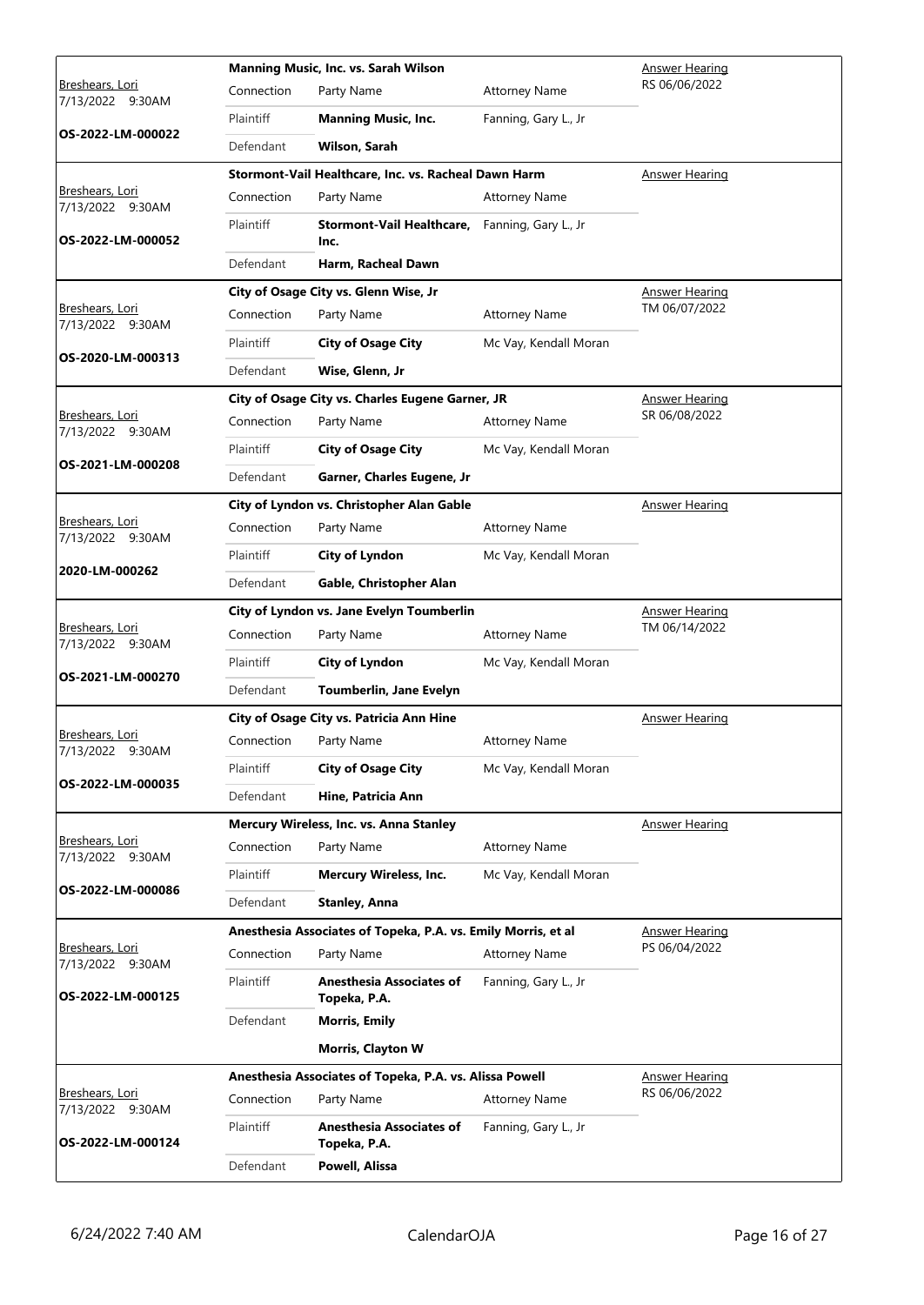|                                               | Citibank, N.A. vs. Alexia Wells   |                                                                  |                          | <b>Answer Hearing</b> |
|-----------------------------------------------|-----------------------------------|------------------------------------------------------------------|--------------------------|-----------------------|
| <u>Breshears, Lori</u><br>7/13/2022<br>9:30AM | Connection                        | Party Name                                                       | <b>Attorney Name</b>     |                       |
|                                               | Plaintiff                         | Citibank, N.A.                                                   | Morgan, Porter Heath, IV |                       |
| OS-2022-LM-000160                             | Defendant                         | Wells, Alexia                                                    |                          |                       |
|                                               |                                   | Mercury Wireless, Inc. vs. Stacie L Johnson-Boston               |                          | Answer Hearing        |
| Breshears, Lori<br>7/13/2022 9:30AM           | Connection                        | Party Name                                                       | <b>Attorney Name</b>     |                       |
|                                               | Plaintiff                         | <b>Mercury Wireless, Inc.</b>                                    | Mc Vay, Kendall Moran    |                       |
| OS-2022-LM-000090                             | Defendant                         | Johnson-Boston, Stacie L                                         |                          |                       |
|                                               |                                   | Thriftway vs. Shelley Ellenburg Cole                             |                          | <b>Answer Hearing</b> |
| Breshears, Lori<br>7/13/2022 9:30AM           | Connection                        | Party Name                                                       | <b>Attorney Name</b>     |                       |
|                                               | <b>Plaintiff</b>                  | Thriftway                                                        | Mc Vay, Kendall Moran    |                       |
| OS-2022-LM-000168                             | Defendant                         | <b>Cole, Shelley Ellenburg</b>                                   |                          |                       |
|                                               |                                   | City of Osage City vs. Daniel Lehnherr                           |                          | <b>Answer Hearing</b> |
| Breshears, Lori<br>7/13/2022 9:30AM           | Connection                        | Party Name                                                       | <b>Attorney Name</b>     | TM 06/15/2022         |
|                                               | Plaintiff                         | <b>City of Osage City</b>                                        | Mc Vay, Kendall Moran    |                       |
| OS-2022-LM-000167                             | Defendant                         | Lehnherr, Daniel                                                 |                          |                       |
|                                               |                                   | City of Burlingame vs. Christopher L Livingston                  |                          | <b>Answer Hearing</b> |
| Breshears, Lori<br>7/13/2022 9:30AM           | Connection                        | Party Name                                                       | <b>Attorney Name</b>     |                       |
|                                               | Plaintiff                         | <b>City of Burlingame</b>                                        | Mc Vay, Kendall Moran    |                       |
| OS-2022-LM-000166                             | Defendant                         | Livingston, Christopher L                                        |                          |                       |
|                                               |                                   | City of Overbrook vs. Marvin J Mcwhorter, III                    |                          | <b>Answer Hearing</b> |
| Breshears, Lori<br>7/13/2022 9:30AM           | Connection                        | Party Name                                                       | <b>Attorney Name</b>     | RS 06/08/2022         |
| OS-2022-LM-000165                             | Plaintiff                         | <b>City of Overbrook</b>                                         | Mc Vay, Kendall Moran    |                       |
|                                               | Defendant                         | Mcwhorter, Marvin J, III                                         |                          |                       |
|                                               | City of Burlingame vs. Craig Moon |                                                                  |                          | <b>Answer Hearing</b> |
| Breshears, Lori<br>7/13/2022 9:30AM           | Connection                        | Party Name                                                       | <b>Attorney Name</b>     | PS 06/14/2022         |
| OS-2022-LM-000164                             | Plaintiff                         | <b>City of Burlingame</b>                                        | Mc Vay, Kendall Moran    |                       |
|                                               | Defendant                         | Moon, Craig                                                      |                          |                       |
|                                               |                                   | City of Burlingame vs. Kayli Elizabeth Tucker                    |                          | <b>Answer Hearing</b> |
| Breshears, Lori<br>7/13/2022 9:30AM           | Connection                        | Party Name                                                       | <b>Attorney Name</b>     | PS 06/14/2022         |
| OS-2022-LM-000162                             | Plaintiff                         | <b>City of Burlingame</b>                                        | Mc Vay, Kendall Moran    |                       |
|                                               | Defendant                         | Tucker, Kayli Elizabeth                                          |                          |                       |
|                                               |                                   | Theel Plumbing Heating & Cooling Inc. vs. Brian Wilkerson        |                          | <b>Answer Hearing</b> |
| Breshears, Lori<br>7/13/2022 9:30AM           | Connection                        | Party Name                                                       | <b>Attorney Name</b>     |                       |
| OS-2022-LM-000137                             | Plaintiff                         | Theel Plumbing Heating & Burns, Marian M.<br><b>Cooling Inc.</b> |                          |                       |
|                                               | Defendant                         | <b>Wilkerson, Brian</b>                                          |                          |                       |
|                                               |                                   | Thriftway vs. Ashley N Babbitt                                   |                          | <b>Answer Hearing</b> |
| Breshears, Lori<br>7/13/2022 9:30AM           | Connection                        | Party Name                                                       | <b>Attorney Name</b>     |                       |
| OS-2022-LM-000095                             | Plaintiff                         | Thriftway                                                        | Mc Vay, Kendall Moran    |                       |
|                                               | Defendant                         | <b>Babbitt, Ashley N</b>                                         |                          |                       |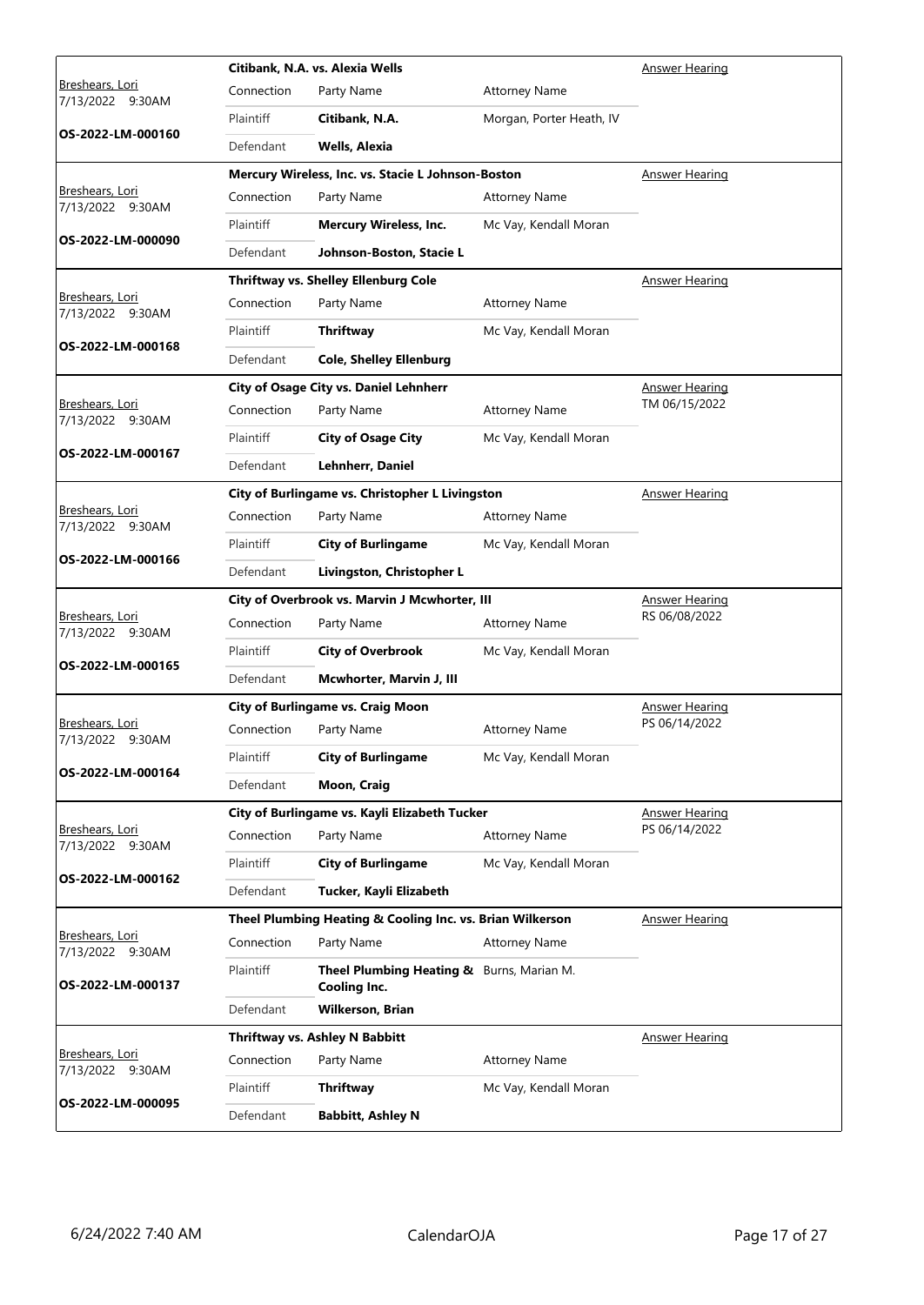|                                      |                  | Thriftway vs. Della D Burns                                | Answer Hearing        |                            |
|--------------------------------------|------------------|------------------------------------------------------------|-----------------------|----------------------------|
| Breshears, Lori<br>7/13/2022 9:30AM  | Connection       | Party Name                                                 | <b>Attorney Name</b>  |                            |
|                                      | Plaintiff        | Thriftway                                                  | Mc Vay, Kendall Moran |                            |
| OS-2022-LM-000096                    | Defendant        | <b>Burns, Della D</b>                                      |                       |                            |
|                                      |                  | Burns, Burns, Walsh & Walsh P.A. vs. Dillon Brown          |                       | Answer Hearing             |
| Breshears, Lori<br>7/13/2022 9:30AM  | Connection       | Party Name                                                 | <b>Attorney Name</b>  | TM 06/07/22                |
| OS-2022-LM-000169                    | Plaintiff        | Burns, Burns, Walsh &<br>Walsh P.A.                        | Burns, Marian M.      |                            |
|                                      | Defendant        | <b>Brown, Dillon</b>                                       |                       |                            |
|                                      |                  | Citibank, N.A. vs. Kevin L Moon                            |                       | <b>Answer Hearing</b>      |
| Breshears, Lori<br>7/13/2022 9:30AM  | Connection       | Party Name                                                 | <b>Attorney Name</b>  |                            |
|                                      | <b>Plaintiff</b> | Citibank, N.A.                                             | Shipman, Jennifer Lea |                            |
| OS-2022-LM-000172                    | Defendant        | Moon, Kevin L                                              |                       |                            |
|                                      |                  | Capital One Bank (USA), N.A. vs. Daniel R Boese            |                       | <b>Answer Hearing</b>      |
| Breshears, Lori<br>7/13/2022 9:30AM  | Connection       | Party Name                                                 | <b>Attorney Name</b>  |                            |
| OS-2022-LM-000171                    | Plaintiff        | Capital One Bank (USA),<br><b>N.A.</b>                     | Shipman, Jennifer Lea |                            |
|                                      | Defendant        | <b>Boese, Daniel R</b>                                     |                       |                            |
|                                      |                  | Portfolio Recovery Associates, LLC vs. JESSICA BADGER      |                       | <b>Answer Hearing</b>      |
| Breshears, Lori<br>7/13/2022 9:30AM  | Connection       | Party Name                                                 | <b>Attorney Name</b>  |                            |
| OS-2022-LM-000174                    | Plaintiff        | <b>Portfolio Recovery</b><br><b>Associates, LLC</b>        | Hays, Jennifer Renee  |                            |
|                                      | Defendant        | <b>BADGER, JESSICA</b>                                     |                       |                            |
|                                      |                  | Garnett State Savings Bank vs. Danny L Woodson Jr., et al. |                       | Aid in Execution           |
| Breshears, Lori<br>7/13/2022 9:45AM  | Connection       | Party Name                                                 | <b>Attorney Name</b>  |                            |
|                                      | Plaintiff        | Garnett State Savings Bank Bayne, William Edward           |                       |                            |
| 2010-LM-000134                       | Defendant        | Woodson, Yonna Rae                                         |                       |                            |
|                                      |                  | Woodson, Danny L, Jr                                       |                       |                            |
|                                      |                  | <b>City of Burlingame vs. Holly Burnett</b>                |                       | <b>Pretrial Conference</b> |
| Breshears, Lori<br>7/13/2022 10:15AM | Connection       | Party Name                                                 | <b>Attorney Name</b>  |                            |
|                                      | Plaintiff        | <b>City of Burlingame</b>                                  | Mc Vay, Kendall Moran |                            |
| 2020-LM-000258                       | Defendant        | <b>Burnett, Holly</b>                                      |                       |                            |
|                                      |                  | Kevin W Vaughn vs. Joan Sloop, et al                       |                       | <b>Small Claims Trial</b>  |
| Breshears, Lori<br>7/13/2022 10:30AM | Connection       | Party Name                                                 | <b>Attorney Name</b>  |                            |
|                                      | Plaintiff        | Vaughn, Kevin W                                            |                       |                            |
| OS-2022-SC-000008                    | Defendant        | Sloop, Joan                                                |                       |                            |
|                                      |                  | Sloop, Bill                                                |                       |                            |
|                                      |                  | Marvin Spees, et al vs. Warren Riggin                      |                       | <b>Small Claims Trial</b>  |
| Breshears, Lori<br>7/13/2022 11:00AM | Connection       | Party Name                                                 | <b>Attorney Name</b>  |                            |
|                                      | Plaintiff        | <b>Spees, Marvin</b>                                       |                       |                            |
| OS-2022-SC-000001                    |                  | <b>Capital City Oil, Inc</b>                               |                       |                            |
|                                      | Defendant        | Riggin, Warren                                             |                       |                            |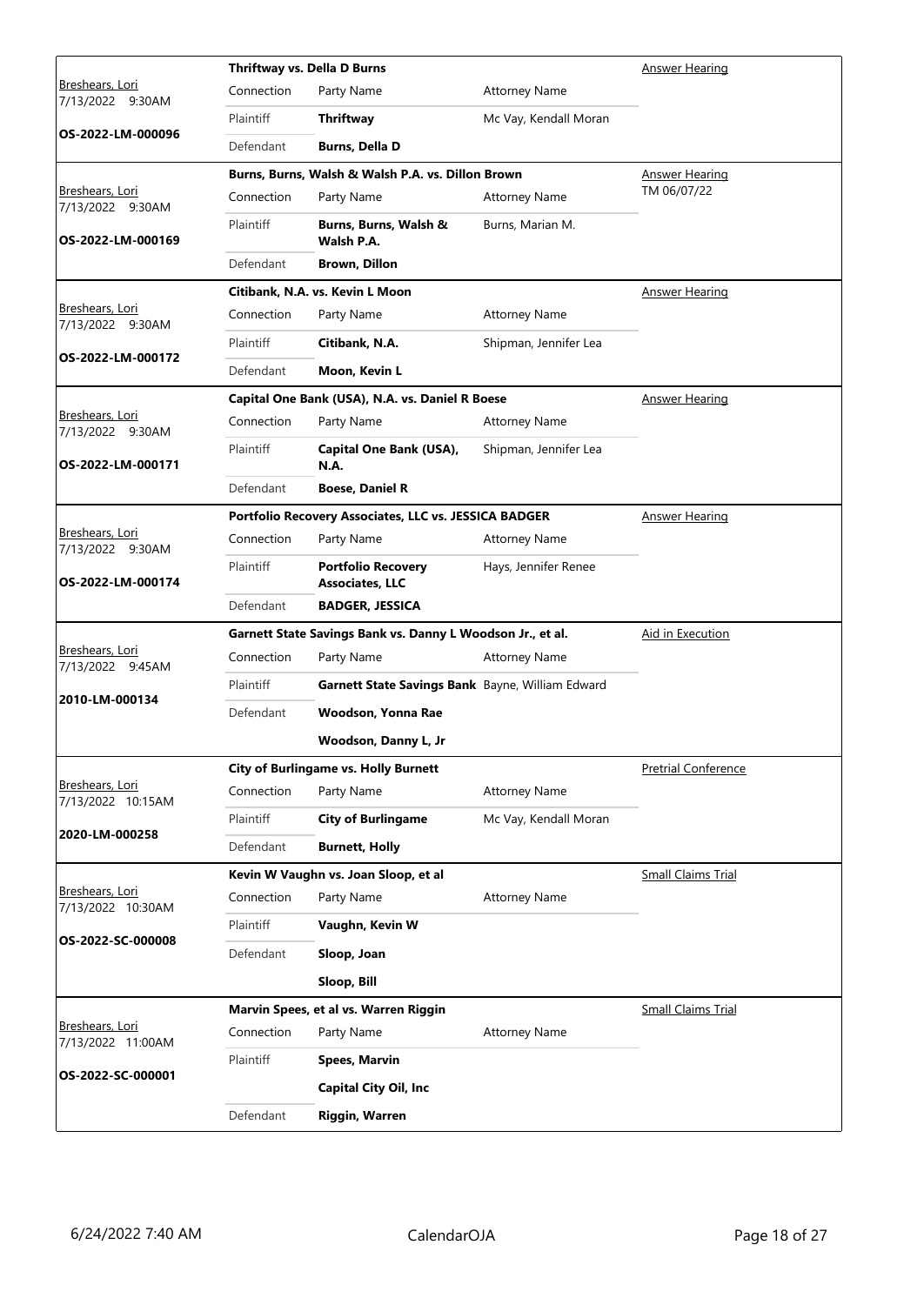|                                            | Gary Hickey vs. Marsha Thomas, et al |                                                   |                                                                   | <b>Review Hearing</b>             |
|--------------------------------------------|--------------------------------------|---------------------------------------------------|-------------------------------------------------------------------|-----------------------------------|
| Breshears, Lori<br>7/13/2022 1:15PM        | Connection                           | Party Name                                        | <b>Attorney Name</b>                                              | <b>ZOOM</b>                       |
|                                            | Plaintiff                            | Hickey, Gary                                      | Godderz, Frederick W.                                             |                                   |
| OS-2022-LM-000161                          | Defendant                            | Thomas, Marsha                                    |                                                                   |                                   |
|                                            |                                      | Kendall, Shane                                    |                                                                   |                                   |
|                                            |                                      | Kendall, Crystal                                  |                                                                   |                                   |
|                                            | Sealed ********* Sealed *********    |                                                   |                                                                   | <b>Review Hearing</b>             |
| <b>Breshears, Lori</b><br>7/13/2022 1:30PM | Connection                           | Party Name                                        | <b>Attorney Name</b>                                              |                                   |
|                                            | Subject                              | <b>Sealed</b>                                     | Polsley, Kathryn S.                                               |                                   |
| OS-2022-CT-000002                          | Petitioner                           | <b>Sealed</b>                                     | Attorney's Office, Osage<br>County                                |                                   |
|                                            |                                      | <b>Sealed</b>                                     |                                                                   |                                   |
|                                            | Guardian Ad<br>Litem                 | <b>Sealed</b>                                     |                                                                   |                                   |
|                                            | Sealed ********* Sealed *********    |                                                   |                                                                   | PFA/PFS Hearing                   |
| Breshears, Lori<br>7/13/2022 2:00PM        | Connection                           | Party Name                                        | <b>Attorney Name</b>                                              |                                   |
| OS-2021-DM-000152                          | Petitioner                           | <b>Sealed</b>                                     |                                                                   |                                   |
|                                            | Respondent                           | <b>Sealed</b>                                     |                                                                   |                                   |
|                                            |                                      | <b>State of Kansas vs. Brandon Paul Clary</b>     |                                                                   | Overdue Hold                      |
| Breshears, Lori<br>7/13/2022 4:00PM        | Connection                           | Party Name                                        | <b>Attorney Name</b>                                              |                                   |
| OS-2022-TR-000375                          | Prosecutor                           | <b>State of Kansas</b>                            | Attorney's Office, Osage<br>County                                |                                   |
|                                            | Defendant                            | Clary, Brandon Paul                               |                                                                   |                                   |
|                                            |                                      |                                                   |                                                                   |                                   |
|                                            | Sealed ********* Sealed *********    |                                                   |                                                                   | <b>PFA/PFS Hearing</b>            |
| Breshears, Lori<br>7/20/2022 9:00AM        | Connection                           | Party Name                                        | <b>Attorney Name</b>                                              | PFA Continued for service 6.15.22 |
| OS-2022-DM-000040                          | Petitioner                           | <b>Sealed</b>                                     | Blair, Brynn Elizabeth                                            |                                   |
|                                            |                                      | <b>Sealed</b>                                     |                                                                   |                                   |
|                                            | Respondent                           | Sealed                                            |                                                                   |                                   |
|                                            |                                      | In the Matter of the Will of Dale E Arb           |                                                                   | <b>Petition for Probate</b>       |
| Breshears, Lori<br>7/20/2022 9:00AM        | Connection                           | Party Name                                        | <b>Attorney Name</b>                                              | Paper Hearing                     |
|                                            | Petitioner                           | Arb, Bryon K                                      | Crow, Daniel Wheadon                                              |                                   |
| OS-2021-PR-000043                          | Decedent                             | Arb, Dale E                                       |                                                                   |                                   |
|                                            |                                      | <b>Discover Bank vs. Bradley W Busby</b>          |                                                                   | <b>Status Conference</b>          |
| Breshears, Lori<br>7/20/2022 10:00AM       | Connection                           | Party Name                                        | <b>Attorney Name</b>                                              |                                   |
|                                            | Plaintiff                            | <b>Discover Bank</b>                              | Westberg, Joshua Ryan                                             |                                   |
| OS-2022-LM-000017                          | Defendant                            | <b>Busby, Bradley W</b>                           | Henderson, Rebecca Marie                                          |                                   |
|                                            |                                      | Shirene K Hoppe vs. Ryan Barrick                  |                                                                   | <b>Review Hearing</b>             |
| Breshears, Lori<br>7/20/2022 10:30AM       | Connection                           | Party Name                                        | <b>Attorney Name</b>                                              |                                   |
| OS-2021-SC-000005                          | Plaintiff                            | Hoppe, Shirene K                                  |                                                                   |                                   |
|                                            | Defendant                            | Barrick, Ryan                                     |                                                                   |                                   |
|                                            |                                      | State of Kansas vs. Raymond D. Roberts, II        |                                                                   | Preliminary Hearing (CR)          |
| Breshears, Lori<br>7/20/2022 1:30PM        | Connection                           | Party Name                                        | <b>Attorney Name</b>                                              |                                   |
| OS-2021-CR-000147                          | Prosecutor<br>Defendant              | <b>State of Kansas</b><br>Roberts, Raymond D., II | Attorney's Office, Osage<br>County<br>Walker, William Christopher |                                   |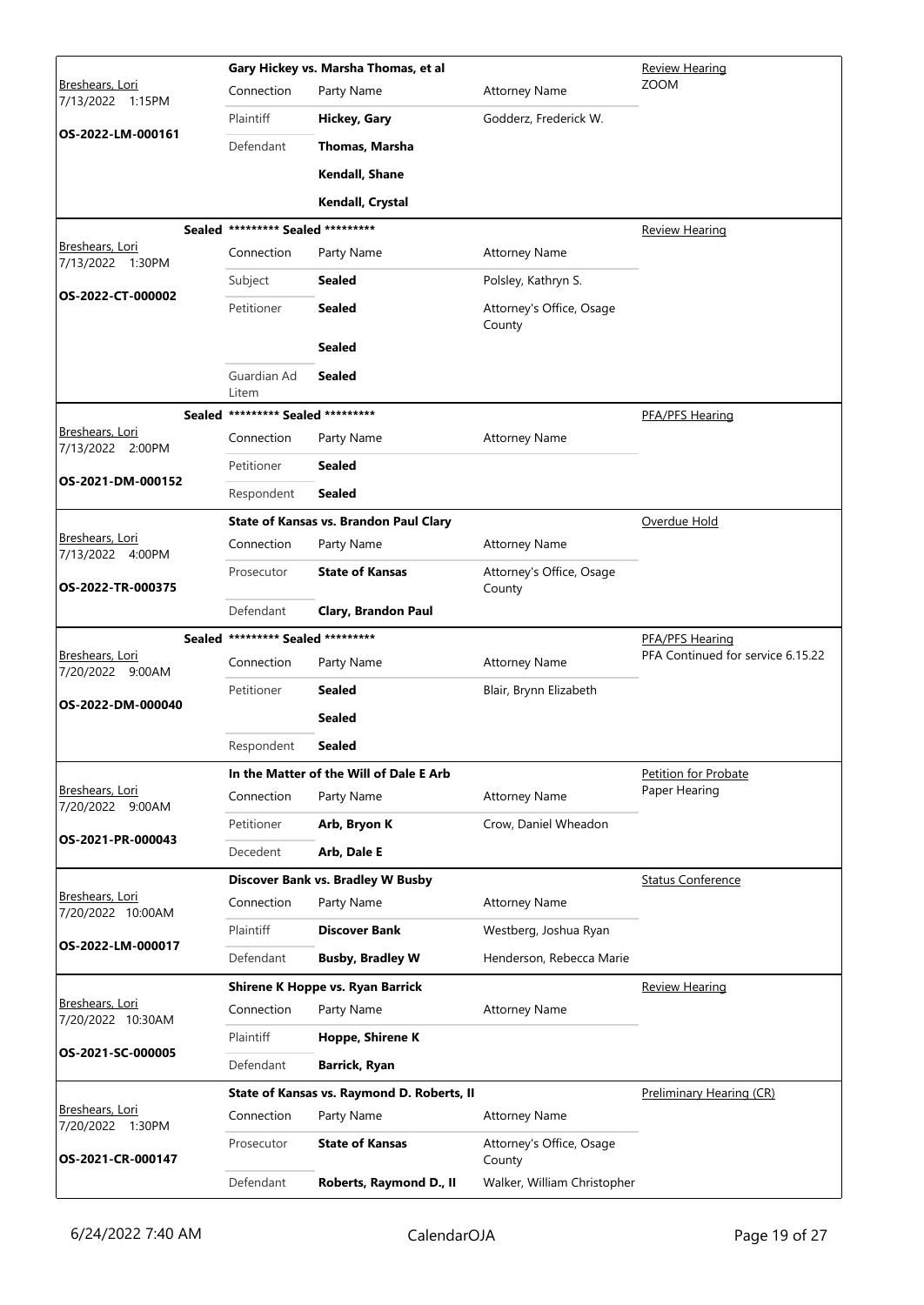|                                            |            | <b>State of Kansas vs. Sandra L Cecil</b>                | Preliminary Hearing (CR)           |                                |
|--------------------------------------------|------------|----------------------------------------------------------|------------------------------------|--------------------------------|
| <b>Breshears, Lori</b><br>7/20/2022 1:30PM | Connection | Party Name                                               | <b>Attorney Name</b>               |                                |
| OS-2021-CR-000188                          | Prosecutor | <b>State of Kansas</b>                                   | Attorney's Office, Osage<br>County |                                |
|                                            | Defendant  | Cecil, Sandra L                                          | Walker, William Christopher        |                                |
|                                            |            | <b>State of Kansas vs. Daniel P Wilson-Bedford</b>       |                                    | Probation - Violation          |
| Breshears, Lori<br>7/20/2022 2:30PM        | Connection | Party Name                                               | <b>Attorney Name</b>               |                                |
| 2018-CR-000013                             | Prosecutor | <b>State of Kansas</b>                                   | Attorney's Office, Osage<br>County |                                |
|                                            | Defendant  | <b>Wilson-Bedford, Daniel</b><br><b>Patrick</b>          | Spangler, Jennifer Elizabeth       |                                |
|                                            |            | <b>State of Kansas vs. Daniel Patrick Wilson-Bedford</b> |                                    | Probation - Violation          |
| Breshears, Lori<br>7/20/2022 2:30PM        | Connection | Party Name                                               | <b>Attorney Name</b>               |                                |
| 2019-TR-000015                             | Prosecutor | <b>State of Kansas</b>                                   | Attorney's Office, Osage<br>County |                                |
|                                            | Defendant  | <b>Wilson-Bedford, Daniel</b><br><b>Patrick</b>          | Spangler, Jennifer Elizabeth       |                                |
|                                            |            | State of Kansas vs. Virgil LaMonte Johnson               |                                    | Motion                         |
| <u>Breshears, Lori</u><br>7/21/2022 9:00AM | Connection | Party Name                                               | <b>Attorney Name</b>               | Def Jgmt                       |
| 2018-CR-000046                             | Prosecutor | <b>State of Kansas</b>                                   | Attorney's Office, Osage<br>County |                                |
|                                            | Defendant  | Johnson, Virgil LaMonte                                  | Pro Se, Party                      |                                |
|                                            |            | <b>State of Kansas vs. Paige Danielle Schrader</b>       |                                    | <b>Status Conference</b>       |
| Breshears, Lori<br>7/21/2022 9:00AM        | Connection | Party Name                                               | <b>Attorney Name</b>               |                                |
| OS-2021-TR-001062                          | Prosecutor | <b>State of Kansas</b>                                   | Attorney's Office, Osage<br>County |                                |
|                                            | Defendant  | <b>Schrader, Paige Danielle</b>                          |                                    |                                |
|                                            |            | <b>State of Kansas vs. Darrin L. Cole</b>                |                                    | <b>Status Conference</b>       |
| Breshears, Lori<br>7/21/2022 9:00AM        | Connection | Party Name                                               | <b>Attorney Name</b>               |                                |
| OS-2022-CR-000038                          | Prosecutor | <b>State of Kansas</b>                                   | Attorney's Office, Osage<br>County |                                |
|                                            | Defendant  | Cole, Darrin L.                                          | Crawford, Michael James            |                                |
|                                            |            | State of Kansas vs. Raul A. Mendoza                      |                                    | Probation - Violation - Status |
| Breshears, Lori<br>7/21/2022 9:00AM        | Connection | Party Name                                               | <b>Attorney Name</b>               |                                |
| OS-2020-CR-000242                          | Prosecutor | <b>State of Kansas</b>                                   | Attorney's Office, Osage<br>County |                                |
|                                            | Defendant  | Mendoza, Raul A.                                         | Vignery, Tonya Renea               |                                |
|                                            |            | State of Kansas vs. Richard Wayne Traver Jr              |                                    | Probation - Violation - Status |
| Breshears, Lori<br>7/21/2022 9:00AM        | Connection | Party Name                                               | <b>Attorney Name</b>               |                                |
| 2020-CR-000195                             | Prosecutor | <b>State of Kansas</b>                                   | Attorney's Office, Osage<br>County |                                |
|                                            | Defendant  | Traver, Richard, Jr                                      | Campbell, James R.                 |                                |
|                                            |            | <b>State of Kansas vs. Tommy Lee Marshall</b>            |                                    | Probation - Violation - Status |
| Breshears, Lori<br>7/21/2022 9:00AM        | Connection | Party Name                                               | <b>Attorney Name</b>               |                                |
| 2020-CR-000200                             | Prosecutor | <b>State of Kansas</b>                                   | Attorney's Office, Osage<br>County |                                |
|                                            | Defendant  | <b>Marshall, Tommy Lee</b>                               | Boyd, John Arthur                  |                                |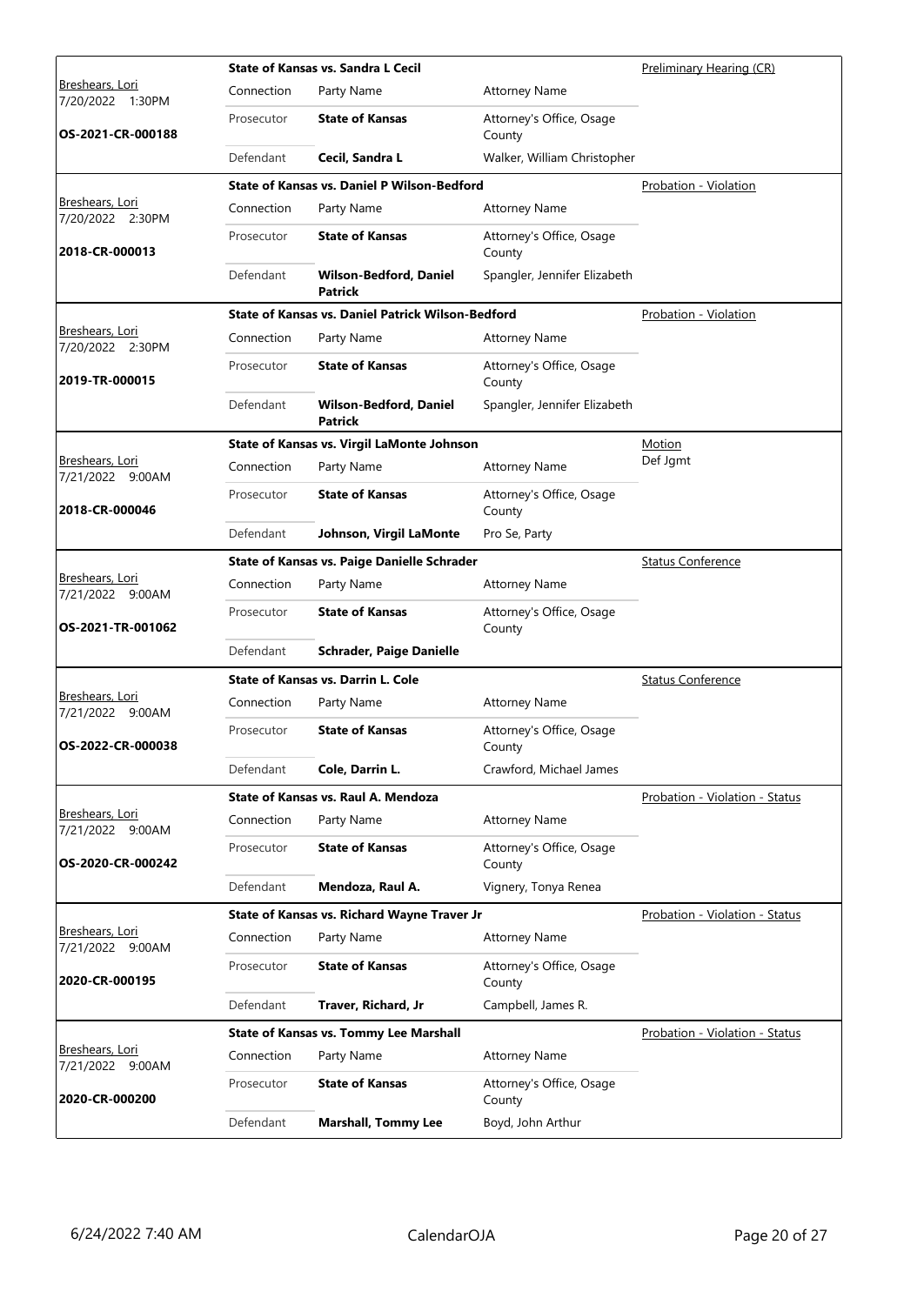|                                            |                      | State of Kansas vs. Jorge L. Santana-Ramirez        | Motion                             |                         |
|--------------------------------------------|----------------------|-----------------------------------------------------|------------------------------------|-------------------------|
| Breshears, Lori<br>7/21/2022 9:00AM        | Connection           | Party Name                                          | <b>Attorney Name</b>               | Def Jgmt                |
| OS-2022-CR-000074                          | Prosecutor           | <b>State of Kansas</b>                              | Attorney's Office, Osage<br>County |                         |
|                                            | Defendant            | Santana-Ramirez, Jorge L.                           | Walker, William Christopher        |                         |
|                                            |                      | <b>State of Kansas vs. SHAMARI LAKEHL CHRISTIAN</b> |                                    | First Appearance        |
| Breshears, Lori<br>7/21/2022 9:00AM        | Connection           | Party Name                                          | <b>Attorney Name</b>               |                         |
| OS-2022-TR-000404                          | Prosecutor           | <b>State of Kansas</b>                              | Attorney's Office, Osage<br>County |                         |
|                                            | Defendant            | <b>CHRISTIAN, SHAMARI</b><br><b>LAKEHL</b>          |                                    |                         |
|                                            |                      | <b>State of Kansas vs. SHALIHU S SIMMONS</b>        |                                    | <b>First Appearance</b> |
| <u>Breshears, Lori</u><br>7/21/2022 9:00AM | Connection           | Party Name                                          | <b>Attorney Name</b>               |                         |
| OS-2022-TR-000403                          | Prosecutor           | <b>State of Kansas</b>                              | Attorney's Office, Osage<br>County |                         |
|                                            | Defendant            | <b>SIMMONS, SHALIHU S</b>                           |                                    |                         |
|                                            |                      | <b>State of Kansas vs. SANYAL RAYMON MOORE</b>      |                                    | <b>First Appearance</b> |
| Breshears, Lori<br>7/21/2022 9:00AM        | Connection           | Party Name                                          | <b>Attorney Name</b>               |                         |
| OS-2022-TR-000410                          | Prosecutor           | <b>State of Kansas</b>                              | Attorney's Office, Osage<br>County |                         |
|                                            | Defendant            | <b>MOORE, SANYAL RAYMON</b>                         |                                    |                         |
|                                            |                      | In the Matter of Jonathan W. Smith                  |                                    | <u>First Appearance</u> |
| Breshears, Lori<br>7/21/2022 9:00AM        | Connection           | Party Name                                          | <b>Attorney Name</b>               |                         |
| OS-2022-JV-000002                          | Prosecutor           | <b>State of Kansas</b>                              | Attorney's Office, Osage<br>County |                         |
|                                            | Juvenile<br>Offender | Smith, Jonathan W.                                  |                                    |                         |
|                                            |                      | <b>State of Kansas vs. Bradley A. Phillips</b>      |                                    | <b>First Appearance</b> |
| Breshears, Lori<br>7/21/2022 9:00AM        | Connection           | Party Name                                          | <b>Attorney Name</b>               |                         |
| OS-2022-CR-000120                          | Prosecutor           | <b>State of Kansas</b>                              | Attorney's Office, Osage<br>County |                         |
|                                            | Defendant            | Phillips, Bradley A.                                |                                    |                         |
|                                            |                      | State of Kansas vs. Crystal D. Salisbury            |                                    | First Appearance        |
| Breshears, Lori<br>7/21/2022 9:00AM        | Connection           | Party Name                                          | <b>Attorney Name</b>               |                         |
| OS-2022-CR-000123                          | Prosecutor           | <b>State of Kansas</b>                              | Attorney's Office, Osage<br>County |                         |
|                                            | Defendant            | Salisbury, Crystal D.                               |                                    |                         |
|                                            |                      | In the Matter of Devin R. Hartpence                 |                                    | <u>First Appearance</u> |
| Breshears, Lori<br>7/21/2022 9:00AM        | Connection           | Party Name                                          | <b>Attorney Name</b>               |                         |
| OS-2022-JV-000003                          | Prosecutor           | <b>State of Kansas</b>                              | Attorney's Office, Osage<br>County |                         |
|                                            | Juvenile<br>Offender | Hartpence, Devin R.                                 |                                    |                         |
|                                            |                      | State of Kansas vs. Jericho R. Mayfield             |                                    | <b>Motion</b>           |
| Breshears, Lori<br>7/21/2022 9:00AM        | Connection           | Party Name                                          | <b>Attorney Name</b>               | Revoke Probation        |
| OS-2021-CR-000077                          | Prosecutor           | <b>State of Kansas</b>                              | Attorney's Office, Osage<br>County |                         |
|                                            | Defendant            | Mayfield, Jericho R.                                | Hastert, Bryan Michael             |                         |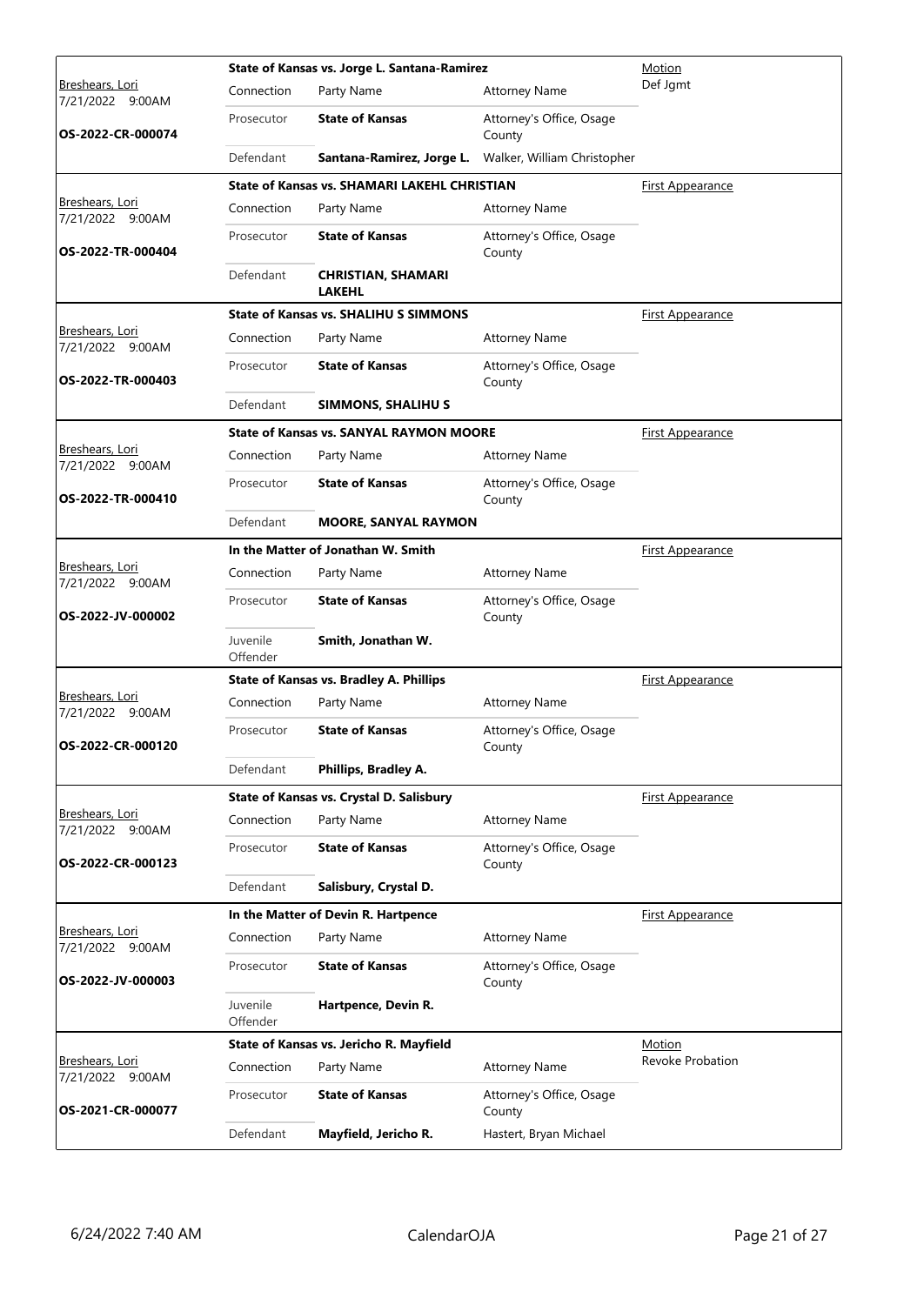|                                      |            | <b>State of Kansas vs. OLUWASEUN T BASHORUN</b> | <b>First Appearance</b>            |                          |
|--------------------------------------|------------|-------------------------------------------------|------------------------------------|--------------------------|
| Breshears, Lori<br>7/21/2022 9:00AM  | Connection | Party Name                                      | <b>Attorney Name</b>               |                          |
| OS-2022-TR-000434                    | Prosecutor | <b>State of Kansas</b>                          | Attorney's Office, Osage<br>County |                          |
|                                      | Defendant  | <b>BASHORUN, OLUWASEUN</b><br>т                 |                                    |                          |
|                                      |            | State of Kansas vs. OSCAR D VALAZQUEZ           |                                    | <b>First Appearance</b>  |
| Breshears, Lori<br>7/21/2022 9:00AM  | Connection | Party Name                                      | <b>Attorney Name</b>               |                          |
| OS-2022-TR-000442                    | Prosecutor | <b>State of Kansas</b>                          | Attorney's Office, Osage<br>County |                          |
|                                      | Defendant  | <b>VALAZQUEZ, OSCAR D</b>                       |                                    |                          |
|                                      |            | <b>State of Kansas vs. Donald Viles</b>         |                                    | <u>First Appearance</u>  |
| Breshears, Lori<br>7/21/2022 9:00AM  | Connection | Party Name                                      | <b>Attorney Name</b>               |                          |
| OS-2022-CR-000072                    | Prosecutor | <b>State of Kansas</b>                          | Attorney's Office, Osage<br>County |                          |
|                                      | Defendant  | <b>Viles, Donald</b>                            |                                    |                          |
|                                      |            | <b>State of Kansas vs. Amber Armstrong</b>      |                                    | <b>Status Conference</b> |
| Breshears, Lori<br>7/21/2022 10:00AM | Connection | Party Name                                      | <b>Attorney Name</b>               |                          |
| 2020-CR-000065                       | Prosecutor | <b>State of Kansas</b>                          | Attorney's Office, Osage<br>County |                          |
|                                      | Defendant  | <b>Armstrong, Amber</b>                         | Hastert, Bryan Michael             |                          |
|                                      |            | State of Kansas vs. Dylan M. Boatwright         |                                    | Diversion - Status       |
| Breshears, Lori<br>7/21/2022 10:00AM | Connection | Party Name                                      | <b>Attorney Name</b>               |                          |
| OS-2020-CR-000240                    | Prosecutor | <b>State of Kansas</b>                          | Attorney's Office, Osage<br>County |                          |
|                                      | Defendant  | Boatwright, Dylan M.                            |                                    |                          |
|                                      |            | <b>State of Kansas vs. Gabriel R. Remboldt</b>  |                                    | <b>Status Conference</b> |
| Breshears, Lori<br>7/21/2022 10:00AM | Connection | Party Name                                      | <b>Attorney Name</b>               |                          |
| OS-2021-CR-000135                    | Prosecutor | <b>State of Kansas</b>                          | Attorney's Office, Osage<br>County |                          |
|                                      | Defendant  | Remboldt, Gabriel R.                            | Chappas, James G., Jr              |                          |
|                                      |            | <b>State of Kansas vs. James F Bayless</b>      |                                    | <b>Second Appearance</b> |
| Breshears, Lori<br>7/21/2022 10:00AM | Connection | Party Name                                      | <b>Attorney Name</b>               |                          |
| OS-2022-TR-000239                    | Prosecutor | <b>State of Kansas</b>                          | Attorney's Office, Osage<br>County |                          |
|                                      | Defendant  | <b>Bayless, James F</b>                         |                                    |                          |
|                                      |            | State of Kansas vs. Phillip Sollomi             |                                    | <b>Status Conference</b> |
| Breshears, Lori<br>7/21/2022 10:00AM | Connection | Party Name                                      | <b>Attorney Name</b>               |                          |
| OS-2022-TR-000263                    | Prosecutor | <b>State of Kansas</b>                          | Attorney's Office, Osage<br>County |                          |
|                                      | Defendant  | Sollomi, Phillip                                |                                    |                          |
|                                      |            | <b>State of Kansas vs. Yvette Anspaugh</b>      |                                    | <b>Status Conference</b> |
| Breshears, Lori<br>7/21/2022 10:00AM | Connection | Party Name                                      | <b>Attorney Name</b>               | Pd Dism                  |
| OS-2022-CR-000076                    | Prosecutor | <b>State of Kansas</b>                          | Attorney's Office, Osage<br>County |                          |
|                                      | Defendant  | <b>Anspaugh, Yvette</b>                         |                                    |                          |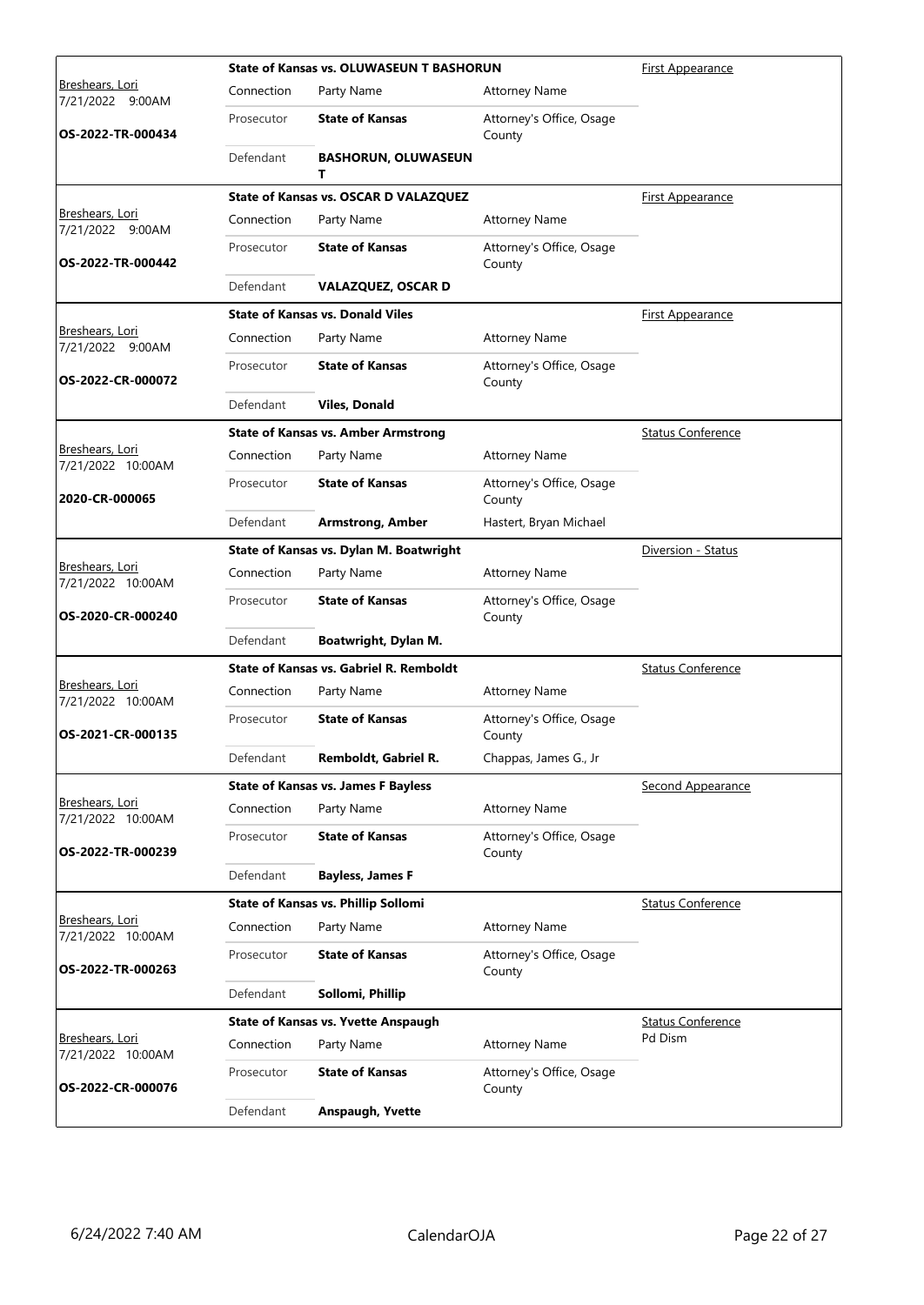|                                             |            | <b>State of Kansas vs. Tonya Tregellas</b>     | <b>Status Conference</b>           |                          |
|---------------------------------------------|------------|------------------------------------------------|------------------------------------|--------------------------|
| <u>Breshears, Lori</u><br>7/21/2022 10:00AM | Connection | Party Name                                     | <b>Attorney Name</b>               | Pd Dism                  |
| OS-2022-CR-000078                           | Prosecutor | <b>State of Kansas</b>                         | Attorney's Office, Osage<br>County |                          |
|                                             | Defendant  | <b>Tregellas, Tonya</b>                        |                                    |                          |
|                                             |            | State of Kansas vs. Derrik Hayden Cooley       |                                    | <b>First Appearance</b>  |
| Breshears, Lori<br>7/21/2022 10:00AM        | Connection | Party Name                                     | <b>Attorney Name</b>               |                          |
| OS-2022-TR-000371                           | Prosecutor | <b>State of Kansas</b>                         | Attorney's Office, Osage<br>County |                          |
|                                             | Defendant  | Cooley, Derrik Hayden                          | Walsh, Patrick G.                  |                          |
|                                             |            | <b>State of Kansas vs. Philip Lira</b>         |                                    | <b>First Appearance</b>  |
| Breshears, Lori<br>7/21/2022 10:00AM        | Connection | Party Name                                     | <b>Attorney Name</b>               |                          |
| OS-2022-CR-000112                           | Prosecutor | <b>State of Kansas</b>                         | Attorney's Office, Osage<br>County |                          |
|                                             | Defendant  | Lira, Philip                                   |                                    |                          |
|                                             |            | <b>State of Kansas vs. KAYLA R BARDEN</b>      |                                    | First Appearance         |
| <u>Breshears, Lori</u><br>7/21/2022 10:00AM | Connection | Party Name                                     | <b>Attorney Name</b>               |                          |
| OS-2022-TR-000409                           | Prosecutor | <b>State of Kansas</b>                         | Attorney's Office, Osage<br>County |                          |
|                                             | Defendant  | <b>BARDEN, KAYLA R</b>                         |                                    |                          |
|                                             |            | <b>State of Kansas vs. Cody Clay Nettleton</b> |                                    | <b>First Appearance</b>  |
| Breshears, Lori<br>7/21/2022 10:00AM        | Connection | Party Name                                     | <b>Attorney Name</b>               |                          |
| OS-2022-TR-000424                           | Prosecutor | <b>State of Kansas</b>                         | Attorney's Office, Osage<br>County |                          |
|                                             | Defendant  | <b>Nettleton, Cody Clay</b>                    |                                    |                          |
|                                             |            | State of Kansas vs. Zackery Kevin Dallen       |                                    | <b>First Appearance</b>  |
| Breshears, Lori<br>7/21/2022 10:00AM        | Connection | Party Name                                     | <b>Attorney Name</b>               | Zoom invite sent         |
| OS-2022-TR-000427                           | Prosecutor | <b>State of Kansas</b>                         | Attorney's Office, Osage<br>County |                          |
|                                             | Defendant  | Dallen, Zackery Kevin                          | Walsh, Patrick G.                  |                          |
|                                             |            | <b>State of Kansas vs. Jacob Dylan Donley</b>  |                                    | First Appearance         |
| Breshears, Lori<br>7/21/2022 10:00AM        | Connection | Party Name                                     | <b>Attorney Name</b>               |                          |
| OS-2022-TR-000448                           | Prosecutor | <b>State of Kansas</b>                         | Attorney's Office, Osage<br>County |                          |
|                                             | Defendant  | Donley, Jacob Dylan                            |                                    |                          |
|                                             |            | State of Kansas vs. Mark S. Worlein            |                                    | <b>Status Conference</b> |
| Breshears, Lori<br>7/21/2022 10:30AM        | Connection | Party Name                                     | <b>Attorney Name</b>               |                          |
| OS-2022-CR-000024                           | Prosecutor | <b>State of Kansas</b>                         | Attorney's Office, Osage<br>County |                          |
|                                             | Defendant  | Worlein, Mark S.                               | Copeland, Malcolm L.               |                          |
|                                             |            | State of Kansas vs. Joseph A. Vonsoosten       |                                    | <b>Status Conference</b> |
| <u>Breshears, Lori</u><br>7/21/2022 10:30AM | Connection | Party Name                                     | <b>Attorney Name</b>               |                          |
| OS-2022-CR-000088                           | Prosecutor | <b>State of Kansas</b>                         | Attorney's Office, Osage<br>County |                          |
|                                             | Defendant  | Vonsoosten, Joseph A.                          | Hoffman, Jason P.                  |                          |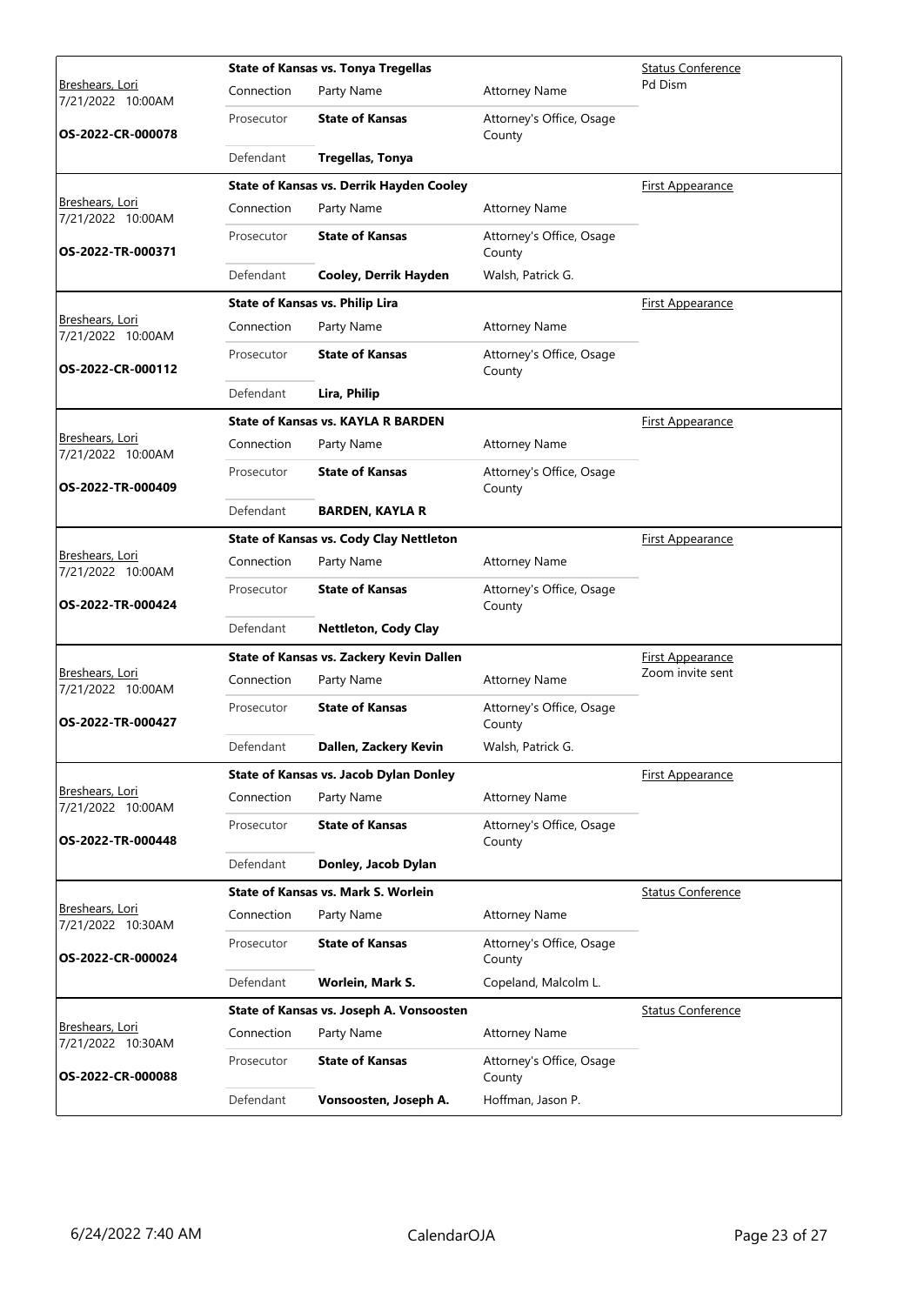|                                             |            | <b>State of Kansas vs. Michael Nutt</b>      | <b>Status Conference</b>           |                          |
|---------------------------------------------|------------|----------------------------------------------|------------------------------------|--------------------------|
| <u>Breshears, Lori</u><br>7/21/2022 10:30AM | Connection | Party Name                                   | <b>Attorney Name</b>               |                          |
| OS-2022-TR-000221                           | Prosecutor | <b>State of Kansas</b>                       | Attorney's Office, Osage<br>County |                          |
|                                             | Defendant  | <b>Nutt, Michael</b>                         | Lewis, Patrick Michael             |                          |
|                                             |            | State of Kansas vs. Richard Wayne Traver Jr. |                                    | <b>Status Conference</b> |
| Breshears, Lori<br>7/21/2022 10:30AM        | Connection | Party Name                                   | <b>Attorney Name</b>               |                          |
| 2019-CR-000168                              | Prosecutor | <b>State of Kansas</b>                       | Attorney's Office, Osage<br>County |                          |
|                                             | Defendant  | Traver, Richard, Jr                          | Campbell, James R.                 |                          |
|                                             |            | State of Kansas vs. Richard W. Traver, Jr    |                                    | <b>Status Conference</b> |
| Breshears, Lori<br>7/21/2022 10:30AM        | Connection | Party Name                                   | <b>Attorney Name</b>               |                          |
| OS-2021-CR-000289                           | Prosecutor | <b>State of Kansas</b>                       | Attorney's Office, Osage<br>County |                          |
|                                             | Defendant  | Traver, Richard W., Jr                       | Campbell, James R.                 |                          |
|                                             |            | <b>State of Kansas vs. Rodney L Morrow</b>   |                                    | <b>Status Conference</b> |
| <u>Breshears, Lori</u><br>7/21/2022 10:30AM | Connection | Party Name                                   | <b>Attorney Name</b>               |                          |
| OS-2021-TR-001023                           | Prosecutor | <b>State of Kansas</b>                       | Attorney's Office, Osage<br>County |                          |
|                                             | Defendant  | Morrow, Rodney L                             | Millett, Michael Allen             |                          |
|                                             |            | State of Kansas vs. Richard W Traver, Jr     |                                    | <b>Status Conference</b> |
| Breshears, Lori<br>7/21/2022 10:30AM        | Connection | Party Name                                   | <b>Attorney Name</b>               |                          |
| OS-2022-CR-000096                           | Prosecutor | <b>State of Kansas</b>                       | Attorney's Office, Osage<br>County |                          |
|                                             | Defendant  | Traver, Richard W, Jr                        | Campbell, James R.                 |                          |
|                                             |            | State of Kansas vs. Dakota J Alyea           |                                    | Diversion - Status       |
| Breshears, Lori<br>7/21/2022 10:30AM        | Connection | Party Name                                   | <b>Attorney Name</b>               |                          |
| OS-2022-TR-000241                           | Prosecutor | <b>State of Kansas</b>                       | Attorney's Office, Osage<br>County |                          |
|                                             | Defendant  | Alyea, Dakota J                              | Pro Se                             |                          |
|                                             |            | <b>State of Kansas vs. Brett Ballingham</b>  |                                    | <b>Status Conference</b> |
| Breshears, Lori<br>7/21/2022 10:30AM        | Connection | Party Name                                   | <b>Attorney Name</b>               |                          |
| OS-2022-TR-000429                           | Prosecutor | <b>State of Kansas</b>                       | Attorney's Office, Osage<br>County |                          |
|                                             | Defendant  | <b>Ballingham, Brett</b>                     | Heathman, James Carl               |                          |
|                                             |            | State of Kansas vs. Robert W. Huffman        |                                    | <b>Status Conference</b> |
| Breshears, Lori<br>7/21/2022 11:00AM        | Connection | Party Name                                   | <b>Attorney Name</b>               |                          |
| OS-2022-CR-000019                           | Prosecutor | <b>State of Kansas</b>                       | Attorney's Office, Osage<br>County |                          |
|                                             | Defendant  | Huffman, Robert W.                           | Boyd, John Arthur                  |                          |
|                                             |            | State of Kansas vs. James P. Brannan         |                                    | <b>Status Conference</b> |
| <u>Breshears, Lori</u><br>7/21/2022 11:00AM | Connection | Party Name                                   | <b>Attorney Name</b>               |                          |
| OS-2021-CR-000194                           | Prosecutor | <b>State of Kansas</b>                       | Attorney's Office, Osage<br>County |                          |
|                                             | Defendant  | Brannan, James P.                            | Boyd, John Arthur                  |                          |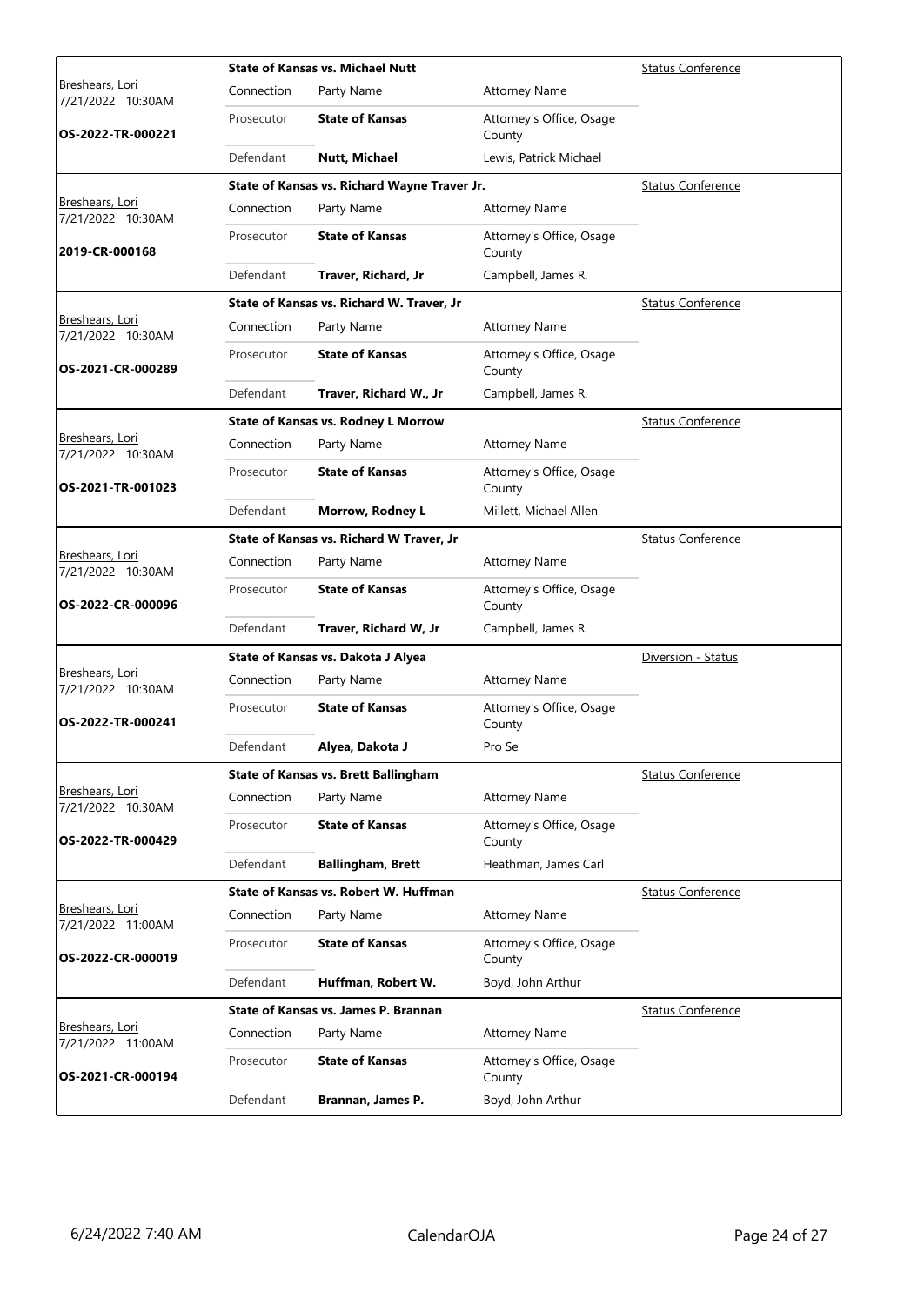|                                             |            | State of Kansas vs. Demetrius J. Alexander      | <b>Status Conference</b>           |                          |
|---------------------------------------------|------------|-------------------------------------------------|------------------------------------|--------------------------|
| <u>Breshears, Lori</u><br>7/21/2022 11:00AM | Connection | Party Name                                      | <b>Attorney Name</b>               |                          |
| OS-2021-CR-000278                           | Prosecutor | <b>State of Kansas</b>                          | Attorney's Office, Osage<br>County |                          |
|                                             | Defendant  | Alexander, Demetrius J.                         | Boyd, John Arthur                  |                          |
|                                             |            | <b>State of Kansas vs. Hannah T Dewey</b>       | <b>Status Conference</b>           |                          |
| Breshears, Lori<br>7/21/2022 11:00AM        | Connection | Party Name                                      | <b>Attorney Name</b>               |                          |
| OS-2022-TR-000097                           | Prosecutor | <b>State of Kansas</b>                          | Attorney's Office, Osage<br>County |                          |
|                                             | Defendant  | Dewey, Hannah T                                 | Boyd, John Arthur                  |                          |
|                                             |            | State of Kansas vs. Stephen M. Radcliff         | <b>Second Appearance</b>           |                          |
| Breshears, Lori<br>7/21/2022 11:00AM        | Connection | Party Name                                      | <b>Attorney Name</b>               |                          |
| OS-2021-CR-000195                           | Prosecutor | <b>State of Kansas</b>                          | Attorney's Office, Osage<br>County |                          |
|                                             | Defendant  | Radcliff, Stephen M.                            | Boyd, John Arthur                  |                          |
|                                             |            | <b>State of Kansas vs. Brian Michael Hughes</b> | <b>Status Conference</b>           |                          |
| Breshears, Lori<br>7/21/2022 11:00AM        | Connection | Party Name                                      | <b>Attorney Name</b>               |                          |
| 2020-CR-000073                              | Prosecutor | <b>State of Kansas</b>                          | Attorney's Office, Osage<br>County |                          |
|                                             | Defendant  | Hughes, Brian Michael                           | Boyd, John Arthur                  |                          |
|                                             |            | <b>State of Kansas vs. Timothy A Frieden</b>    | <b>Status Conference</b>           |                          |
| Breshears, Lori<br>7/21/2022 11:00AM        | Connection | Party Name                                      | <b>Attorney Name</b>               |                          |
| 2020-TR-000175                              | Prosecutor | <b>State of Kansas</b>                          | Attorney's Office, Osage<br>County |                          |
|                                             | Defendant  | Frieden, Timothy A                              | Boyd, John Arthur                  |                          |
|                                             |            | <b>State of Kansas vs. BRIAN M HUGHES</b>       | <b>Status Conference</b>           |                          |
| Breshears, Lori<br>7/21/2022 11:00AM        | Connection | Party Name                                      | <b>Attorney Name</b>               |                          |
| OS-2021-TR-000750                           | Prosecutor | <b>State of Kansas</b>                          | Attorney's Office, Osage<br>County |                          |
|                                             | Defendant  | <b>HUGHES, BRIAN M</b>                          | Boyd, John Arthur                  |                          |
|                                             |            | <b>State of Kansas vs. Brian M. Hughes</b>      |                                    | <b>Status Conference</b> |
| Breshears, Lori<br>7/21/2022 11:00AM        | Connection | Party Name                                      | <b>Attorney Name</b>               |                          |
| OS-2021-CR-000290                           | Prosecutor | <b>State of Kansas</b>                          | Attorney's Office, Osage<br>County |                          |
|                                             | Defendant  | Hughes, Brian M.                                | Boyd, John Arthur                  |                          |
|                                             |            | State of Kansas vs. Lucas C. Fager              | <b>Status Conference</b>           |                          |
| Breshears, Lori<br>7/21/2022 11:00AM        | Connection | Party Name                                      | <b>Attorney Name</b>               |                          |
| OS-2021-CR-000287                           | Prosecutor | <b>State of Kansas</b>                          | Attorney's Office, Osage<br>County |                          |
|                                             | Defendant  | Fager, Lucas C.                                 | Boyd, John Arthur                  |                          |
| Breshears, Lori<br>7/21/2022 11:00AM        |            | <b>State of Kansas vs. BRIAN M HUGHES</b>       | <b>Status Conference</b>           |                          |
|                                             | Connection | Party Name                                      | <b>Attorney Name</b>               |                          |
| OS-2021-TR-001046                           | Prosecutor | <b>State of Kansas</b>                          | Attorney's Office, Osage<br>County |                          |
|                                             | Defendant  | <b>HUGHES, BRIAN M</b>                          | Boyd, John Arthur                  |                          |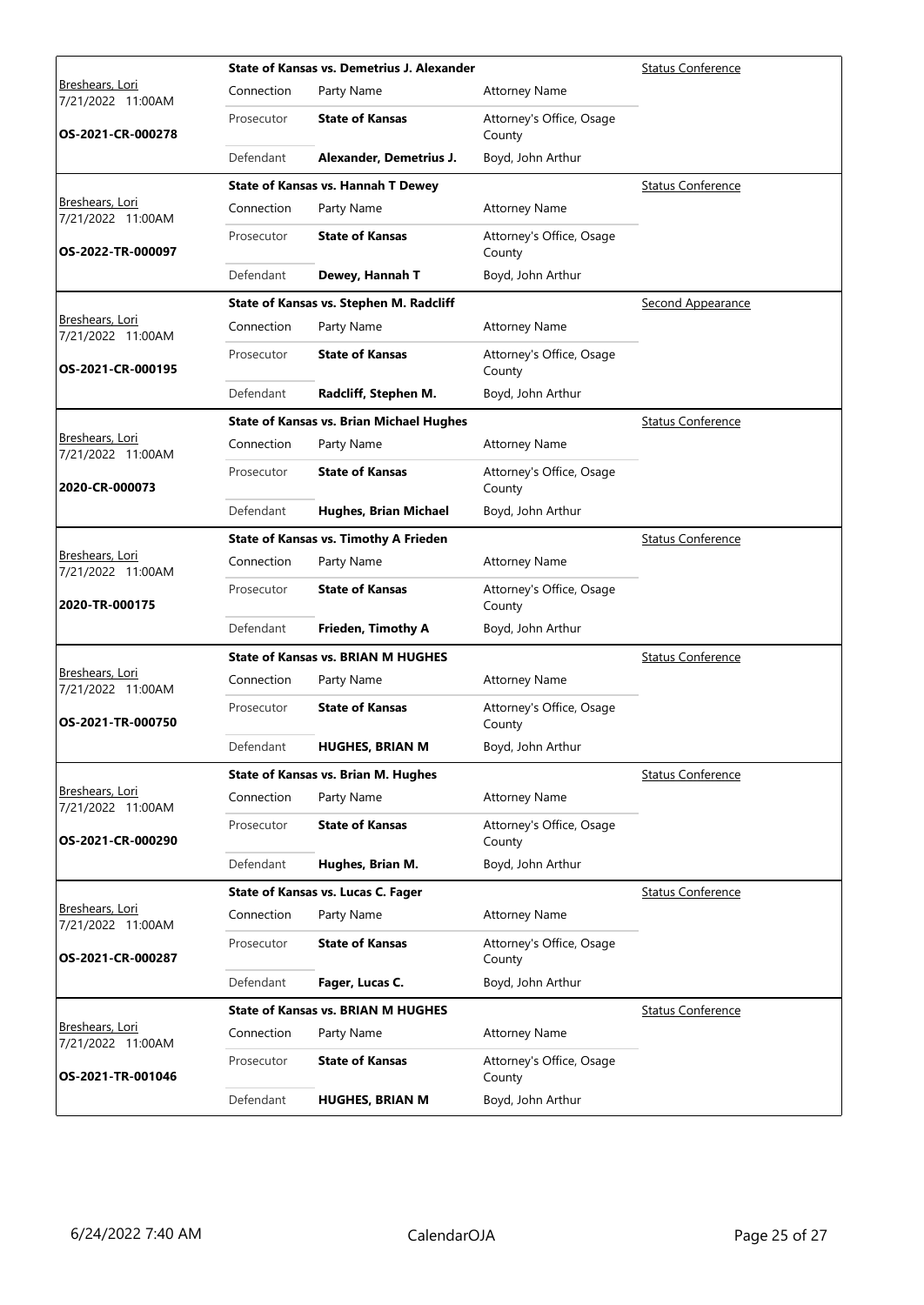|                                             |            | State of Kansas vs. Dylan J. Wischropp           | Second Appearance                  |                            |
|---------------------------------------------|------------|--------------------------------------------------|------------------------------------|----------------------------|
| <u>Breshears, Lori</u><br>7/21/2022 11:00AM | Connection | Party Name                                       | <b>Attorney Name</b>               |                            |
| OS-2022-CR-000070                           | Prosecutor | <b>State of Kansas</b>                           | Attorney's Office, Osage<br>County |                            |
|                                             | Defendant  | Wischropp, Dylan J.                              | Boyd, John Arthur                  |                            |
|                                             |            | State of Kansas vs. Alicia D. Stofko             | Sentencing                         |                            |
| Breshears, Lori<br>7/21/2022 11:00AM        | Connection | Party Name                                       | <b>Attorney Name</b>               |                            |
| OS-2021-CR-000241                           | Prosecutor | <b>State of Kansas</b>                           | Attorney's Office, Osage<br>County |                            |
|                                             | Defendant  | Stofko, Alicia D.                                | Boyd, John Arthur                  |                            |
|                                             |            | State of Kansas vs. Alicia D. Stofko             | Sentencing                         |                            |
| Breshears, Lori<br>7/21/2022 11:00AM        | Connection | Party Name                                       | <b>Attorney Name</b>               |                            |
| OS-2022-CR-000029                           | Prosecutor | <b>State of Kansas</b>                           | Attorney's Office, Osage<br>County |                            |
|                                             | Defendant  | Stofko, Alicia D.                                | Boyd, John Arthur                  |                            |
|                                             |            | State of Kansas vs. Alicia D Stofko              | <b>Status Conference</b>           |                            |
| <u>Breshears, Lori</u><br>7/21/2022 11:00AM | Connection | Party Name                                       | <b>Attorney Name</b>               | Motion to Revoke Probation |
| OS-2021-CR-000107                           | Prosecutor | <b>State of Kansas</b>                           | Attorney's Office, Osage<br>County |                            |
|                                             | Defendant  | Stofko, Alicia D                                 | Boyd, John Arthur                  |                            |
|                                             |            | State of Kansas vs. Christopher J. Meade-Saucedo | <b>Status Conference</b>           |                            |
| Breshears, Lori<br>7/21/2022 11:00AM        | Connection | Party Name                                       | <b>Attorney Name</b>               |                            |
| OS-2022-CR-000047                           | Prosecutor | <b>State of Kansas</b>                           | Attorney's Office, Osage<br>County |                            |
|                                             | Defendant  | Meade-Saucedo,<br>Christopher J.                 | Boyd, John Arthur                  |                            |
|                                             |            | State of Kansas vs. Kevin L. Talbot              |                                    | <b>Status Conference</b>   |
| Breshears, Lori<br>7/21/2022 11:00AM        | Connection | Party Name                                       | <b>Attorney Name</b>               |                            |
| OS-2022-CR-000067                           | Prosecutor | <b>State of Kansas</b>                           | Attorney's Office, Osage<br>County |                            |
|                                             | Defendant  | Talbot, Kevin L.                                 | Copeland, Malcolm L.               |                            |
|                                             |            | <b>State of Kansas vs. Dominic James Knapp</b>   | Second Appearance                  |                            |
| Breshears, Lori<br>7/21/2022 11:00AM        | Connection | Party Name                                       | <b>Attorney Name</b>               |                            |
| OS-2022-CR-000122                           | Prosecutor | <b>State of Kansas</b>                           | Attorney's Office, Osage<br>County |                            |
|                                             | Defendant  | <b>Knapp, Dominic James</b>                      | Boyd, John Arthur                  |                            |
|                                             |            | <b>State of Kansas vs. David S Kellum</b>        | Diversion - Status                 |                            |
| Breshears, Lori<br>7/21/2022 11:30AM        | Connection | Party Name                                       | <b>Attorney Name</b>               |                            |
| OS-2022-TR-000059                           | Prosecutor | <b>State of Kansas</b>                           | Attorney's Office, Osage<br>County |                            |
|                                             | Defendant  | Kellum, David S                                  |                                    |                            |
|                                             |            | <b>State of Kansas vs. TYLER LAWRENCE MURRAY</b> | <b>Bench Trial</b>                 |                            |
| Breshears, Lori<br>7/21/2022 1:30PM         | Connection | Party Name                                       | <b>Attorney Name</b>               |                            |
| OS-2022-TR-000287                           | Prosecutor | <b>State of Kansas</b>                           | Attorney's Office, Osage<br>County |                            |
|                                             | Defendant  | <b>MURRAY, TYLER</b><br><b>LAWRENCE</b>          |                                    |                            |